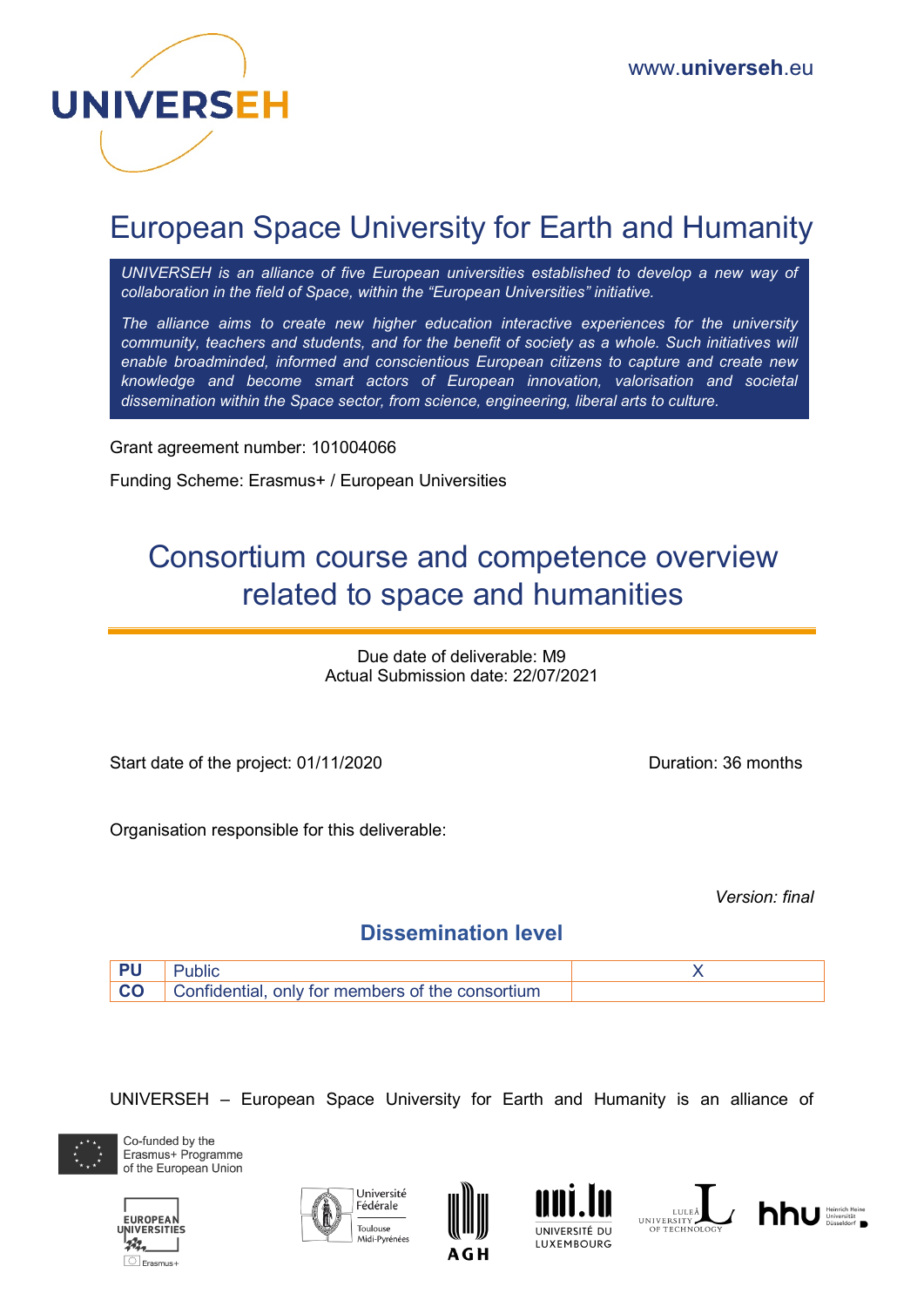

# **Document History**

| Version Date |          | <b>Author</b>                                                       | <b>Partner</b> | <b>Summary of main changes</b> |
|--------------|----------|---------------------------------------------------------------------|----------------|--------------------------------|
| 1.0          | 06/07/21 | <b>Manon Veyret</b><br>/Adam Walters /<br>Pascal<br><b>Maussion</b> | UT             | N.A                            |
|              |          |                                                                     |                |                                |
|              |          |                                                                     |                |                                |
|              |          |                                                                     |                |                                |

UNIVERSEH – European Space University for Earth and Humanity is an alliance of



Co-funded by the<br>Erasmus+ Programme of the European Union











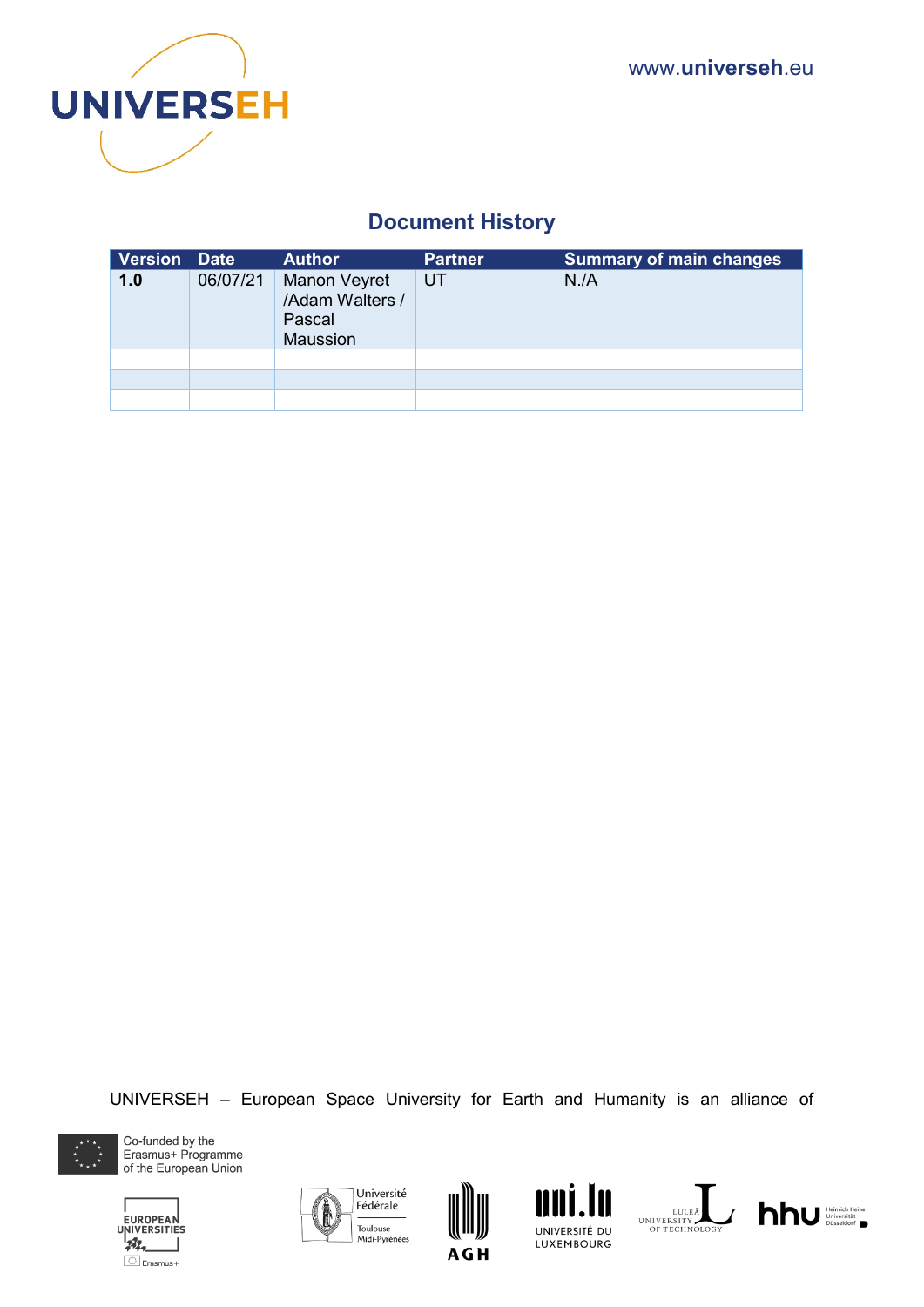

#### **Abstract**

This deliverable provides an in-depth picture of the existing programmes, courses and areas of competence in the Consortium, which are directly or indirectly linked to Space. It is based on the matrix combining academic fields and major application segments for space-based activities.

Combined with the results of Task 3.2, this mapping will act as guidelines for all partners to identify strengths and weaknesses among the Consortium competences and identify potential missing ones, and finally build new curricula (Tasks 3.3., 3.5-3.9)

The deliverable is composed of:

- 1. The raw data table on existing programmes directly or indirectly related to Space in the Consortium.
- 2. The matrix combining academic fields and major application segments for spacebased activities.
- 3. This matrix is completed with a list and concise description of identified partners' programmes/courses.
- 4. This associated report explaining the methodology and providing a concise analysis of the results.

#### **Contents**

- **I. Methodology**
- **II. Results and Analysis**
- **III. General conclusions**

#### **IV. Annexes**

- 1. Annex 1 Raw data table Existing programmes connected directly or indirectly to Space in the Consortium
- 2. Annex 2 Matrix combining academic fields and major application segments for space-based activities
- 3. Annex 3 List and concise description of identified partners' programmes/courses in the red and yellow boxes.



Co-funded by the Erasmus+ Programme<br>of the European Union









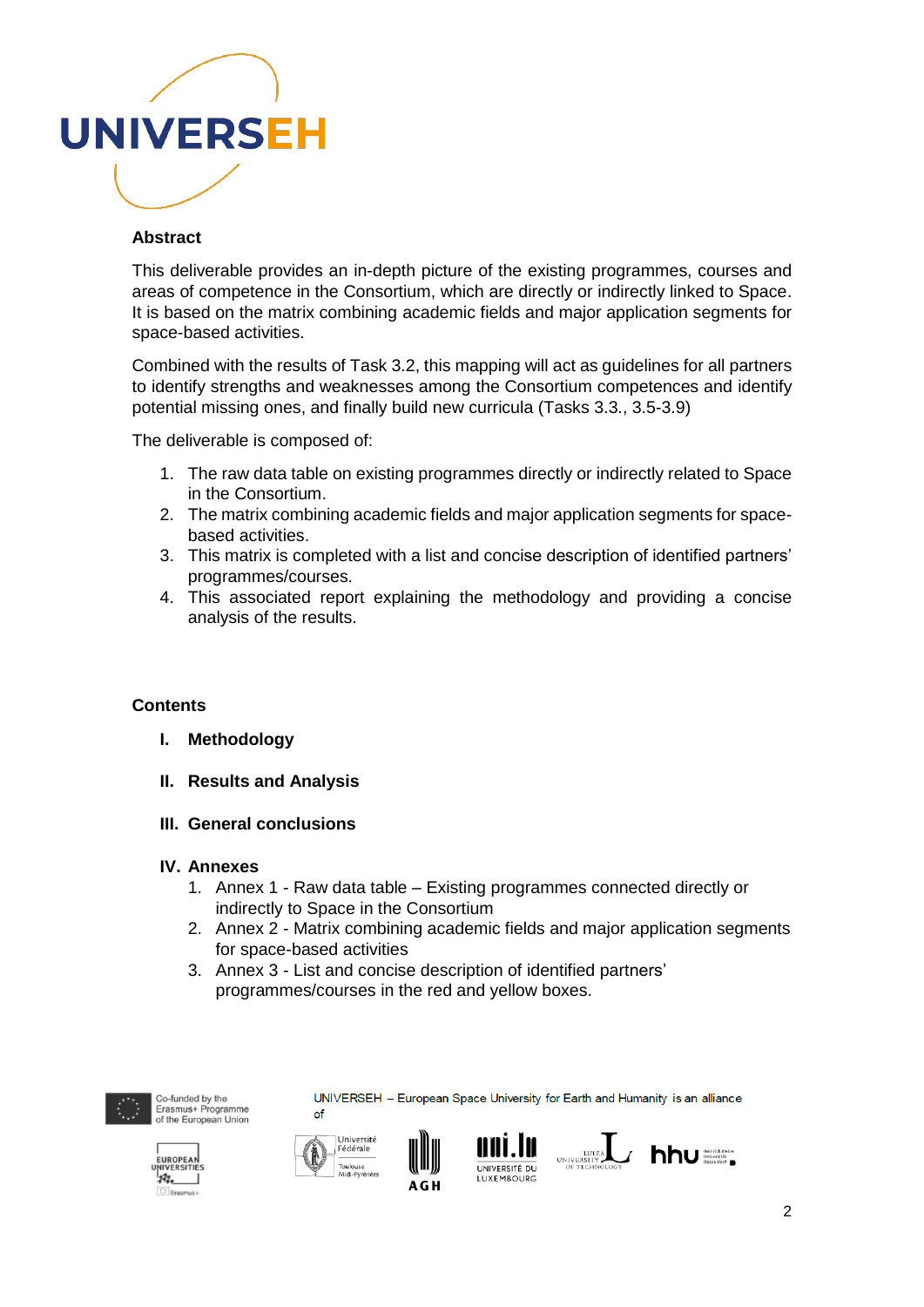

# **I. Methodology**

To build a map of the partners' areas of competence, the WP3 team carried out an investigation among partners to collect and list specific information regarding existing programmes/courses directly or indirectly linked to Space. Thanks to the contributions received, a consolidated table with more than 160 programmes and courses has been created.<sup>1</sup>

The information requested for each programme aims at providing a vision of the academic fields involved in these programmes to evaluate the degree of interdisciplinarity and to identify which academic fields are more or less represented. This key information has been linked to identified space applications segments. When a programme/course is linked to several academic fields and space segments, the contributors were asked to identify only, and as far as possible, the prominent links, in order to have the most realistic view on connections between academic fields and space application segments.

Considering ECTS credits for each programme or each course, a synthetic vision has been built combining the results for the academic fields and for the spatial segments<sup>2</sup>. The ECTS credits have been proportionally divided by the number of crossed combinations of academic field and space segment for each programme. This document gives a first view on what already exists, and how the academic fields and space segments are represented, and where are the weaknesses and future potential axes of development, identified in the red and yellow boxes. It also shows the depth and variety of space related activities in science and engineering (green boxes).

Using this matrix, a further analysis has been carried out for the programmes and courses identified in the red and yellow cases, where limited areas of competence were represented. The identified programmes and courses have been listed, with a concise description, a short presentation of contents, and associated areas of competence<sup>2</sup>. This list helps to analyse in detail what are the areas of competence already covered (even partially) and deduce what are the missing ones. Afterwards, this analysis, completed with the results of Task 3.2 (employment questionnaire for UNIVERSEH stakeholders), will constitute a basis to undertake Tasks 3.3 and 3.5-3.9 and build new UNIVERSEH curricula.

<sup>2</sup> Annex 2 - 2. Matrix combining academic fields and major application segments for spacebased activities, with a list and concise description of identified partners' programmes/courses. (Excel file)



1

Co-funded by the Erasmus+ Programme<br>of the European Union



A G H

of







<sup>1</sup> Annex 1 - 1. Raw data table – Existing programmes and courses directly or indirectly connected to Space in the Consortium (Excel file)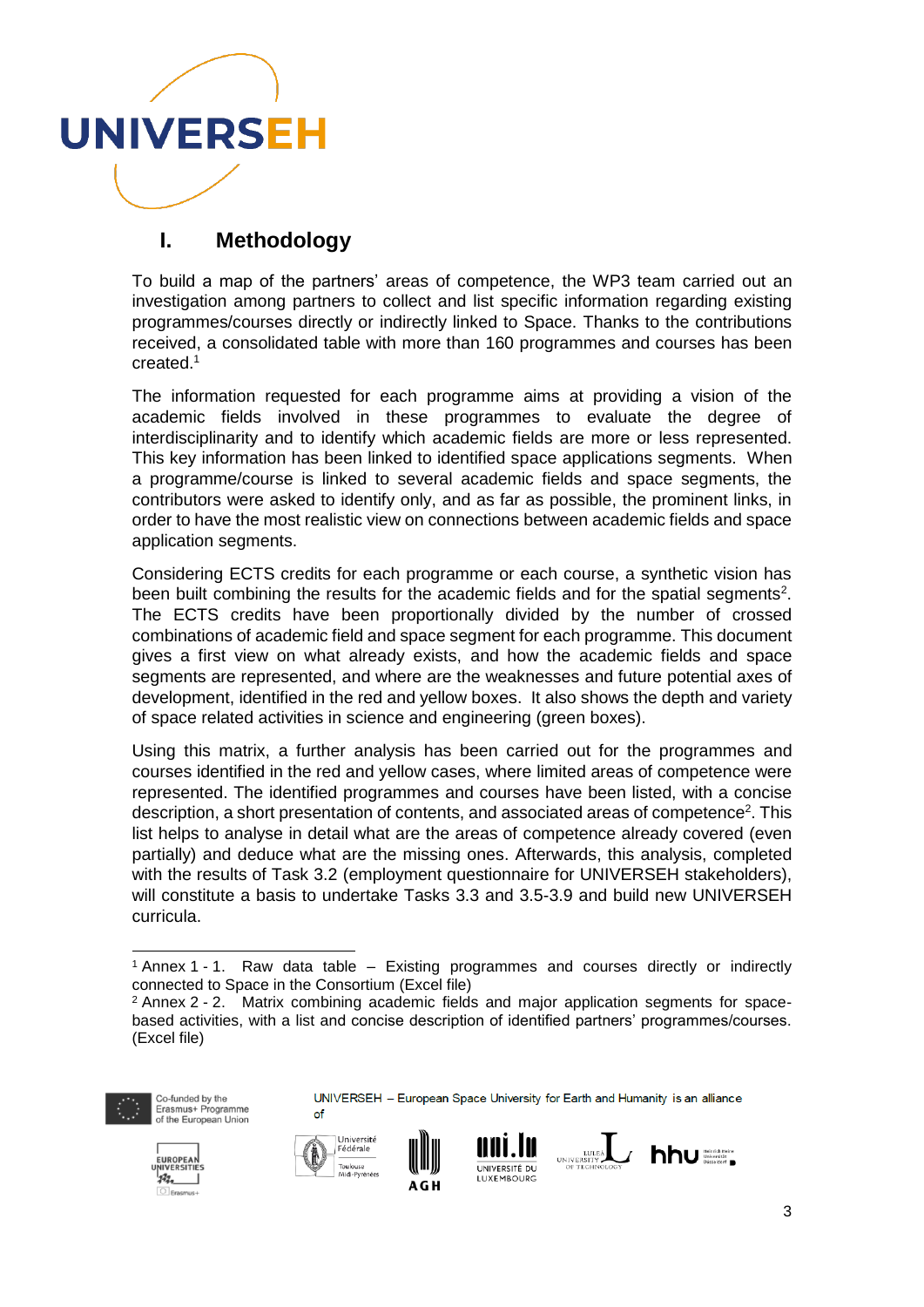

# **II. Results and Analysis**

#### 1. **General observations**

Level: 126 programmes and 35 individual courses<sup>3</sup> are registered. According to the ECTS credits repartition and considering the European Qualifications Framework 16.7% of the total are at Level 6 (Bachelors); 83.3% are at level 7 (masters and post graduate degrees or diplomas.)<sup>4</sup> In addition, 1 MBA (4 ECTS credits, level 7), 1 Post-Doc programme and 1 State Examination (no associated to ECTS credits) are registered.

Languages: The matrix combines programmes and courses with different weights, hence we chose to analyse the language repartition according to ECTS credits. Considering ECTS, 67.2% of the courses and programmes are in French, 24.2% are in English, 5.4% are in English and Swedish, 2.8% are in English and French, 0.3% are in Polish, 0.1% are in both English and Polish. One State Examination (not associated to ECTS credits) is proposed in German.

Space Segments: Space segments are almost equally represented (Our Earth and Space: 25%, Sustainable Space: 30%, Space settlement and resources: 27%), except for the Space exploration & Discovery segment which represents only 18%.

Academic fields: Considering the ECTS credits for each academic field in respect to the gross ECTS credits, not surprisingly, Science and Engineering is the field most represented (76%) in our survey focussed on space-related activities. Economy, Business and Finance (2%) is not very developed, for the four different space segments (all red boxes). And then come (in increasing order): Medicine and Health (3%), Innovation and Entrepreneurship (6%), Social and Human sciences (6%) and Art and Cultural studies (7%).

<sup>4</sup> This repartition should be considered in parallel with the context that there are generally more students enrolled in Bachelors than in Masters.



1

Co-funded by the Erasmus+ Programme<br>of the European Union











<sup>3</sup> When a full programme doesn't exist.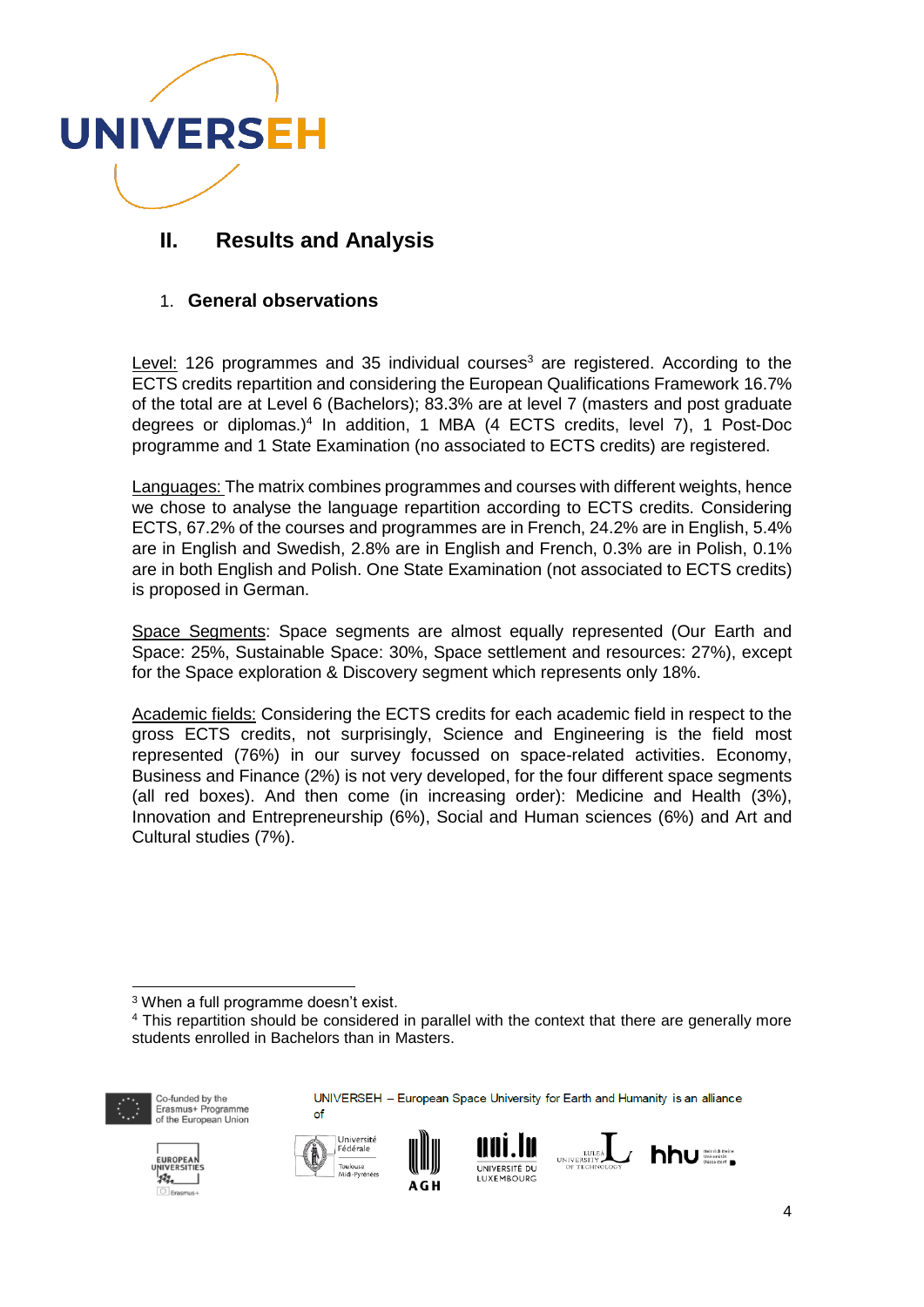

#### **2. Analysis of the matrix and additional analysis of red & yellow boxes**

In our survey, Science & Engineering is the field more represented presently in the existing programmes and courses, and there is an important differential between the weight of the Science & Engineering field and the other academic fields in terms of ECTS. Our consortium covers a large majority of fields of space studies, ranging from launchers to satellites through orbital science and also Martian robotics, innovative materials, data processing and so on. There is also an emergence of New Space studies<sup>5</sup> showing that the consortium is dynamic and responsive to new challenges.

The first conclusion is hence that our alliance is in good position to provide courses involving a wide range of space science and engineering activities.

Another first observation is that a course or a programme exists for every combination of academic field and space segments. However, in this case the coverage may not be extensive. The second step of the analysis was hence to carefully check in details what is behind every red and yellow box to identify what are the links between the contents and the academic fields, what are the areas of competence already covered and deduce what are the missing ones for the future UNIVERSEH courses and programmes.

This further analysis allowed the identification of 32 programmes and courses out of 161. Regarding the level, most of the identified programmes are offered at Masters levels (including 4 PM), except for two at Bachelors level, one for Post-Doc students, and one MBA. The only programme with an asserted interdisciplinarity is the "Interdisciplinary Space Master" from University of Luxembourg, whereas the other programmes are more specialized but they include some contents linked to other academic fields, as following:

**Economy, Business, Finance:** In this area<sup>6</sup>, there could be a possible synergy or potential area of collaboration between Toulouse (Toulouse Business School, ISAE-Supaero) and the University of Luxembourg. Among the areas of competences, Project management, Economics and Finance are more represented than Marketing, and Strategy. Toulouse (ISAE-Supaero, Toulouse Business School) and AGH offer some contents linked to New Space and this could be an identified topic of collaboration. It could also be identified as a valuable axis of development for future employment needs.

<sup>6</sup> 13 programmes/courses in Annex 3.



1

Co-funded by the Erasmus+ Programme<br>of the European Union



of







<sup>5</sup> New Space: refers to a new business arena where new private actors enter the Space sector offering breakthrough projects and business models, and a revolutionary approach to space exploration and uses.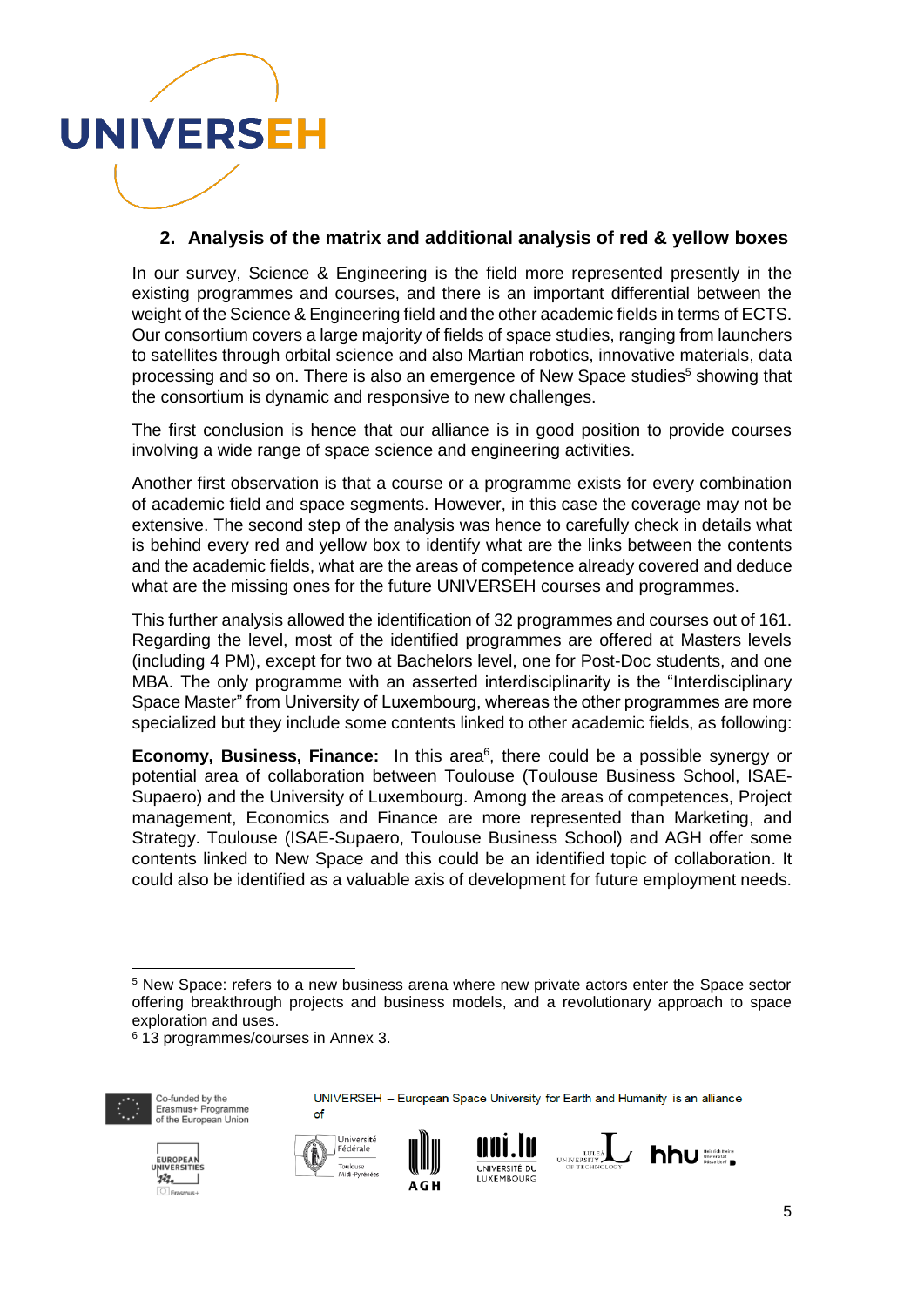

**Medicine and Health<sup>7</sup> :** The University of Toulouse (Université Paul Sabatier, *Institut national Polytechnique*, INP / *École nationale supérieure d'électrotechnique, d'électronique, d'informatique, d'hydraulique et des télécommunications,* ENSEEIHT / *Institut National des Sciences Appliquées de Toulouse*, INSA) and Luleå University of Technology are the only partners offering space-specific programmes linked to the Medicine and Health sector and courses in cognitive neuroscience, cognitive psychology and physiology. UDUS has a Faculty of Medicine and collaboration in this field is potentially very interesting. The present link to Medical and Health contents needs to be qualified. Indeed, the only current programme registered with a direct link to the field is the "Aeronautical and Space Medicine Capacity" (*Capacité de Médecine Aéronautique et Spatiale*), which is a specialization for qualified Doctors willing to deliver medical aptitude examinations for professional and non-professional flight personnel. The areas of competences covered by this short programme could constitute a basis to build an introductory course in Spatial Medicine for future engineers or entrepreneurs potentially interested in Spatial and Health applications. The other programmes have potential space applications: health monitoring applications, and the uses of spatial and medical imagery. Another key topic linked to Medicine & Health with an important connection with the Space sector is Applied Artificial Intelligence (Luleå University of Technology Master available in Swedish and English.) Artificial Intelligence might also be identified as a major research topic to be considered and developed to anticipate future employment needs and the job market's future evolutions. The existing programmes focus on Neurosciences, Cognition, Biology, and Neuromorphic computer technology […], and a potential area of collaboration could be identified with programmes that analyse Human-Computer Interactions (example: the joint master between *Université Paul Sabatier* and *École Nationale de l'Aviation Civile, ENAC,* in this field.) Before being further developed, these preliminary suggestions should be complemented with the results of the Task 3.2 questionnaire.

**Social and Human Sciences:** The University of Toulouse (UT2) and the University of Luxembourg are the only partners offering space-related programmes linked to Social and Human Sciences. Among the six programmes registered, four<sup>8</sup> cover areas of competences that could be associated to other specialized programmes, for example, history, sociology, project management, law, that could be directly applied to space applications, and easily shared between partners. On the contrary, the two last programmes are already very specialized with a non-direct link to the spatial sector: two

<sup>8</sup> Annex 3: Master 'Industrial Project Management and Innovation', Master 'History and Heritage of Aeronautics and Space', Interdisciplinary Space Master, Master in 'Space, Communication and Media Law'.



1

Erasmus+ Programme<br>of the European Union











<sup>7</sup> 5 programmes/courses in Annex 3.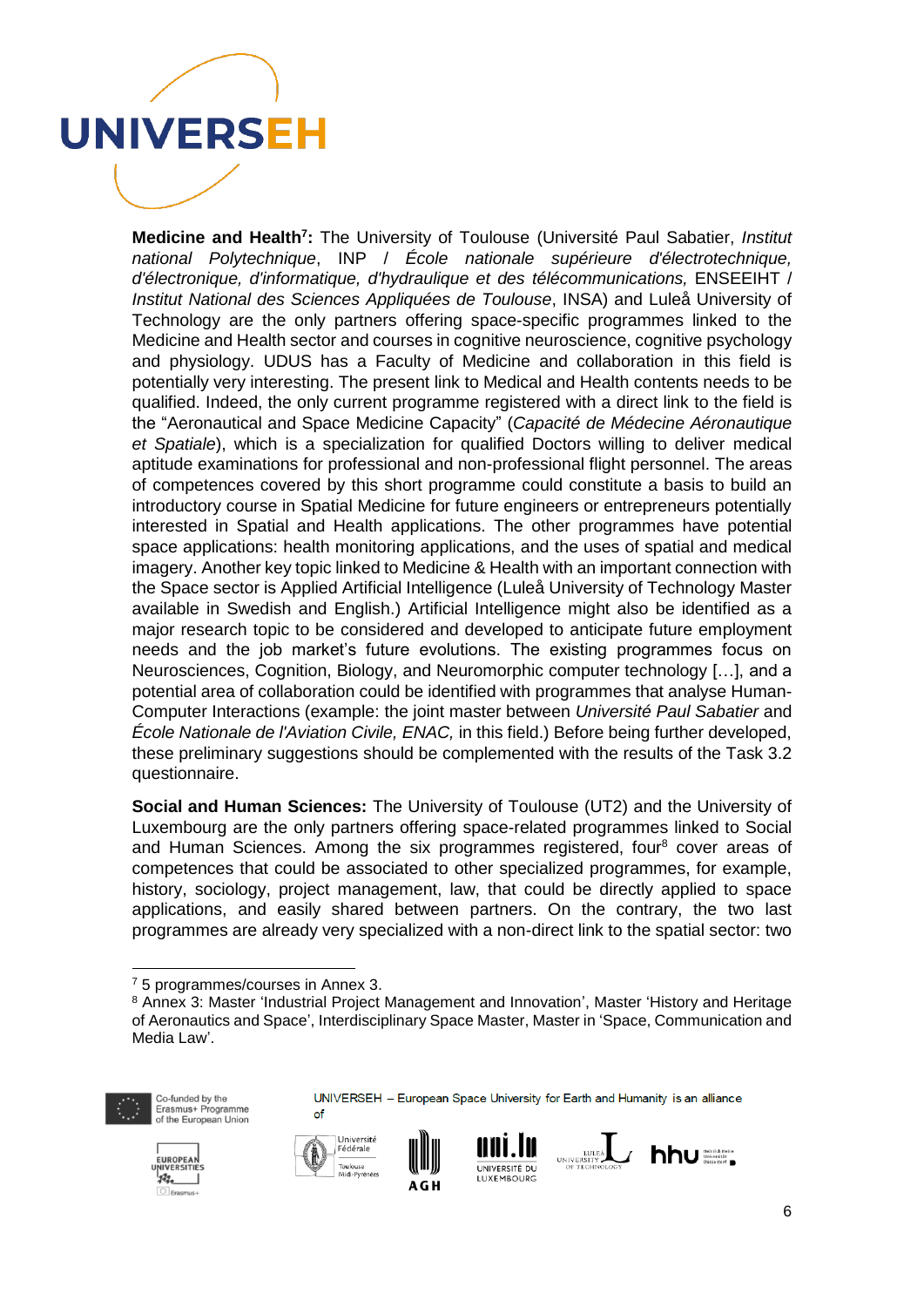

masters "Cognitive Ergonomics, Technological Innovation and Human Factor", and "Social Sciences Applied to Food Studies".

**Art and Cultural studies:** Only six programmes linked to Art & Cultural studies with space applications are already in operation and they all belong to the University of Toulouse (UT2.) Five programmes<sup>9</sup> focus on the Design sector with different approaches and one is linked to the audio-visual sector<sup>10</sup>. One can easily note the absence of programmes in the field of Literature, or other visual arts (not related to Design/architecture), whereas the space sector has always been a topic of perpetual fascination in this field. UDUS has a Faculty of Arts and Humanities and there could be a possible area of cooperation in this field with UT2.

**Innovation & Patents, Entrepreneurship:** Fifteen existing programmes are listed with a link to Innovation, Patents or Entrepreneurship. A first observation is the potential synergy between Toulouse Business School, Luleå University of Technology and the University of Luxembourg. Some of the programmes are business oriented and therefore include contents linked to the field, whereas other programmes have a direct link to Innovation (new technologies, materials, composites, nanotechnology…), and/or encourage entrepreneurship with contents directly linked (management and leadership, space market and funding, Space policy and law…) Patents and Intellectual property are not very developed in the existing programmes and could be identified as an axis of development by the representatives of the employment sector (Task 3.2.)

<sup>&</sup>lt;sup>10</sup> Annex 3: Vocational bachelor 'Computer graphics creation applied to the audiovisual industry'.



1

Co-funded by the Erasmus+ Programme<br>of the European Union













<sup>9</sup> Annex 3: Master 'Spatial Design, Color, Lighting', Master 'Object design, experimentation and development', Master 'Digital Arts & Design / Digital Creation', Master 'Sensory Design', Master 'Transdisciplinary Design, Cultures and Territories'.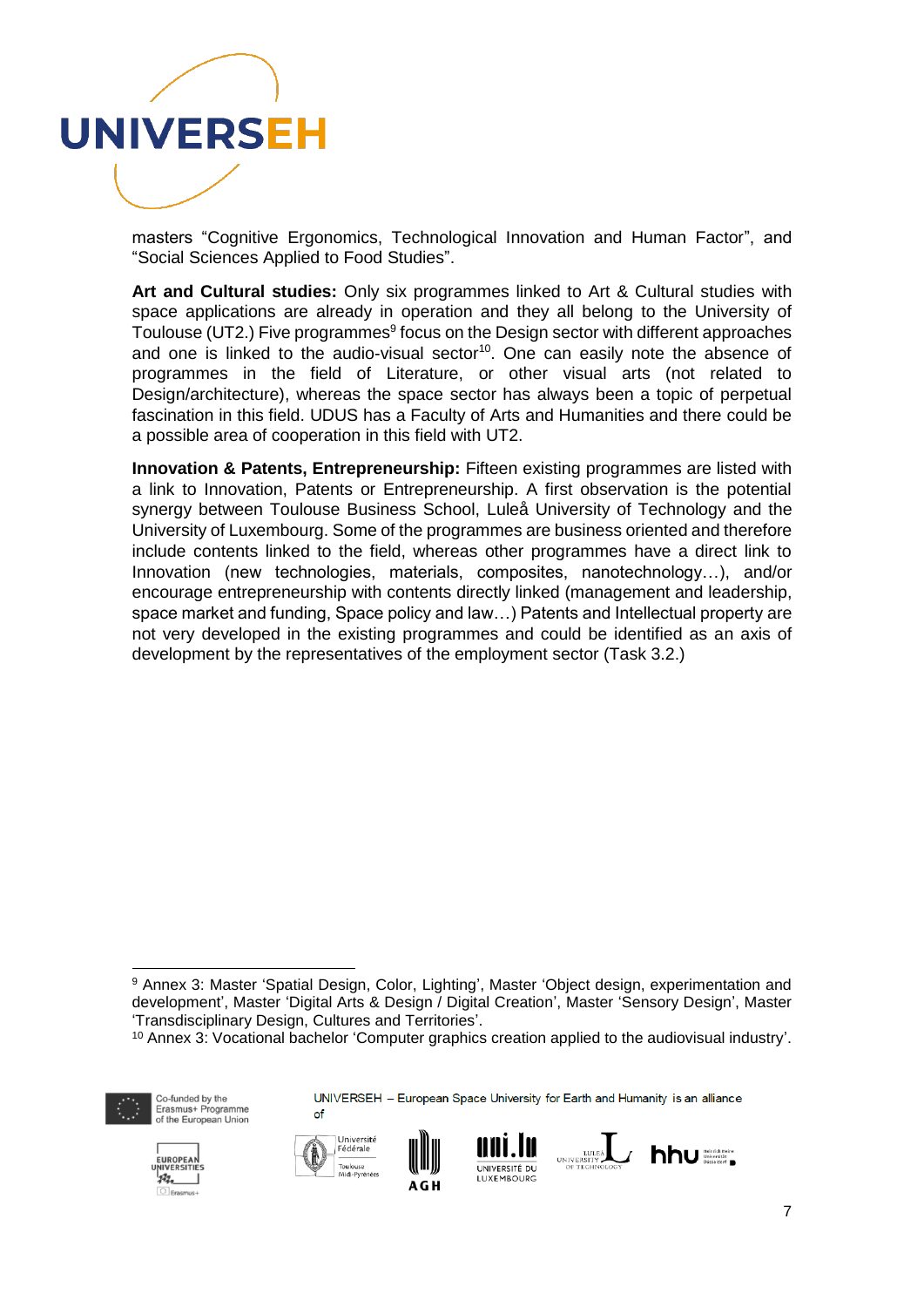

### **III. General conclusions**

- Initial discussions regarding the creation of UNIVERSEH programmes should raise the **question of the levels** considering that only a few bachelors are offered to the students in the red and yellow boxes. This primary reflection should also question what could be the appropriate levels to develop interdisciplinarity in programmes with space applications.
- **Multilingualism** remains to be developed in the future courses and programmes. Even if many programmes are offered in English, not a lot of programmes are available in two different languages.
- Considering **Space application segments**, all segments are almost equally covered but the Space exploration & Discovery segment could be more developed. The results of questionnaire 3.2 will help to draw some conclusions.
- **Academic fields and Interdisciplinarity**: Sciences & Engineering are a fundamental for Space related activities and are part of a wide range of programmes among the Consortium. Other Academic fields are all represented but an in-depth review to evaluate to what extent they are covered in the programmes showed that the links with other academic fields should be qualified. The degree of interdisciplinarity will constitute an important workstream to be put in perspective with current and future employment needs addressed in the results of the Task 3.2 questionnaire.



Co-funded by the Erasmus+ Programme<br>of the European Union









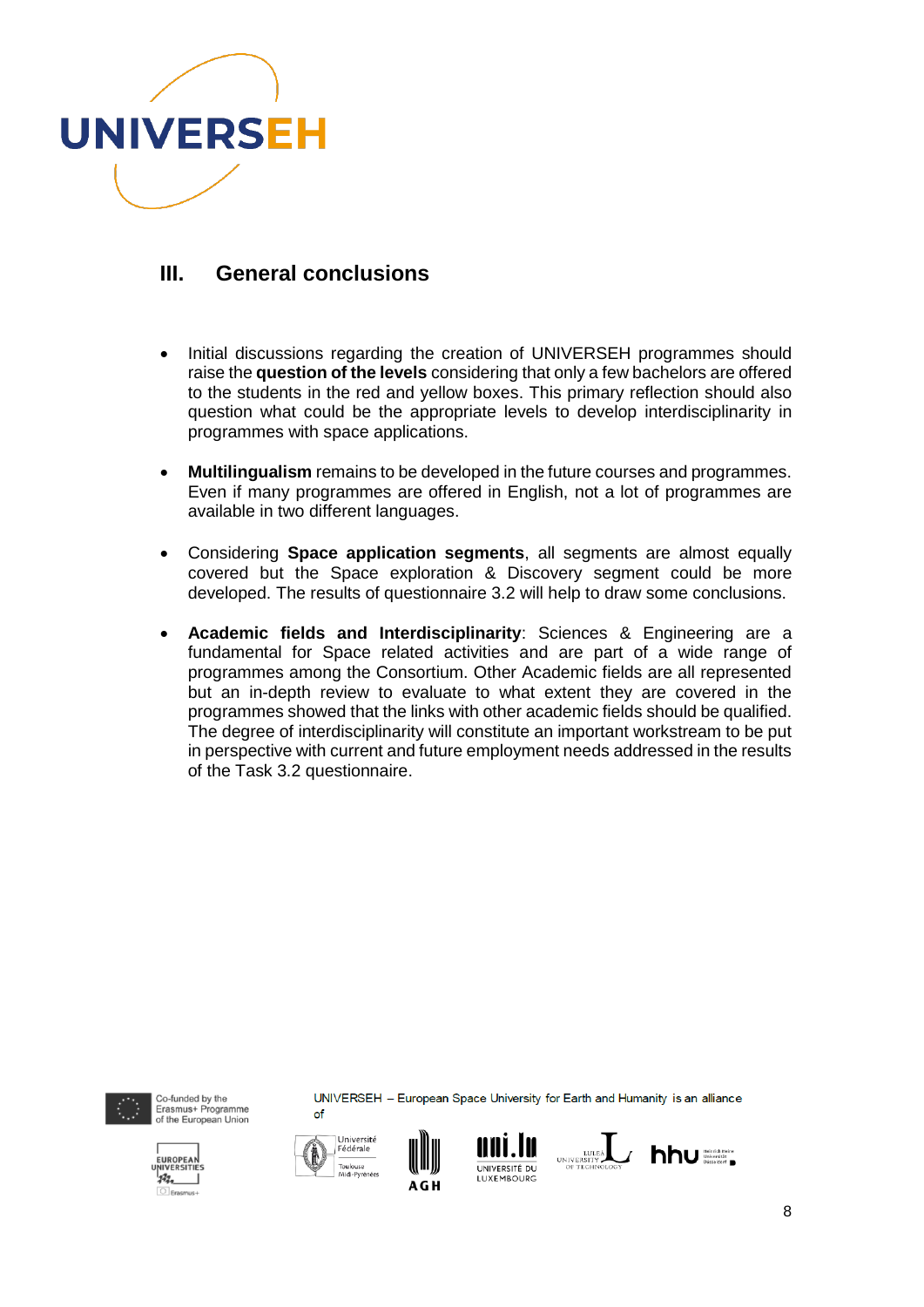

## **Acronyms**

AGH: University of Science and Technology of Kraków (Akademia Górniczo-Hutnicza)

- ECTS: European Credit Transfer and Accumulation System
- ENAC: École Nationale de l'Aviation Civile

ENSEEIHT*:* École nationale supérieure d'électrotechnique, d'électronique, d'informatique, d'hydraulique et des télécommunications

- FSI: Engineering Sciences Faculté (Université Paul Sabatier)
- INP: Institut national Polytechnique,
- INSA: Institut National des Sciences Appliquées de Toulouse
- ISAE-Supaero: Institut Supérieur de l'Aéronautique et de l'Espace
- LTU: Luleå University of Technology
- UDUS: Heinrich Heine University Düsseldorf (HHU)
- UniLu: University of Luxembourg
- UT2 : Université de Toulouse 2 Jean Jaurès
- UT3 / UPS : Université de Toulouse 3 Paul Sabatier



 $23.$ 

Co-funded by the Erasmus+ Programme<br>of the European Union





of





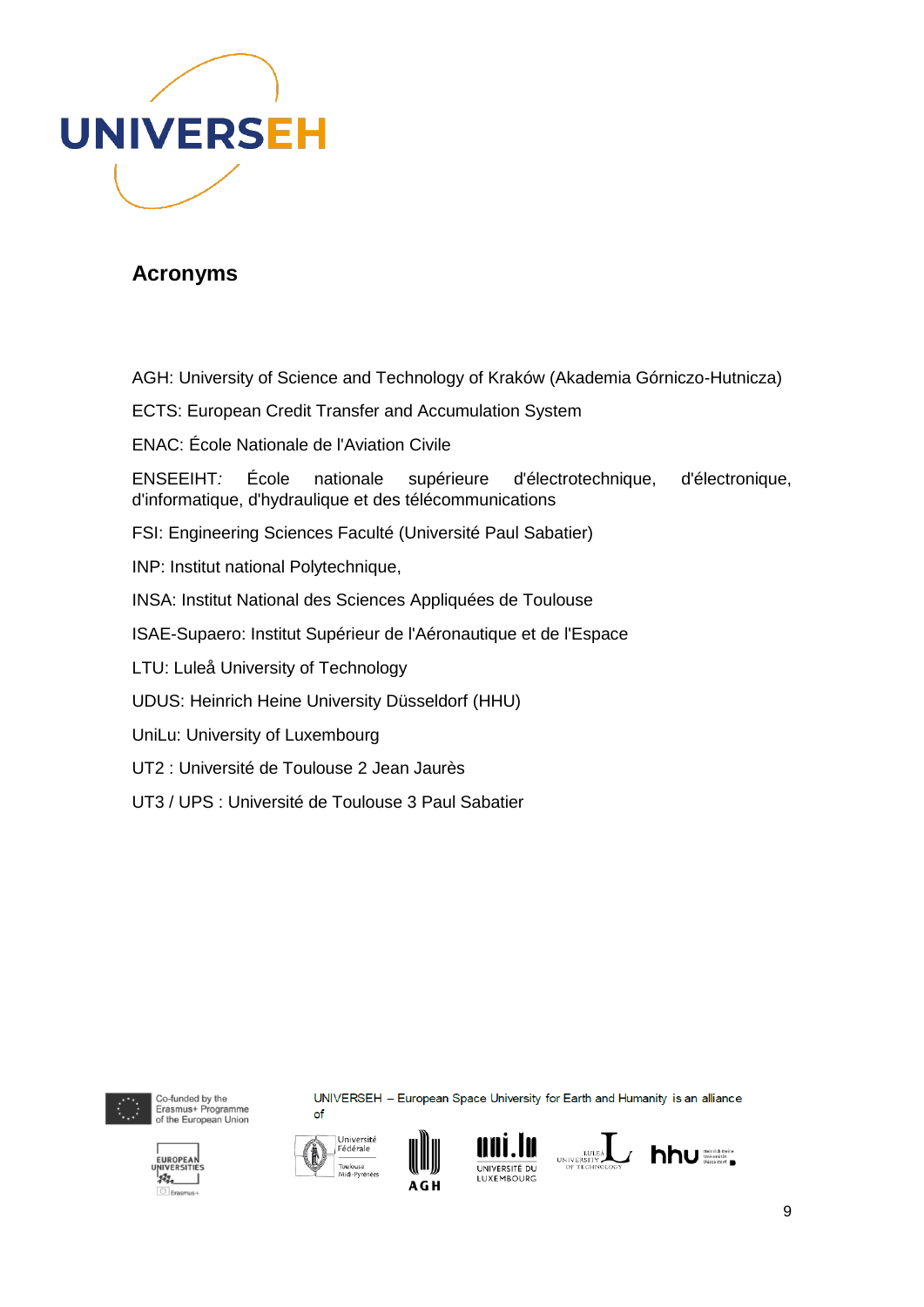**Annex 1 : Raw data table – Existing programmes connected directly or indirectly to Space in the Consortium**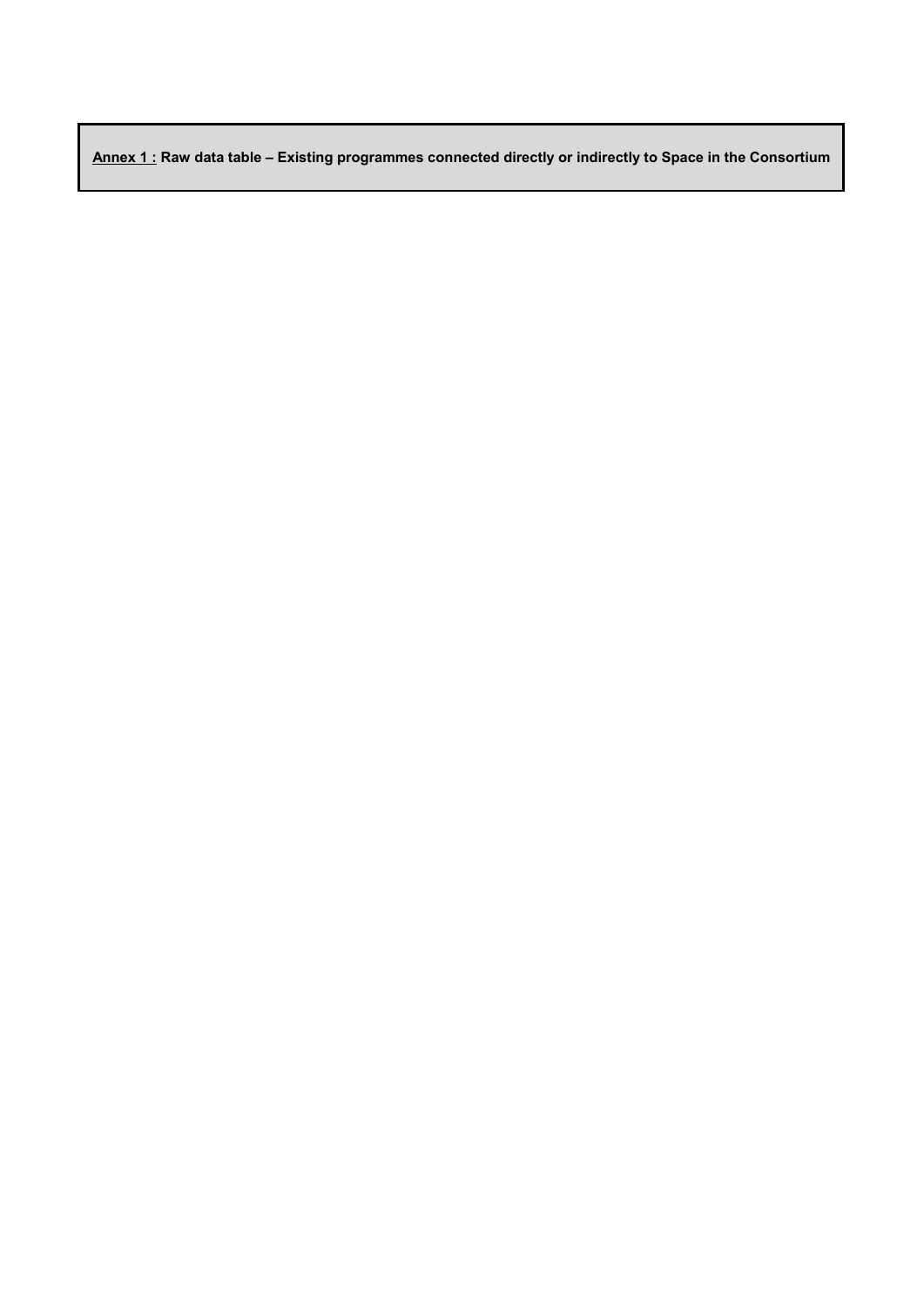|                                                      | Structure                                                                                                                           | Type                                                          | Programm                                                                                                                                                                     |                               |                                                                       |                                                                                                                                                                   | $\begin{tabular}{ c c c } \hline \multicolumn{1}{c}{\textbf{Volume}} & \multicolumn{1}{c}{\textbf{Volume}} \\ \hline \multicolumn{1}{c}{\textbf{Low} & (hrs)} \multicolumn{1}{c}{\textbf{Language}} \\ \hline \multicolumn{1}{c}{\textbf{Every} & (hrs)} \multicolumn{1}{c}{\textbf{Language}} \\ \hline \multicolumn{1}{c}{\textbf{ECTS}} & \multicolumn{1}{c}{\textbf{theaching} & \textbf{Language}} \\ \hline \multicolumn{1}{c}{\textbf{H3} & \textbf{The image} \\ \hline \multicolumn{1}{c}{\textbf{H4} & \$ | <b>Jence &amp; Engin</b> |  | ness, Finance Medicine & Health Social & Human Sciences | Art & Cultural Studies | Total1                           | Our Earth and space    |                              |                              |                              | Non-Space Segments (but of interest for our EU<br>projects) |  |
|------------------------------------------------------|-------------------------------------------------------------------------------------------------------------------------------------|---------------------------------------------------------------|------------------------------------------------------------------------------------------------------------------------------------------------------------------------------|-------------------------------|-----------------------------------------------------------------------|-------------------------------------------------------------------------------------------------------------------------------------------------------------------|---------------------------------------------------------------------------------------------------------------------------------------------------------------------------------------------------------------------------------------------------------------------------------------------------------------------------------------------------------------------------------------------------------------------------------------------------------------------------------------------------------------------|--------------------------|--|---------------------------------------------------------|------------------------|----------------------------------|------------------------|------------------------------|------------------------------|------------------------------|-------------------------------------------------------------|--|
| <b>TLSE</b>                                          | INPLEMBAT / LIT2.L                                                                                                                  | Master                                                        | GIS and Remote Sensing applied to agriculture and environment<br>(SIGMA : Sciences géomatiques en emironnement et aménagement)                                               |                               |                                                                       | $M1+M2$ 120,0 $1000h + 6$ meth French                                                                                                                             |                                                                                                                                                                                                                                                                                                                                                                                                                                                                                                                     | $\mathcal{A}$            |  |                                                         |                        | $\mathbf{A}$                     |                        |                              |                              |                              |                                                             |  |
| <b>TLSE</b>                                          | INP-ENSEEIHT                                                                                                                        | Master of Science                                             | Satelite communications systems (SatCOM)                                                                                                                                     |                               |                                                                       | $M1+M2$ 120,0 $1000h + 6$ month English                                                                                                                           |                                                                                                                                                                                                                                                                                                                                                                                                                                                                                                                     | $\sim$                   |  |                                                         |                        | $\sim$                           | $\sim$                 | $\sim$                       |                              |                              |                                                             |  |
| TLSE                                                 | INP-ENSIACET / UT3                                                                                                                  | Master                                                        | Materials and structures for the aerospace industry (Matériaux et structures _ M2 _ 60,0 _ 30th + finenth French<br>pour l'aéronautique et le spatial=                       |                               |                                                                       |                                                                                                                                                                   |                                                                                                                                                                                                                                                                                                                                                                                                                                                                                                                     | $\mathcal{A}^{\pm}$      |  |                                                         |                        | $\mathcal{A}^{\pm}$              | $\alpha$               | $\Lambda$ .                  |                              |                              |                                                             |  |
| TLSE.                                                | INP-ENREEIHT / INRA / LIT3 / IRAE Master                                                                                            |                                                               | Networks and telecommunications (RT : Réseaux et télécommunications)                                                                                                         |                               |                                                                       | $M2$ $60,0$ $300h + 6m \text{or}$ French                                                                                                                          |                                                                                                                                                                                                                                                                                                                                                                                                                                                                                                                     | $\mathbf{A}$             |  |                                                         |                        | $\sim$ 1                         | $\sim$                 | $-1$                         |                              |                              |                                                             |  |
| $_{\text{TLSE}}$                                     | INP-ENSEEIHT / INSA                                                                                                                 | Master of Science                                             | Electronic Systems for Embedded and Communicating Applications<br>(ESECA)                                                                                                    |                               |                                                                       | $M1+M2$ 120,0 $1000h + 6$ month English                                                                                                                           |                                                                                                                                                                                                                                                                                                                                                                                                                                                                                                                     | $\mathbf{A}$             |  |                                                         |                        | $\mathbf{z}$                     | $\mathbf{A}$           | $\Lambda$ .                  | $\mathbf{A}$                 |                              |                                                             |  |
| <b>TLSE</b>                                          | INP-ENSEEIHT / ISAE-SUPAERO Master                                                                                                  |                                                               | Embedded Systems                                                                                                                                                             |                               |                                                                       | $M2$ $\begin{array}{ c c c c c } \hline & 60,0 & \frac{520h+6m\alpha r\hbar}{\hline & \text{English}} \hline \end{array}$                                         |                                                                                                                                                                                                                                                                                                                                                                                                                                                                                                                     | $\sim$                   |  |                                                         |                        | $\sim$                           |                        | $\sim$                       | $\,$ 1 $\,$                  | $\mathbf{1}$                 |                                                             |  |
| $_{\text{nse}}$                                      | INP-ENSEEIHT                                                                                                                        | Engineering degree                                            | Integrated circuits and systems (Intégration de systèmes)                                                                                                                    |                               |                                                                       | $M2$ $60,0$ $450h + 6$ month Franch                                                                                                                               |                                                                                                                                                                                                                                                                                                                                                                                                                                                                                                                     | $\mathbf{A}$             |  |                                                         |                        | $\mathcal{A}^{\mathcal{A}}$      | $\alpha$ .             | $\mathbf{A}$                 | $\mathbf{r}$                 | $\mathbf{A}$                 |                                                             |  |
| <b>TLSE</b>                                          | INP-ENSEEIHT                                                                                                                        |                                                               | Communication systems (Systèmes communicants)                                                                                                                                |                               |                                                                       | $M2$ $60,0$ $32h+6m$ ch French                                                                                                                                    |                                                                                                                                                                                                                                                                                                                                                                                                                                                                                                                     | $\sim$                   |  |                                                         |                        | $\sim$                           | $\sim$                 | $\sim$                       | $\sim$                       | $\sim 10^{-1}$               |                                                             |  |
|                                                      |                                                                                                                                     | Engineering degree                                            |                                                                                                                                                                              | M2                            |                                                                       |                                                                                                                                                                   |                                                                                                                                                                                                                                                                                                                                                                                                                                                                                                                     | $\mathbf{A}$             |  |                                                         |                        |                                  | $\mathbf{A}$           | $\mathcal{A}$                | $\mathbf{r}$                 |                              |                                                             |  |
| TLSE                                                 | INP-ENSEEIHT                                                                                                                        | Engineering degree                                            | Wireless telecommunications and connected objects (Télécommunications sans fil et objets connectés)                                                                          |                               |                                                                       | $60,0$ $450h + 6$ month French                                                                                                                                    |                                                                                                                                                                                                                                                                                                                                                                                                                                                                                                                     |                          |  |                                                         |                        | $\alpha$                         |                        |                              |                              |                              |                                                             |  |
| $_{\text{TLSE}}$                                     | INP-ENM<br>INP-ENM                                                                                                                  | Engineering degree<br>Technician degree                       | Meteo-climatic sciences<br>Meteorogical (exploitation TSE)                                                                                                                   |                               | $L2$ $60,0$                                                           | $M2$ $\begin{array}{ c c c c c } \hline & 450h & \text{Gmarch} & \text{English} \\ & & \text{training} & \hline \end{array}$                                      |                                                                                                                                                                                                                                                                                                                                                                                                                                                                                                                     | $\sim$<br>$\mathbf{A}$   |  |                                                         |                        | $\sim$<br>$\sim$ 1 $\sim$        | $\sim$<br>$\mathbf{A}$ |                              |                              |                              |                                                             |  |
| TLSE<br>TLSE<br>TLSE<br>TLSE<br>TLSE<br>TLSE<br>TLSE | INP-PURPAN<br>INP-PURPAN                                                                                                            | Option<br>Option                                              | Remote Sensing<br>Introduction to big data & machine learning                                                                                                                |                               |                                                                       | $\frac{1}{2h}$<br>11 1,0 12h French<br>B3 1,0 4h French                                                                                                           | French<br>French                                                                                                                                                                                                                                                                                                                                                                                                                                                                                                    | $A = 0$                  |  |                                                         |                        | $\rightarrow$                    | $\frac{1}{2}$          |                              |                              |                              |                                                             |  |
|                                                      | INP-PURPAN                                                                                                                          | Minor<br>Minor                                                | Remote Sensing & GIS<br>Digital mapping                                                                                                                                      |                               |                                                                       | 3,0 20h English<br>2,0 19h French<br>3,0 9/40h French                                                                                                             |                                                                                                                                                                                                                                                                                                                                                                                                                                                                                                                     |                          |  |                                                         |                        | $\frac{1}{1}$                    |                        |                              |                              |                              |                                                             |  |
|                                                      | INP-PURPAN                                                                                                                          | Minor<br>Option                                               | Geography, land use<br>Earth observation                                                                                                                                     | B1                            |                                                                       |                                                                                                                                                                   |                                                                                                                                                                                                                                                                                                                                                                                                                                                                                                                     | $-1 - 1$                 |  |                                                         |                        |                                  | $A = 0$                |                              |                              |                              |                                                             |  |
|                                                      | INP-PURPAN                                                                                                                          | Option                                                        | Space farming                                                                                                                                                                |                               |                                                                       |                                                                                                                                                                   | M1 3,0 15h French<br>M1 3,0 15h French                                                                                                                                                                                                                                                                                                                                                                                                                                                                              |                          |  |                                                         |                        | $\frac{1}{1}$                    |                        |                              |                              |                              |                                                             |  |
| TLSE                                                 | INP-ENSEEIHT                                                                                                                        | Master                                                        | Electrical Energy, Conversion, Materials, Sustainable Development (E2CMD M2 60,0 30th + 6month French<br>: Énergie Électrique, Conversion, Matériaux, Développement Durable) |                               |                                                                       |                                                                                                                                                                   |                                                                                                                                                                                                                                                                                                                                                                                                                                                                                                                     | $\mathbf{A}$             |  |                                                         |                        | $\mathbf{A}$                     |                        | $\mathbf{A}$                 | $\mathbf{A}$                 |                              |                                                             |  |
| <b>TLSE</b>                                          | INP-ENSEEIHT                                                                                                                        | Master                                                        | Performance in Software, Media and Scientific Computing (PSMSC)                                                                                                              |                               |                                                                       | $M2$ 60,0 $300h + 6$ month English                                                                                                                                |                                                                                                                                                                                                                                                                                                                                                                                                                                                                                                                     | $\sim$                   |  |                                                         |                        | $\mathbb{R}$                     |                        | $\sim$                       | $\sim$                       | $\sim 10^{-1}$               |                                                             |  |
| TLSE                                                 | INP-ENSEEIHT/UT3/INSA/ISAE/IMT Master                                                                                               |                                                               | Fluid dynamics, energy and transfers (DET : Dynamique des fluides,<br>énergétique et transferts)                                                                             |                               |                                                                       | $M2$ $\begin{array}{ c c } \hline 60,0 & \frac{300h+6m\alpha r \hbar}{\hline 6m\alpha r \hbar} \end{array}$ French                                                |                                                                                                                                                                                                                                                                                                                                                                                                                                                                                                                     |                          |  |                                                         |                        | $\alpha$                         |                        |                              |                              |                              |                                                             |  |
| <b>TLSE</b>                                          | INPLEMBER IHT                                                                                                                       | Master                                                        | Ocean, atmosphere and climate sciences (SOAC : Sciences de l'océan, de M2 60,0 30th « Emonth French                                                                          |                               |                                                                       |                                                                                                                                                                   |                                                                                                                                                                                                                                                                                                                                                                                                                                                                                                                     | $\sim$ 1                 |  |                                                         |                        | $\sim$                           | $-1$                   |                              |                              |                              |                                                             |  |
| TLSE                                                 | INP-ENSEEIHT                                                                                                                        | Master of Science                                             | Electrical Energy Systems (EES)                                                                                                                                              |                               |                                                                       | M1+M2 120,0 1000h + 6month French                                                                                                                                 |                                                                                                                                                                                                                                                                                                                                                                                                                                                                                                                     | $\sim 10^{-1}$           |  |                                                         |                        | $\sim 10$                        |                        | $\Lambda$                    | $\Lambda$                    | $\mathbf{A}$                 |                                                             |  |
| TLSE                                                 | INP-ENSEEIHT / INP-ENSIACET /                                                                                                       | Master of Science                                             | Fluids Engineering for Industrial Processes (FEIP)                                                                                                                           |                               |                                                                       | $M1+M2$ 120,0 $\frac{1000h + 6 \text{mech}}{\text{tuning}}$ English                                                                                               |                                                                                                                                                                                                                                                                                                                                                                                                                                                                                                                     | $\sim$                   |  |                                                         |                        | $\sim$                           |                        | $\sim$                       | $\bar{1}$                    |                              |                                                             |  |
|                                                      |                                                                                                                                     |                                                               |                                                                                                                                                                              |                               |                                                                       |                                                                                                                                                                   |                                                                                                                                                                                                                                                                                                                                                                                                                                                                                                                     | $\sim$                   |  |                                                         |                        |                                  |                        |                              |                              |                              |                                                             |  |
| TLSE                                                 | INP-ENSEEIHT                                                                                                                        | Master of Science                                             | Water engineering and water management (WEWM)                                                                                                                                |                               |                                                                       | $M1+M2$ 120,0 $\frac{1000h+6m\alpha h}{\text{tuning}}$ English                                                                                                    |                                                                                                                                                                                                                                                                                                                                                                                                                                                                                                                     |                          |  |                                                         |                        | $\mathcal{A}^{\pm}$              |                        |                              | $\epsilon$                   |                              |                                                             |  |
| TLSE                                                 | INP-ENSEEIHT                                                                                                                        | Master                                                        | <b>Hydraulics</b>                                                                                                                                                            |                               |                                                                       | $M2$ $60,0$ $450h + 6$ month French                                                                                                                               |                                                                                                                                                                                                                                                                                                                                                                                                                                                                                                                     | $\sim$                   |  |                                                         |                        | $\mathbf{I}$                     |                        | $\sim$                       | $\sim$                       |                              |                                                             |  |
| TLSE                                                 | INP-ENSEEIHT / INP-ENSIACET                                                                                                         | Master                                                        | New energy technologies                                                                                                                                                      |                               |                                                                       | $M2$ $60,0$ $450h + 6$ month Franch                                                                                                                               |                                                                                                                                                                                                                                                                                                                                                                                                                                                                                                                     |                          |  |                                                         |                        | $\bar{z}$                        |                        |                              |                              |                              |                                                             |  |
| TLSE                                                 | INP-ENSEEIHT                                                                                                                        | Master                                                        | Computer security (Sécurité informatique)                                                                                                                                    |                               | $M2$ $60,0$                                                           |                                                                                                                                                                   | French                                                                                                                                                                                                                                                                                                                                                                                                                                                                                                              | $\sim$                   |  |                                                         |                        | $\sim$                           | $\sim$                 | $\blacksquare$               | $-1$                         | $-1$                         |                                                             |  |
| $_{\text{TLSE}}$                                     | INP-ENSEEIHT                                                                                                                        | Engineering degree                                            | Computational physics (Physique numérique)                                                                                                                                   |                               |                                                                       | M2 60,0 45th + Emonth French                                                                                                                                      |                                                                                                                                                                                                                                                                                                                                                                                                                                                                                                                     | $\mathbf{A}$             |  |                                                         |                        | $\mathcal{A}$                    |                        |                              |                              |                              |                                                             |  |
| TLSE                                                 | Toulouse INP                                                                                                                        | Engineering degree                                            | Eco-energy                                                                                                                                                                   |                               |                                                                       | $M2$ $60,0$ $450h + 6$ month French                                                                                                                               |                                                                                                                                                                                                                                                                                                                                                                                                                                                                                                                     | $\sim$                   |  |                                                         |                        | $\mathbb{R}$                     |                        | $\sim$                       | $\sim$                       | $\sim$ 1 $^{-1}$             |                                                             |  |
| <b>TLSE</b>                                          | INP-ENSEEIHT                                                                                                                        | Engineering degree                                            | Electrical conversion and energy networks (Conversion électrique et réseaux $M2$                                                                                             |                               |                                                                       | 60,0 45th + 6month French                                                                                                                                         |                                                                                                                                                                                                                                                                                                                                                                                                                                                                                                                     | $\mathbf{A}$             |  |                                                         |                        | $\bar{z}$                        |                        | $\mathbf{A}$                 | $\mathbf{r}$                 |                              |                                                             |  |
| TLSE                                                 | INP-ENSEEIHT                                                                                                                        | Engineering degree                                            | Electrodynamics and advanced mechatronics (Électrodynamique et<br>mécatronique avancée)                                                                                      |                               |                                                                       | $M2$ $60,0$ $450h + 6$ month French                                                                                                                               |                                                                                                                                                                                                                                                                                                                                                                                                                                                                                                                     | $-1$                     |  |                                                         |                        | $\sim$                           |                        | $\sim$                       | $\sim$                       | $-1$                         |                                                             |  |
| TLSE                                                 | INP-ENSEEIHT                                                                                                                        | Engineering degree                                            | $\label{cor:conjugation} \begin{tabular}{ l l } \hline \textbf{Control} and computing architecture for embedded systems (Architecture de \\\hline \end{tabular}$             |                               |                                                                       | $60,0$ 45th + Emonth French                                                                                                                                       |                                                                                                                                                                                                                                                                                                                                                                                                                                                                                                                     | $\mathcal{A}^{\pm}$      |  |                                                         |                        | $\sim$                           |                        | $\Lambda$                    | $\mathbf{r}$                 |                              |                                                             |  |
| TLSE                                                 | INP-ENSEEIHT                                                                                                                        | Engineering degree                                            | Fluids, energy and processes (Fluides, énergétique et procédés)                                                                                                              |                               |                                                                       | $M2$ $60,0$ $35h + 6m$ orth French                                                                                                                                |                                                                                                                                                                                                                                                                                                                                                                                                                                                                                                                     | $\sim 10^{-1}$           |  |                                                         |                        | l a                              |                        | $\sim$                       | $\sim$                       |                              |                                                             |  |
| $_{\text{TLSE}}$                                     | INP-ENSEEIHT                                                                                                                        | Engineering degree                                            | Water and environmental sciences (Sciences de l'eau et de l'environnement)                                                                                                   | M2                            |                                                                       | 60,0 45th + Emonth French                                                                                                                                         |                                                                                                                                                                                                                                                                                                                                                                                                                                                                                                                     |                          |  |                                                         |                        | $\bar{1}$                        |                        |                              |                              |                              |                                                             |  |
| TLSE                                                 | INP-ENSEEIHT                                                                                                                        | Engineering degree                                            | Modeling and numerical simulation (Modélisation et simulation numérique)                                                                                                     |                               |                                                                       | M2 60,0 450h + 6month Franch                                                                                                                                      |                                                                                                                                                                                                                                                                                                                                                                                                                                                                                                                     | $\sim$                   |  |                                                         |                        | $\sim$                           |                        |                              |                              |                              |                                                             |  |
| $_{\rm nse}$                                         | INP-ENSEEIHT                                                                                                                        | Engineering degree                                            | Software systems (Systèmes logiciels)                                                                                                                                        |                               |                                                                       | $M2$ $60,0$ $450h + 6$ manth French                                                                                                                               |                                                                                                                                                                                                                                                                                                                                                                                                                                                                                                                     | $\mathbf{r}$             |  |                                                         |                        | $\bar{A}$                        | $\mathbf{A}$           | $\mathbf{A}$                 | $\mathbf{A}$                 | $\mathbf{A}$                 |                                                             |  |
| TLSE                                                 | INP-ENSEEIHT                                                                                                                        | Engineering degree                                            | Image and multimedia                                                                                                                                                         |                               |                                                                       | M2 60,0 45th + Emonth French                                                                                                                                      |                                                                                                                                                                                                                                                                                                                                                                                                                                                                                                                     | $\sim$                   |  |                                                         |                        | $\sim$ 1 $\sim$                  | $\sim$                 |                              | $\sim$                       | $\sim$                       |                                                             |  |
| <b>TLSE</b>                                          | INP-ENSEEIHT                                                                                                                        | Engineering degree                                            | <b>HPC and Big Data</b>                                                                                                                                                      |                               |                                                                       | $M2$ $60,0$ $450h + 6morth$ French                                                                                                                                |                                                                                                                                                                                                                                                                                                                                                                                                                                                                                                                     | $\Lambda$ .              |  |                                                         |                        | $\bar{A}$                        | $\mathbf{A}$           |                              | $\overline{1}$               |                              |                                                             |  |
| TLSE                                                 | INP-ENSEEIHT                                                                                                                        | Engineering degree                                            | Big data infrastructure and IoT (Infrastructure du Big Data et IoT)                                                                                                          |                               |                                                                       | $M2$ $60,0$ $450h + 6$ month French                                                                                                                               |                                                                                                                                                                                                                                                                                                                                                                                                                                                                                                                     | $\sim$                   |  |                                                         |                        | $\mathbb{R}$                     | $\sim$                 | $\sim$                       | $\,$ $\,$                    | $\sim$<br>$\sim$             |                                                             |  |
| $_{\text{TLSE}}$                                     | INP-ENSEEIHT                                                                                                                        | Engineering degree                                            | Embedded systems and networks (Systèmes et résaux embarqués)                                                                                                                 |                               |                                                                       | $M2$ $60,0$ $450h + 6$ marth French                                                                                                                               |                                                                                                                                                                                                                                                                                                                                                                                                                                                                                                                     | $\mathbf{A}$             |  |                                                         |                        | $\mathbf{A}$                     | $\mathbf{A}$           | $\Lambda$ .                  | $\mathbf{A}$                 |                              |                                                             |  |
| TLSE                                                 | INP-ENSEEIHT                                                                                                                        | Engineering degree                                            | Cybersecurity                                                                                                                                                                |                               |                                                                       | $M2$ $60,0$ $450h + 6$ month French                                                                                                                               |                                                                                                                                                                                                                                                                                                                                                                                                                                                                                                                     | $\Lambda$                |  |                                                         |                        | $\bar{z}$                        | $\sim$                 | $\mathbf{1}$                 | $\mathbf{r}$                 | $\sim$                       |                                                             |  |
| $_{\text{TLSE}}$<br>TLSE                             | INP-ENSEEIHT<br>INP-ENSIACET                                                                                                        | Engineering degree<br>Engineering degree                      | Artificial intelligence (ModIA)<br>Materials                                                                                                                                 |                               |                                                                       | $M2$ $\begin{array}{ c c c c } \hline 60,0 & \frac{450h+6m\alpha r h}{\text{training}} & \text{French} \hline \end{array}$<br>$M2$ $60,0$ $450h + 6$ month Franch |                                                                                                                                                                                                                                                                                                                                                                                                                                                                                                                     | $\mathbf{A}$<br>$\sim$   |  |                                                         |                        | $\mathcal{A}$ .<br>$\sim$        |                        | $\mathbf{A}$<br>$\mathbf{A}$ | $\mathbf{A}$<br>$\mathbf{A}$ | $\mathbf{A}$<br>$\mathbf{r}$ |                                                             |  |
| $_{\textrm{TESE}}$                                   |                                                                                                                                     |                                                               |                                                                                                                                                                              |                               |                                                                       |                                                                                                                                                                   |                                                                                                                                                                                                                                                                                                                                                                                                                                                                                                                     | $\mathbf{A}$             |  |                                                         |                        | $\bar{1}$                        |                        | $\mathbf{A}$                 | $\mathbf{A}$                 | $\sim$                       |                                                             |  |
| <b>TLSE</b>                                          | INP-ENSIACET<br>INP-ENSIACET                                                                                                        | Engineering degree<br>Engineering degree                      | Chemical engineering<br>Chemical/Process engineering                                                                                                                         |                               |                                                                       | M2 60,0 45th + 6month French<br>$M2$ $60,0$ $35h+6m$ ch French                                                                                                    |                                                                                                                                                                                                                                                                                                                                                                                                                                                                                                                     | $-1$                     |  |                                                         |                        | $\sim$ 1                         |                        | $\sim$                       | $\sim$                       | $\sim 1$                     |                                                             |  |
| TLSE                                                 | INP-ENSIACET                                                                                                                        | Engineering degree                                            | Industrial engineering                                                                                                                                                       |                               |                                                                       | $M2$ $60,0$ $450h + 6$ manth French                                                                                                                               |                                                                                                                                                                                                                                                                                                                                                                                                                                                                                                                     | $\sim$                   |  |                                                         |                        | $\sim$                           |                        | $\Lambda$ .                  | $\mathbf{r}$                 | $\mathbf{A}$                 |                                                             |  |
| TLSE                                                 | INP-ENSIACET / ENIT / LITS                                                                                                          | Master                                                        | Materials: Elaboration, characterisation and surface treatments                                                                                                              |                               |                                                                       | $M2$ $60,0$ $450h + 6$ morth French                                                                                                                               |                                                                                                                                                                                                                                                                                                                                                                                                                                                                                                                     | $\sim$                   |  |                                                         |                        | $\mathbf{L}$                     |                        | $\mathbf{1}$                 | $\sim$                       | $\mathbf{1}$                 |                                                             |  |
| $_{\texttt{TLSE}}$                                   | INP-ENSIACET / UT3                                                                                                                  | Master                                                        | Process and bioprocess engineering                                                                                                                                           | M2                            |                                                                       | 60,0 45th + 6month French                                                                                                                                         |                                                                                                                                                                                                                                                                                                                                                                                                                                                                                                                     |                          |  |                                                         |                        | $\mathbf{r}$                     |                        |                              |                              |                              |                                                             |  |
| TLSE                                                 | INP-ENSIACET / INSA                                                                                                                 | Master of Science                                             | Industrial & Safety Engineering                                                                                                                                              |                               |                                                                       |                                                                                                                                                                   | M2 60,0 35th + 6month French/English                                                                                                                                                                                                                                                                                                                                                                                                                                                                                | $\sim$                   |  |                                                         |                        | $\sim$ 1 $\sim$                  |                        | $\sim$                       | $\sim$                       | $\sim 10^{-1}$               |                                                             |  |
| $_{\text{tuse}}$                                     | INP-ENT                                                                                                                             | Engineering degree                                            | Mechanical engineering                                                                                                                                                       |                               |                                                                       | $M2$ $60,0$ $350h + 6$ month French                                                                                                                               |                                                                                                                                                                                                                                                                                                                                                                                                                                                                                                                     | $\mathbf{A}$             |  |                                                         |                        | $\mathcal{A}^{\pm}$              |                        |                              | $\mathcal{A}$ .              |                              |                                                             |  |
| TLSE                                                 | INP-ENT                                                                                                                             | Engineering degree                                            | Structural and process materials engineering                                                                                                                                 |                               |                                                                       | M2 60,0 25th + Emorth French                                                                                                                                      |                                                                                                                                                                                                                                                                                                                                                                                                                                                                                                                     | $\sim$                   |  |                                                         |                        | $\sim$                           |                        |                              | $\mathbf{1}$                 | $\mathbf{A}$                 |                                                             |  |
| TLSE                                                 | INP-ENT                                                                                                                             | Engineering degree                                            | Design of integrated systems                                                                                                                                                 |                               |                                                                       | $M2$ $60,0$ $350h + 6$ month French                                                                                                                               |                                                                                                                                                                                                                                                                                                                                                                                                                                                                                                                     | $\mathcal{A}$ .          |  |                                                         |                        | $\sim$                           | $\Lambda$              |                              | $\mathbf{I}$                 |                              |                                                             |  |
| $_{\text{TLSE}}$                                     | INP-ENSAT                                                                                                                           | Engineering degree                                            | Agrogeomatics - Remote sensing, GIS                                                                                                                                          |                               |                                                                       | $M2$ $60,0$ $450h + 6$ month French                                                                                                                               |                                                                                                                                                                                                                                                                                                                                                                                                                                                                                                                     | $\sim$                   |  |                                                         |                        | $\mathbf{I}$                     | $\sim$                 |                              | $\sim$                       |                              |                                                             |  |
|                                                      | <b>ISAFLSI PAFR</b>                                                                                                                 | Major                                                         | Major in Space Systems & Operations                                                                                                                                          |                               |                                                                       | M2 9.0 140 French                                                                                                                                                 |                                                                                                                                                                                                                                                                                                                                                                                                                                                                                                                     | $-1$                     |  |                                                         |                        | $\sim$                           | $-1$                   |                              |                              | $\mathcal{A}$                |                                                             |  |
|                                                      | ISAE-SUPAER<br>ISAE-SUPAER                                                                                                          | Major<br>Major<br>Major                                       | Maior in Earth Observation and Space Science<br>Major in Robotics & Embedded Systems<br>Maior in Systems & Signals                                                           | $\frac{M2}{M2}$<br>M2         | $\begin{array}{r} 16,0 \\ 16,0 \\ 16,0 \end{array}$                   | $\frac{240}{240}$                                                                                                                                                 | French<br>French                                                                                                                                                                                                                                                                                                                                                                                                                                                                                                    |                          |  |                                                         |                        |                                  |                        |                              |                              |                              |                                                             |  |
|                                                      | <b>ISAFLSLIPAS</b>                                                                                                                  | Master<br>Elective course                                     |                                                                                                                                                                              |                               | M2 180.0                                                              | $\frac{240}{2000}$                                                                                                                                                | French<br>French                                                                                                                                                                                                                                                                                                                                                                                                                                                                                                    | $\overline{1}$           |  |                                                         |                        | $\mathbf{1}$                     | $-1$ $-1$              |                              |                              | $-3$                         |                                                             |  |
|                                                      | ISAE-SUPAE<br>ISAE-SUPAER                                                                                                           | Elective course                                               | water in swamma a series<br>Human Spaceflight<br>Eumine Spaceflight<br>Space Optical Communications<br>Planetobou/Telescopes and space surveillance/Stellar physics          |                               | $M1$ $2,5$<br>$M1$ $2,5$<br>$M1$ $2,5$<br>$M1$ $2,5$<br>$M1$ $2,5$    |                                                                                                                                                                   | 2000 French<br>30 French<br>30 French<br>50 French                                                                                                                                                                                                                                                                                                                                                                                                                                                                  |                          |  |                                                         |                        | $\mathbf{r}$                     | $A = 0$                |                              |                              |                              |                                                             |  |
|                                                      | ISAE-SUPAER                                                                                                                         | Elective course<br>Elective course                            | Mathematics for Space Acclications<br>Master in Aerospace Engineering                                                                                                        |                               |                                                                       | 30                                                                                                                                                                | French                                                                                                                                                                                                                                                                                                                                                                                                                                                                                                              |                          |  |                                                         |                        | $\mathbb{R}$                     |                        |                              |                              |                              |                                                             |  |
|                                                      | ISAE-SUPAE                                                                                                                          |                                                               | Master in Aerospace Engineering<br>Malor Space Systems<br>Major Space Imaging Navigation & Communi                                                                           | $\frac{M1}{M2}$               | $\begin{array}{r} 5,0 \\ 120,0 \\ 16,0 \\ 16,0 \\ \hline \end{array}$ |                                                                                                                                                                   | French<br>English                                                                                                                                                                                                                                                                                                                                                                                                                                                                                                   |                          |  |                                                         |                        | $\overline{\phantom{a}}$         | $\overline{1}$         |                              |                              |                              |                                                             |  |
|                                                      | ISAE-SUPAER<br>ISAE-SUPAER                                                                                                          | Major<br>Major<br>Major                                       |                                                                                                                                                                              | $\frac{\text{M2}}{\text{M2}}$ |                                                                       | $\frac{270}{240}$<br>$\frac{243}{208}$                                                                                                                            | English<br>English                                                                                                                                                                                                                                                                                                                                                                                                                                                                                                  |                          |  |                                                         |                        | $\overline{1}$                   |                        |                              |                              |                              |                                                             |  |
|                                                      | ISAE-SUPAERO<br>ISAE-SUPAERO<br>ISAE-SUPAERO                                                                                        | Major<br>Specialized Maste                                    | International Control Marian Control<br>Maior in Aerospace Structures<br>Space System Engineering<br>Space Aodications and Services                                          |                               | M2 16,0<br>M2 16,0<br>PM 60<br>PM 60<br>PM 60<br>PM 60<br>PM 60       | $\frac{350}{350}$                                                                                                                                                 | English<br>English                                                                                                                                                                                                                                                                                                                                                                                                                                                                                                  | $-1$                     |  |                                                         |                        | $\mathbb{R}$<br>$\frac{2}{2}$    |                        |                              |                              |                              |                                                             |  |
|                                                      | ISAE-SUPAERO<br>ISAE-SUPAERO                                                                                                        | operatured Master<br>Specialized Master<br>Specialized Master | <b>Aeronautical &amp; Space Structure</b><br>Aerosopre Project Menaneme                                                                                                      |                               |                                                                       | $\frac{350}{350}$                                                                                                                                                 | English<br>English                                                                                                                                                                                                                                                                                                                                                                                                                                                                                                  |                          |  |                                                         |                        |                                  |                        |                              |                              |                              |                                                             |  |
|                                                      | TBS                                                                                                                                 | pecialized Master                                             |                                                                                                                                                                              |                               |                                                                       |                                                                                                                                                                   |                                                                                                                                                                                                                                                                                                                                                                                                                                                                                                                     |                          |  |                                                         |                        | $\overline{2}$<br>$\overline{2}$ |                        |                              |                              |                              |                                                             |  |
| TLSE<br>TLSE<br>TLSE                                 | $\begin{array}{ c c }\n\hline\n\text{TBS} & \text{ } & \text{ } \\ \hline\n\text{TBS} & \text{ } & \text{ } \\ \hline\n\end{array}$ |                                                               | Specialized track "Space & Business Applications" (Global Executive MBA) MBA 4.0 60<br>MSo Aerospace Management MP<br>MS Aerospace Management MPA 1,0 15                     |                               |                                                                       |                                                                                                                                                                   | Eraish<br>Eraish                                                                                                                                                                                                                                                                                                                                                                                                                                                                                                    |                          |  |                                                         |                        | $\overline{2}$<br>$\overline{2}$ | $\sim$                 |                              |                              |                              |                                                             |  |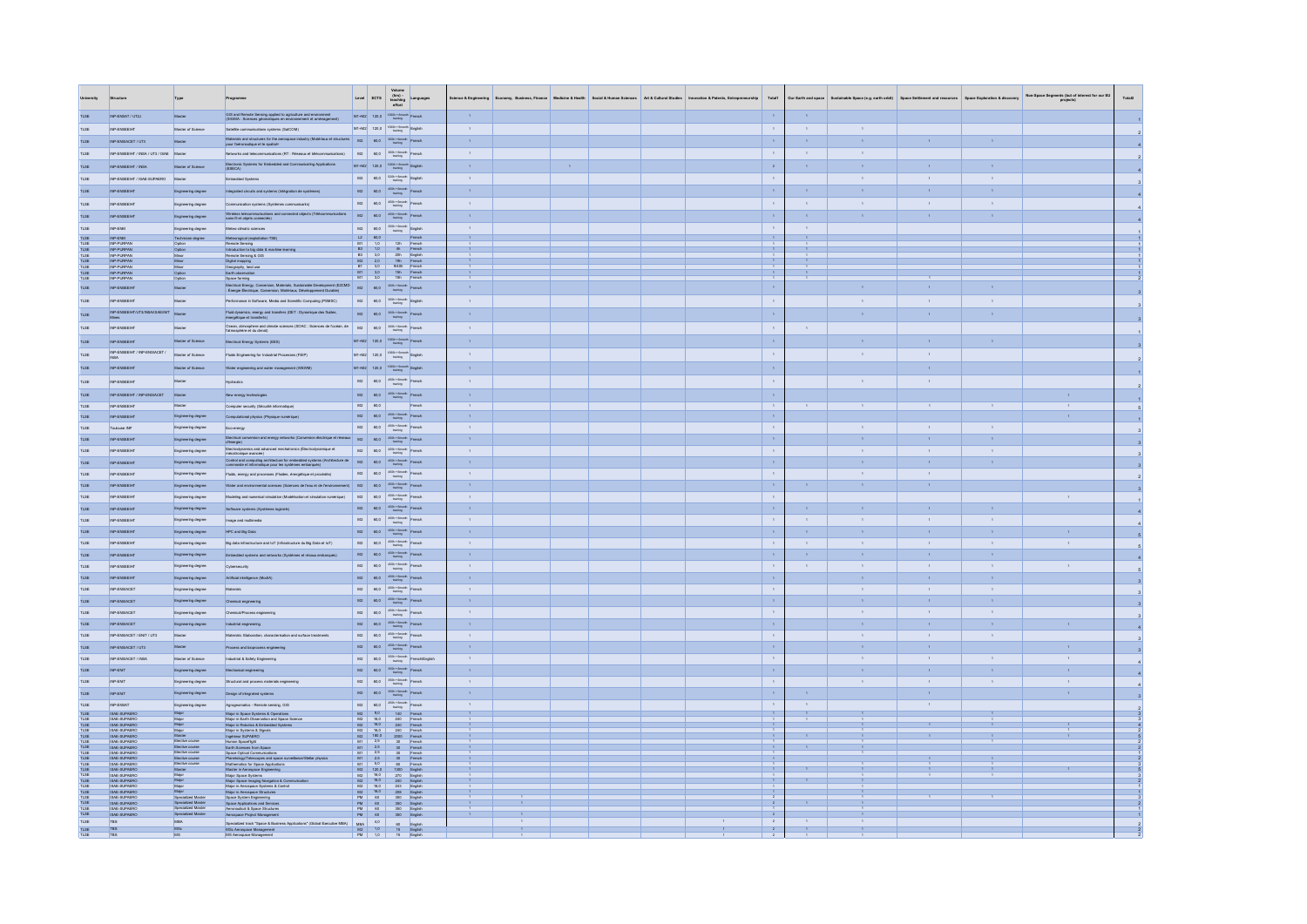|              | TBS                                                                                                  | Bachelors                                                            |                                                                                                                                                                                                                                                            |           |                                                               | B3 60,0 6 English             |                     |              |              |                |              |                     | $\frac{2}{3}$                            |                     |                             |          |                     |      |  |
|--------------|------------------------------------------------------------------------------------------------------|----------------------------------------------------------------------|------------------------------------------------------------------------------------------------------------------------------------------------------------------------------------------------------------------------------------------------------------|-----------|---------------------------------------------------------------|-------------------------------|---------------------|--------------|--------------|----------------|--------------|---------------------|------------------------------------------|---------------------|-----------------------------|----------|---------------------|------|--|
| TLSE         | TBS                                                                                                  | MSc                                                                  | Bachelor Innovation Management Path<br>SEBAME projects (Séminaire d'Études Supérieures Appliquées au                                                                                                                                                       |           |                                                               | M2 4,0 60 French/English      |                     |              |              |                |              |                     | $\,$ $\,$ $\,$                           |                     |                             |          |                     |      |  |
|              |                                                                                                      |                                                                      | Management d'Entrecrise)<br>MSc Aerospace Management / Strategic Research Analysis Corporate                                                                                                                                                               |           | $M2$ $4,0$                                                    |                               | $\mathbf{A}$        | $\mathbf{A}$ |              |                |              | $\mathbf{r}$        | $\mathfrak{s}^{\scriptscriptstyle \top}$ | $\mathbf{A}$        | $\mathcal{A}$               |          | $\mathbf{r}$        |      |  |
| TLSE         | TBS                                                                                                  | MSc                                                                  |                                                                                                                                                                                                                                                            |           |                                                               | 60 English                    |                     |              |              |                |              |                     |                                          |                     |                             |          |                     |      |  |
| TLSE         | UT3 - FSI - OMP / ISAE-SUPAERO Master                                                                |                                                                      | Projects<br>M2 TSI Space Techniques and Instrumentation (Techniques Spatiales et<br>Instrumentation) +Spacemaster with LTU                                                                                                                                 |           |                                                               | M2 60,0 433 English           | $\mathbf{A}$        |              |              |                |              |                     | $\sim$                                   |                     | $\mathbf{1}$                |          | $\sim$              |      |  |
| TLSE         | UT3 - FSI                                                                                            | Master                                                               | M2 ASEP - Astrophysics, Space Sciences, Planetology (Astrophysique, Sciences de l'Espace, Planétologie) +Spacmasterwith LTU                                                                                                                                | M2        | 60,0                                                          | French/English                |                     |              |              |                |              |                     | $\sim$                                   |                     |                             |          | $\Lambda$           |      |  |
| TLSE         |                                                                                                      | Diplome Ingenieur (B3-M2)                                            |                                                                                                                                                                                                                                                            |           | DI 180,0                                                      | French                        | $\sim$              |              |              |                |              |                     | <b>1.</b>                                | $\sim$              | $\sim$                      |          | $\sim$              |      |  |
|              | UT3 - UPSITECH                                                                                       |                                                                      | UPSSITECH engineer specializing in robotic and interactive systems (spécialité systèmes robotiques et interactifs, SRI)                                                                                                                                    |           |                                                               |                               |                     |              |              |                |              |                     |                                          |                     |                             |          |                     |      |  |
|              | UT3 - IUT Toulou                                                                                     | Bachelor's degree in<br>technology<br>(BUT)                          | Mecanical engineering, industrialization, design engineering, industrial management all in the aeronautic and spatial industry                                                                                                                             |           | B1-3 180.0                                                    | French                        |                     |              |              |                |              |                     | $\sim$                                   |                     |                             |          |                     |      |  |
|              |                                                                                                      |                                                                      |                                                                                                                                                                                                                                                            |           |                                                               |                               |                     |              |              |                |              |                     |                                          |                     |                             |          |                     |      |  |
| TLSE         | UT3 - FSI                                                                                            | Bachelors                                                            | Bachelor in Electronics, Electrical Energy, Automation EEA (Licence<br>Electronique, Energie électrique, Automatique EEA)                                                                                                                                  |           |                                                               | B1-3 180.0 494+632+602 French | $\sim$              |              |              |                |              |                     | $\mathbf{I}$                             |                     | $\sim$                      |          |                     |      |  |
| TLSE         | UT3 - FSI                                                                                            | Bachelors                                                            | Bachelor en Mechanics and Energetic (Licence Mécanique Énergétique (L B1-3 180.0 554+855+552 French                                                                                                                                                        |           |                                                               |                               | $\mathbf{A}$        |              |              |                |              |                     | $\bar{A}$                                |                     |                             |          |                     |      |  |
|              |                                                                                                      |                                                                      |                                                                                                                                                                                                                                                            |           |                                                               |                               |                     |              |              |                |              |                     |                                          |                     |                             |          |                     |      |  |
| TLSE         | UT3 - FSI - Tarbes                                                                                   | Bachelors                                                            | ) agree in Physics, Chemistry, Astrophysics, Meteorology and Energy<br>Licence Physique, Chimie, Astrophysique, Météorologie et Énergie LP<br>(Licence)<br>CAME)                                                                                           |           |                                                               | B1-3 180,0 590+534+517 French | $\sim$              |              |              |                |              |                     | $\sim$ 1                                 | $\sim$              |                             |          |                     |      |  |
|              |                                                                                                      |                                                                      | Professional Degree in Design and Production of Electronic Systems                                                                                                                                                                                         |           |                                                               |                               |                     |              |              |                |              |                     |                                          |                     |                             |          |                     |      |  |
|              | UT3 - FSI - Mortaube                                                                                 |                                                                      | (Licence Prof<br>ception et Production de Systèmes<br>roniques, LP CPSE)                                                                                                                                                                                   |           | B3 60,0                                                       | 419 French                    | $\mathbf{A}$        |              |              |                |              |                     | $^{\rm -2}$                              |                     |                             |          |                     |      |  |
| TLSE         | UT3 - FSI                                                                                            | Specialized Bachelon                                                 | .<br>Professional Degree in Material Treatment and Control (Licence)<br>Professionnelle Traitement et Contrôle des Matériaux (TCM)                                                                                                                         |           |                                                               | B3 60,0 450 French            | $\sim$              |              |              |                |              |                     | $\sim$ 1.                                |                     |                             |          |                     |      |  |
|              |                                                                                                      |                                                                      |                                                                                                                                                                                                                                                            |           |                                                               |                               |                     |              |              |                |              |                     |                                          |                     |                             |          |                     |      |  |
| TLSE         | UT3 - IUT Tarbes                                                                                     | Specialized Bachelor                                                 | Professional Degree in Design, Control and Realization of Embedded<br>Electrical Systems (Licence Professionnelle Conception, Commande,<br>Réalisation des Systèmes Électricues Embarqués, CCRSEE)                                                         | <b>B3</b> | 60,0                                                          | French                        |                     |              |              |                |              |                     | $\sim$                                   |                     |                             |          |                     |      |  |
| TLSE         | UT3 - FSI - OMP                                                                                      | Master                                                               | M2 Land use planning and remote sensing (Aménagement du territoire et   M2   60,0   360   French                                                                                                                                                           |           |                                                               |                               | $\sim$              |              |              |                |              |                     | <b>1.</b>                                | $\sim$              |                             |          |                     |      |  |
|              |                                                                                                      |                                                                      |                                                                                                                                                                                                                                                            |           |                                                               |                               |                     |              |              |                |              |                     |                                          |                     |                             |          |                     |      |  |
| TLSE         | UT3-FSI / ISAE-SUPAERD /INP                                                                          | Master                                                               | M2in Fluid Dynamics, Energetics and Transfers (en Dynamique des Fluides, M2   Energétique et Transferts, DET)                                                                                                                                              |           | 60,0                                                          | 248 French                    | $\mathbf{1}$        |              |              |                |              |                     | $\sim$                                   |                     |                             |          |                     |      |  |
|              |                                                                                                      | Master                                                               |                                                                                                                                                                                                                                                            |           | M2 60,0                                                       | 411 French                    | $\bar{1}$           |              |              |                |              |                     |                                          |                     |                             |          |                     |      |  |
| TLSE         | UT3-FSI / INP ENSIACET                                                                               |                                                                      | M2 Materials and Structures for Aeronautics and Space (Matériaux et<br>Structures pour l'Aéronautique et le Spatial, MSAS)                                                                                                                                 |           |                                                               |                               |                     |              |              |                |              |                     | $\sim$                                   |                     |                             |          |                     |      |  |
|              | UT3-FSI / INP ENSEEIHT                                                                               | Maste                                                                | -<br>Master Elaboration, Characteristics and Surface Treatment (Master 2<br>Elaboration, Caractérisation et traitements de Surface (MECTS)                                                                                                                 |           | $M2$ 60,0                                                     | 411 French                    | $\mathbf{A}$        |              |              |                |              |                     | $\bar{A}$                                |                     |                             |          |                     |      |  |
|              |                                                                                                      |                                                                      | Master (CSA - Master Informatique, parcours) Computer Science for                                                                                                                                                                                          |           |                                                               |                               |                     |              |              |                |              |                     |                                          |                     |                             |          |                     |      |  |
| TLSE         | UT3 - FSI                                                                                            | Master                                                               |                                                                                                                                                                                                                                                            |           |                                                               | M1-2 120.0 731 English        | $\sim$              |              |              |                |              |                     | $\mathbf{1}$                             | $\sim$              | $\sim$                      |          |                     |      |  |
| TI SE        | LIT3 - FSL                                                                                           | Master                                                               | Master Electronics of Embedded Systems and Telecommunications (EEA - Parcours Électronique des Systèmes Embarqués et Télécommunications,<br>ESET)                                                                                                          |           |                                                               | M1-2 120.0 478+438 French     | $\mathbf{A}$        |              |              |                |              |                     | $\sim$                                   | $\sim$              | $\mathbf{A}$                |          |                     |      |  |
|              |                                                                                                      |                                                                      |                                                                                                                                                                                                                                                            |           |                                                               |                               |                     |              |              |                |              |                     |                                          |                     |                             |          |                     |      |  |
| <b>TLSE</b>  | UT3 - FSI                                                                                            | Master                                                               | Master Real-Time Systems Engineering (EEA - Parcours Ingérierie des M1-2 120,0 511+472 French                                                                                                                                                              |           |                                                               |                               | $\mathbf{1}$        |              |              |                |              |                     | $\sim$ 1                                 | $1 -$               | $-1$                        |          | $-1$                |      |  |
| TLSE         | UT3 - FSI                                                                                            | Master                                                               | Master Medical Radiophysics and Biomedical Engineering (EEA - Parcours   M1-2   120,0   619+434   French                                                                                                                                                   |           |                                                               |                               | $\mathbf{A}$        |              |              |                |              |                     | $\sim$                                   | $\mathbf{A}$        |                             |          | $\Lambda$           |      |  |
|              |                                                                                                      |                                                                      |                                                                                                                                                                                                                                                            |           |                                                               |                               |                     |              |              |                |              |                     |                                          |                     |                             |          |                     |      |  |
| <b>TLSE</b>  | UT3 - FSI                                                                                            | Master                                                               | Master Robotics: Decision and Command (EEA - Parcours Robotique :<br>Décision et Commande, RODECO)                                                                                                                                                         |           |                                                               | M1-2 120,0 511+444 French     | $\mathbf{1}$        |              |              |                |              |                     | $\sim$ 1.                                | $\sim$              | $\sim$                      |          | $\sim$              |      |  |
| TLSE         | UT3 - FSI                                                                                            | Master                                                               | Master Plasma Sciences and Technologies (EEA - Parcours Sciences et M1-2 120,0 464+316 French                                                                                                                                                              |           |                                                               |                               | $\mathcal{A}^{\pm}$ |              |              |                |              |                     | $\mathcal{A}$                            |                     |                             |          | $\mathcal{A}^{\pm}$ |      |  |
|              |                                                                                                      |                                                                      |                                                                                                                                                                                                                                                            |           |                                                               |                               |                     |              |              |                |              |                     |                                          |                     |                             |          |                     |      |  |
| TLSE         | UT3 - FSI                                                                                            | Master                                                               | ventures and the state of the Space Audio-Video Applications<br>(IEEA - Parcours Signal Imagerie et Applications Audio-Video Applications<br>(IEEA - Parcours Signal Imagerie et Applications Audio-vidéo Médicales et M1-2 120,0 10<br>cotiales, SIA-AMS) |           |                                                               |                               | $\sim$              |              |              |                |              |                     |                                          | $\sim$              | $\sim$                      |          |                     |      |  |
| TLSE         | UT3 - FSI                                                                                            | Master                                                               | Maxim Embedded Systems and Microsystems (EEA - Parcours Systèmes M1-2 120.0 590+432 French<br>et Microsystèmes Embarqués, SME)                                                                                                                             |           |                                                               |                               | $\mathbf{A}$        |              |              |                |              |                     | $\mathbf{A}$                             | $\sim$              | $\mathcal{L}_{\mathcal{A}}$ |          |                     |      |  |
|              |                                                                                                      |                                                                      |                                                                                                                                                                                                                                                            |           |                                                               |                               |                     |              |              |                |              |                     |                                          |                     |                             |          |                     |      |  |
| TLSE         | UT3 - FSI                                                                                            | Master                                                               | Master in Diagnostic, Instrumentation and Measurement Engineering<br>(Ingénierie du Diagnostic, de l'Instrumentation et de la Mesure, IDIM)                                                                                                                |           |                                                               | M1-2 120.0 580+375 French     | $\sim$              |              |              |                |              |                     | <b>Contract</b>                          |                     | $\sim$                      |          | $\mathbf{1}$        |      |  |
| <b>TLSE</b>  | UT3 - FSI                                                                                            | Master                                                               |                                                                                                                                                                                                                                                            |           |                                                               |                               | $\sim$              |              |              |                |              |                     | $\sim$                                   |                     | $\mathbf{A}$                |          |                     |      |  |
|              |                                                                                                      |                                                                      | Master in Modeling and Simulation in Mechanics and<br>Energetics (Modelisation et Simulation en Mécanique et Energétique, MSME) M2 60,0 398 French                                                                                                         |           |                                                               |                               |                     |              |              |                |              |                     |                                          |                     |                             |          |                     |      |  |
| TLSE         | UT3 - FSI                                                                                            | Master                                                               | Master in Conversion, Materials, Sustainable development (Master EEA M2 120,0 775+456 French<br>Parocurs Energie Bectrique : Conversion, Materiaux, Développement<br>durable (E2-CMD)                                                                      |           |                                                               |                               | $\mathbf{A}$        |              |              |                |              |                     | $\sim$                                   |                     |                             |          |                     |      |  |
|              |                                                                                                      |                                                                      |                                                                                                                                                                                                                                                            |           |                                                               |                               |                     |              |              |                |              |                     |                                          |                     |                             |          |                     |      |  |
| TLSE         | UT3 - FS                                                                                             | Master                                                               | Master in Computation of Aeronautic Structure (Master Génie mécanique 182 120,0 600+450 French<br>percours Calcul de structures en aéronautique)                                                                                                           |           |                                                               |                               | $\mathbf{A}$        |              |              |                |              |                     | $\sim$                                   |                     |                             |          |                     |      |  |
|              |                                                                                                      |                                                                      |                                                                                                                                                                                                                                                            |           |                                                               |                               |                     |              |              |                |              |                     |                                          |                     |                             |          |                     |      |  |
| TLSE         | UT3 - FSI                                                                                            | Master                                                               | Master in Conception in Aeronautics (Master Génie mécanique parcours                                                                                                                                                                                       |           |                                                               | M2 120,0 600+450 French       | $\mathcal{A}$ .     |              |              |                |              |                     | $\sim$ 1.                                |                     |                             |          |                     |      |  |
| TLSE         | LIT3 - FSL                                                                                           | Master                                                               | Master in Production in Aeronautics (Master Gérée Mécanique parcours<br>Productique en aéronautique)                                                                                                                                                       |           |                                                               | M2 120.0 600+450 French       | $\mathbf{A}$        |              |              |                |              |                     | $\mathcal{A}$                            |                     |                             |          |                     |      |  |
|              |                                                                                                      |                                                                      |                                                                                                                                                                                                                                                            |           |                                                               |                               |                     |              |              |                |              |                     |                                          |                     |                             |          |                     |      |  |
| TLSE         | UT3-FSI /ENAC                                                                                        | Master                                                               | Master Interaction Human Machine (Master Interaction Homme-Machine M2 120.0 500+476 French/English<br>(MH)                                                                                                                                                 |           |                                                               |                               | $\sim$              |              |              |                |              |                     | $\sim$ 1                                 |                     |                             |          |                     |      |  |
|              | UT3 - Medicine Faculty with the<br>support of MEDES (Institut de                                     |                                                                      |                                                                                                                                                                                                                                                            |           |                                                               |                               |                     |              |              |                |              |                     |                                          |                     |                             |          |                     |      |  |
| <b>TI SE</b> | Médecine et Physiologie Spar                                                                         | Specific training for Dr.<br>"Capacité".                             | .<br>Aeronautical and Space Medicine Capacity<br>(Capacité de Médecine Aéronautique et Spatiale)                                                                                                                                                           |           | Post Doc 0,0                                                  | French                        |                     |              |              |                |              |                     | $\sim$                                   |                     |                             |          |                     |      |  |
|              |                                                                                                      |                                                                      |                                                                                                                                                                                                                                                            |           |                                                               |                               |                     |              |              |                |              |                     |                                          |                     |                             |          |                     |      |  |
| TLSE         | LIT2.L. Mirail                                                                                       | Master                                                               | <br>  Cognitive Ergonomics, Technological Innovation and Human Factor<br>  (MASTER Psychologie   parcours Ergonomie Cognitive, Innovation<br>  Technologique et Facteur Humain (ECIT-FH)                                                                   |           | M1-M2 120.0                                                   | French                        |                     |              |              | $\sim 10^{-1}$ |              |                     | $\sim$                                   |                     |                             |          | $\mathbf{A}$        |      |  |
|              |                                                                                                      |                                                                      |                                                                                                                                                                                                                                                            |           |                                                               |                               |                     |              |              |                |              |                     |                                          |                     |                             |          |                     |      |  |
| TLSE         | UT2J - Mirail                                                                                        | Master                                                               | Transdisciplinary Design, Cultures and Territories<br>(MASTER Design   parcours Design Transdisciplinaire, Cultures et                                                                                                                                     |           | M1-M2 120,0                                                   | French                        |                     |              |              |                | $\bar{1}$    |                     | $\sim$                                   |                     |                             |          |                     |      |  |
| TLSE         | UT2J - Mirail                                                                                        | Master                                                               | -<br>Social Sciences Applied to Food Studies<br>(MASTER Sciences sociales   parcours Sciences Sociales Appliquées à M1-M2 120,0<br>[Alimentation (SSAA)                                                                                                    |           |                                                               | French                        |                     |              |              | $\sim 10^{-1}$ |              |                     | $\sim$                                   | $1 -$               | $\sim$                      | $-1$     |                     |      |  |
|              |                                                                                                      |                                                                      |                                                                                                                                                                                                                                                            |           |                                                               |                               |                     |              |              |                |              |                     |                                          |                     |                             |          |                     |      |  |
| TLSE         | UT2J - IUT Blagna                                                                                    |                                                                      | Vocational bachelor's degree Aeronautical Maintenance<br>(licence pro) (LP Maintenance Aéronautique)                                                                                                                                                       |           | BUT 180,0                                                     | French                        | $\mathbf{A}$        |              |              |                |              |                     | $\sim$                                   | $\mathbf{r}$ .      | $\mathbf{A}$                |          | $\mathbf{A}$        |      |  |
|              |                                                                                                      |                                                                      |                                                                                                                                                                                                                                                            |           |                                                               |                               |                     |              |              |                |              |                     |                                          |                     |                             |          |                     |      |  |
| TLSE         | UT2J - IUT Blagnac                                                                                   | Bachelor's degree in<br>technology<br>(BL/T)<br>Bachelor's degree in | Industrial Engineering and Maintenance<br>(B.U.T. Génie Industriel et Maintenance)                                                                                                                                                                         |           | BUT 180,0                                                     | French                        | $\mathbf{1}$        |              |              |                |              |                     | $\sim$                                   | $\sim$              | $\mathbf{1}$                |          | $\sim$              |      |  |
|              | UT2J - IUT Figeed                                                                                    |                                                                      | Mechanical and Production Engineering<br>(B.U.T. Génie Mécanique et Productique                                                                                                                                                                            |           | BUT 180,0                                                     | French                        | $\mathcal{A}^{\pm}$ |              |              |                |              |                     | $\lambda$                                | $\Lambda$ .         | $\bar{1}$                   |          | $\mathcal{A}^{\pm}$ |      |  |
|              |                                                                                                      | technology<br>(BUT)                                                  |                                                                                                                                                                                                                                                            |           |                                                               |                               |                     |              |              |                |              |                     |                                          |                     |                             |          |                     |      |  |
| <b>TLSE</b>  | UT2J - IUT Figged                                                                                    | Vocational bachelor's degree<br>(licence pro)                        | Quality Control Metrology<br>(LICENCE PRO Méter de l'industrie : conception et amélioration de<br>processus et procédés industriels   parcours Qualité Contrôle Métrole                                                                                    |           | BUT 180.0                                                     | French                        | $\mathbf{r}$        |              |              |                |              |                     | $\mathcal{A}$                            | $\sim$              | $\mathbf{r}$                |          | $\mathbf{r}$        |      |  |
|              |                                                                                                      |                                                                      |                                                                                                                                                                                                                                                            |           |                                                               |                               |                     |              |              |                |              |                     |                                          |                     |                             |          |                     |      |  |
| TLSE         | UT2J - ENSAV                                                                                         | Vocational bachelor's degree<br>(licence pro)                        | Computer graphics creation applied to the audiovisual industry<br>(LICENCE PRO Techniques du son et de l'image   parcours Création<br>Infographique appliquée à l'audiovisuel)                                                                             |           | B1-B3 60,0                                                    | French                        |                     |              |              |                | $\mathbf{A}$ |                     | $\sim$                                   | $\mathbf{A}$        | $\mathbf{A}$                |          |                     |      |  |
|              |                                                                                                      |                                                                      |                                                                                                                                                                                                                                                            |           |                                                               |                               |                     |              |              |                |              |                     |                                          |                     |                             |          |                     |      |  |
| <b>TLSE</b>  | UT2J - ISCID                                                                                         | Master                                                               | Spatial Design, Color, Lighting<br>(MASTER Design   parcours Design d'espace, couleur, lumière (DECLE)                                                                                                                                                     |           | M1-M2 120,0                                                   | French                        |                     |              |              |                | $\sim$       |                     | $\sim$                                   | $\sim$              | $\mathbf{A}$                | $\sim$ 1 | $\sim$              |      |  |
|              |                                                                                                      |                                                                      | .<br>Object design, experimentation and development<br>(MASTER Design   parcours Design d'objet, expérimentation et                                                                                                                                        |           |                                                               |                               |                     |              |              |                |              |                     |                                          |                     |                             |          |                     |      |  |
|              | UT2J - ISCID                                                                                         | Master                                                               |                                                                                                                                                                                                                                                            |           | M1-M2 120.0                                                   | French                        |                     |              |              |                | $\mathbf{A}$ |                     | $\sim$                                   | $\mathbf{A}$        | $\mathbf{A}$                |          | $\mathcal{A}$       |      |  |
|              | UT2J - Mirail                                                                                        | Master                                                               | Digital Arts & Design<br>(Master Mention Création numérique)                                                                                                                                                                                               |           | M1-M2 120.0                                                   | French                        |                     |              |              |                | $\sim$       |                     | $\sim$                                   | $-1$                | $\mathbf{1}$                | $\sim$   |                     |      |  |
|              |                                                                                                      |                                                                      |                                                                                                                                                                                                                                                            |           |                                                               |                               |                     |              |              |                |              |                     |                                          |                     |                             |          |                     |      |  |
|              | LIT2.L. Mirail                                                                                       | Master                                                               | Industrial Project Management and Innovation<br>(MASTER Innovation, entreprise et société   parcours Management de<br>Projet Industrial (MPI)                                                                                                              |           | M1-M2 120.0                                                   | French                        |                     |              |              |                |              |                     | $\sim$                                   | $\mathbf{A}$        | $\mathbf{A}$                |          |                     |      |  |
|              |                                                                                                      |                                                                      |                                                                                                                                                                                                                                                            |           |                                                               |                               |                     |              |              |                |              |                     |                                          |                     |                             |          |                     |      |  |
| TLSE         | UT2J - ISCID                                                                                         | Master                                                               | Sensory Design<br>(MASTER Design) parcours Design sensorief)                                                                                                                                                                                               |           | M1-M2 120,0                                                   | French                        |                     |              |              |                |              |                     | <b>Contract</b>                          | $\sim$              | $\sim$                      |          |                     |      |  |
|              | UT2J - Mirail                                                                                        | Master                                                               | History and Heritage of Aeronautics and Space<br>(MASTER Histoire et Chilisations Modernies et Contemporaines   parcours M1-M2 120.0<br>Histoire et catrimoire de l'aéronautique et de l'escuces                                                           |           |                                                               | French                        |                     |              |              |                |              |                     | $\sim$                                   | $\mathcal{A}^{\pm}$ | $\alpha$                    |          |                     |      |  |
|              |                                                                                                      |                                                                      |                                                                                                                                                                                                                                                            |           |                                                               |                               |                     |              |              |                |              |                     |                                          |                     |                             |          |                     |      |  |
| <b>LTU</b>   | Department of Computer Science,<br>Electrical and Space Engineering,<br>Division of Space Technology | Master                                                               | Joint Master Programme in Space Science and Technology- SpaceMaster                                                                                                                                                                                        |           | M2 120,0                                                      | Ergish                        |                     |              |              |                |              | $\mathbf{L}$        | $\mathbf{2}^-$                           | $\sim$              |                             |          |                     |      |  |
| LTU          |                                                                                                      |                                                                      | Master Programme in Spacecraft Design                                                                                                                                                                                                                      |           | $M2$ 120,0                                                    | English                       |                     |              |              |                |              | $-1$                | $\sim$ 2 $^\circ$                        | $-1 - 1$            |                             |          |                     |      |  |
|              |                                                                                                      | Master                                                               |                                                                                                                                                                                                                                                            |           | M2 300,0                                                      | English/ Swedish              |                     |              |              |                |              |                     |                                          |                     |                             |          |                     |      |  |
|              |                                                                                                      | Master                                                               | Master Programme in Space Engineering<br>Master Programme in Applied Artificial Intelligence<br>Master Programme in Applied Artificial Intelligence                                                                                                        |           | $M2$ 300,0<br>$M2$ 120,0                                      | English Swedish               | $\mathbf{1}$        |              | $\mathbf{A}$ |                |              |                     | $\sim 2$<br>$\overline{z}$               | $\sim 10^{-1}$      |                             |          |                     |      |  |
| LTU          | Department. of Civil, Environmental<br>and Natural Resources Engineering                             | Master                                                               | Master Programme in Exploration and Environmental Geoscience                                                                                                                                                                                               |           | $M2$ 120.0                                                    | English                       |                     |              |              |                |              |                     | $\mathbf{A}$                             |                     |                             |          |                     |      |  |
|              |                                                                                                      | Master                                                               |                                                                                                                                                                                                                                                            |           |                                                               |                               |                     |              |              |                |              |                     |                                          |                     |                             |          |                     |      |  |
|              |                                                                                                      | Summer Schoo                                                         | Master Programme in Georescurces Engineering<br>Climate, Landscape and Build-up Areas, Technical A                                                                                                                                                         |           | $\begin{array}{c c} M2 & 120.0 \\ \hline M & 7.5 \end{array}$ | English<br>English            |                     |              |              |                |              |                     | $\,$ 1 $\,$                              |                     |                             |          |                     |      |  |
|              | Department of Engineering Sciences<br>and Mathematics                                                |                                                                      | EEIGM - Master Programme in Materials Science & Engineering (EEIGM                                                                                                                                                                                         |           | $M1+M2$ 300,0                                                 | English                       |                     |              |              |                |              |                     | $^{\rm 2}$                               |                     |                             |          |                     |      |  |
|              |                                                                                                      |                                                                      |                                                                                                                                                                                                                                                            |           | $M2$ 120,0<br>M2 120,0                                        | English                       |                     |              |              |                |              | $\langle A \rangle$ | $\sim$ – $2$ –                           | $\sim 40-10$        | $-1$                        |          |                     | $-1$ |  |
|              | Physics<br>Physics                                                                                   | Master course<br>Master course                                       | AMASE - Master Programme in Materials Engineering<br>Master Programme in Composite Materials<br>Introduction to Astronomy                                                                                                                                  | M1        | 3,0                                                           | English<br>English            |                     |              |              |                |              |                     |                                          |                     |                             |          |                     |      |  |
|              |                                                                                                      |                                                                      | Astrophysics                                                                                                                                                                                                                                               |           | $M1 \t 6,0$                                                   | Ergish                        |                     |              |              |                |              |                     |                                          |                     |                             |          |                     |      |  |
|              | Entreprener                                                                                          | Master course                                                        | Financial Management in Entrepr<br>urial Firms                                                                                                                                                                                                             |           | $M1$ 4                                                        | English                       |                     |              |              |                |              |                     | $\mathcal{A}$                            |                     |                             |          |                     |      |  |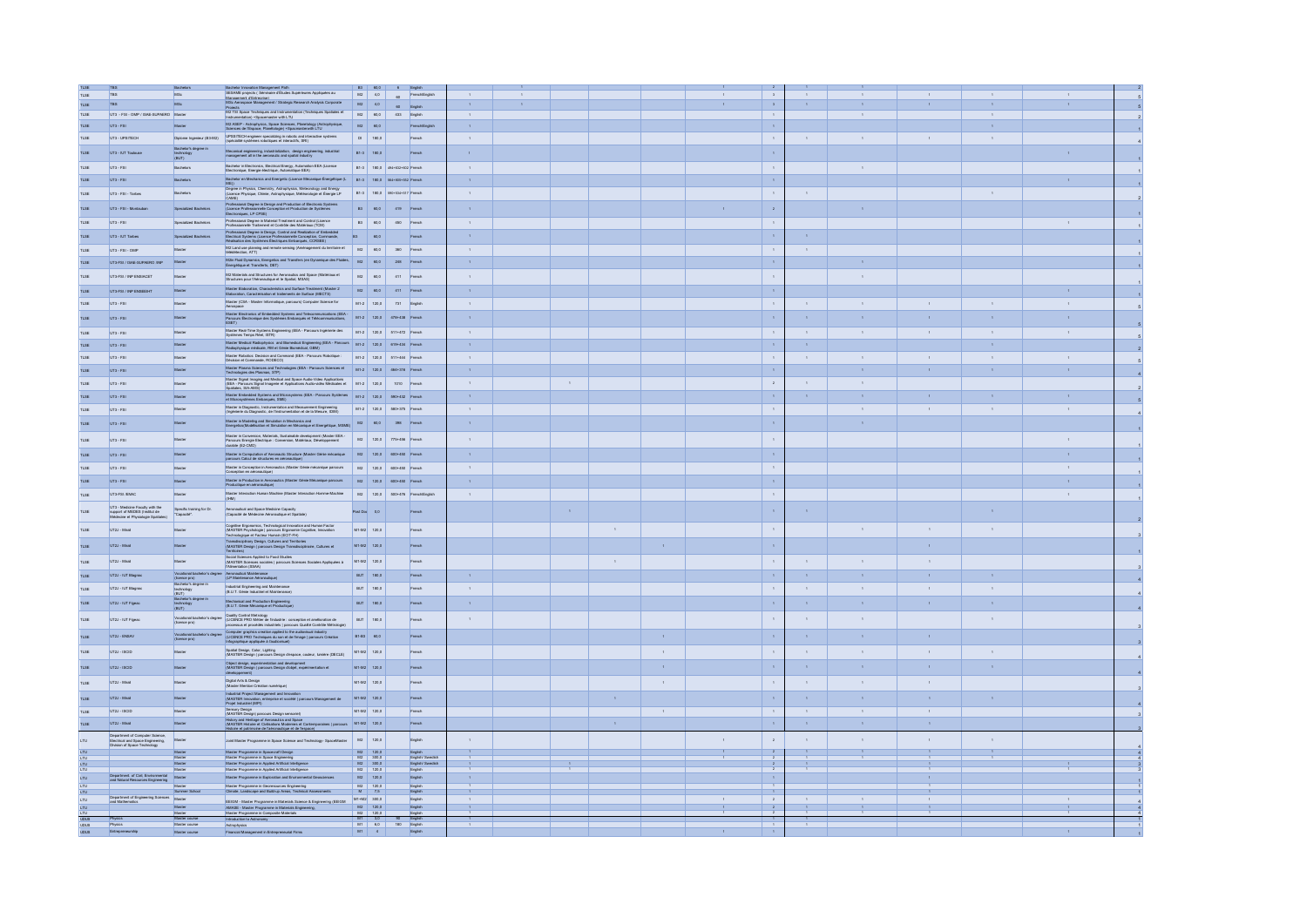| upus          | Law                                                                                                                            | State examination      | European Business Law                                                         | State<br>exam |             |                 | German             |                |              |  |              |              |              |              |              |  |
|---------------|--------------------------------------------------------------------------------------------------------------------------------|------------------------|-------------------------------------------------------------------------------|---------------|-------------|-----------------|--------------------|----------------|--------------|--|--------------|--------------|--------------|--------------|--------------|--|
| <b>UDUS</b>   | Computer Science                                                                                                               | Master course          | Advanced Programming and Algorithms                                           | M1            | 10          |                 | English            |                |              |  |              | $\mathbf{A}$ |              |              |              |  |
| upus          | Computer Science                                                                                                               | Master course          | Machine Learning                                                              | M1 10         |             |                 | English            |                |              |  |              | $\sim$       |              |              |              |  |
| <b>Unitu</b>  | Faculty of Science, Technology and Master<br>Medicine                                                                          |                        | Interdisciplinary Space Master                                                |               | M1+M2 120,0 | 1178 English    |                    | $\sim$         | $\mathbf{r}$ |  | $\mathbf{A}$ | $\sim$       | $\mathbf{A}$ | $\mathbf{A}$ | $\mathbf{I}$ |  |
| <b>Unit</b> u | Faculty of Law, Economy and Finance Master                                                                                     |                        | Master in Space, Communication and Media Law                                  | $M2$ 60,0     |             |                 | 240 English/French |                |              |  |              |              |              |              | $\mathbf{I}$ |  |
| AGH           | Faculty of Mechanical Engineering<br>and Mechatronics                                                                          | Master Course          | Nanosatelite Attitude Determination and Control                               |               | M1 5,0      |                 | 45 English         | $\overline{1}$ |              |  |              | $\mathbf{1}$ |              |              |              |  |
| AGH           | Faculty of Mechanical Engineering<br>and Mechatronics                                                                          | Master Course          | Synthetic aperture techniques for earth imaging                               |               | M1 5,0      |                 | 45 English         | $\mathbf{a}$   |              |  |              | $\mathbf{1}$ |              |              |              |  |
| AGH           | Faculty of Mining Surveying an<br>Environmental Engineering                                                                    | <b>Bachelor Course</b> | Basics of Satelite Redar Interferometry - InSAR                               |               | B3 3,0      |                 | 45 English         | $\overline{1}$ |              |  |              |              | ٠            |              |              |  |
| AGH           | Faculty of Mining Surveying an<br>Environmental Engineering                                                                    | Bachelor Course        | Applied Earth Observation & Geoinformation Management                         |               | B3 5,0      | 60              | English            | $\overline{1}$ |              |  |              | $\mathbf{1}$ | $\sim$       |              |              |  |
| <b>AGH</b>    | Faculty of Mining Surveying an<br>Environmental Engineering                                                                    | Bachelor Course        | Image processing in Python for remote sensing                                 |               | B3 5,0      | 45              | English            | $\mathbf{A}$   |              |  |              |              | ٠            |              |              |  |
| AGH           | Faculty of Mining Surveying an<br>Environmental Engineering                                                                    | <b>Bachelor Course</b> | Basics of Satellte and Integrated Geodesy                                     |               | B2 2,0      |                 | 45 Polish          | $\blacksquare$ |              |  |              |              | ×.           |              |              |  |
| AGH           | Faculty of Mining Surveying an<br>Environmental Engineering                                                                    | Master Course          | Satelite Navigation Systems                                                   |               | M1 5,0      |                 | 45 Polish          | $\mathbf{A}$   |              |  |              |              | ٠            |              |              |  |
| AGH           | Faculty of Mining Surveying an<br>Environmental Engineering                                                                    | Bachelor Course        | Application of Urmanned Aerial Vehicles in engineering problems solving       |               | B2 4,0      |                 | 45 Polish          | $\overline{1}$ |              |  |              |              |              |              |              |  |
| AGH           | Faculty of Physics and Applied<br>Computer Science                                                                             | Master Course          | General theory of relativity                                                  |               | $M$ 4,0     |                 | 45 Polish          | $\mathbf{1}$   |              |  |              |              | ٠            |              | $\sim$       |  |
| AGH           | Faculty of Physics and Applied<br>Computer Science                                                                             | Master Course          | Introduction to astrophysics and cosmology                                    |               | $M$ 3,0     |                 | 45 Polish          | $\mathbf{a}$   |              |  |              | $\mathbf{A}$ |              |              | $\sim$       |  |
| AGH           | Faculty of Physics and Applied<br>Computer Science                                                                             | <b>Bachelor Course</b> | Elements of Modern Cosmology                                                  |               | B 5,0       |                 | 45 Polish          | $\overline{1}$ |              |  |              | $\mathbf{A}$ |              |              | $\sim$       |  |
| AGH           | Faculty of Physics and Applied<br>Computer Science                                                                             | Master Course          | Electronics in particle detection systems                                     | M             | 4,0         | 60              | Polish             | $\mathbf{a}$   |              |  |              | $\mathbf{A}$ |              |              |              |  |
| AGH           | Faculty of Physics and Applied<br>Computer Science                                                                             | Master Course          | Radiation defects in electronics                                              |               | M 1,0       | 14              | Polish             | $\mathbf{A}$   |              |  |              | $\mathbf{A}$ |              |              |              |  |
| AGH           | Faculty of Electrical Engineering,<br>Automatics, Computer Science and Bachelor-master Course<br><b>Biomedical Engineering</b> |                        | Fundamentals of space engineering                                             | B3-M2 3,0     |             | 56              | English            | $\overline{1}$ |              |  |              |              |              |              |              |  |
| <b>AGH</b>    | Faculty of Materials Science and<br>Ceramics                                                                                   | <b>Bachelor Course</b> | Materials Science in Space Technologies                                       |               | B 3,0       | 30 <sub>1</sub> | English            | $\mathbf{A}$   |              |  |              | $\mathbf{A}$ |              |              | $\mathbf{A}$ |  |
| AGH           | Faculty of Metals Engineering and<br>Industrial Computer Science                                                               | Master Course          | Advanced Technologies for the Materials in Aerospace and Energy<br>Industries |               | M1 5,0      | 28              | English/Polish     | $\mathbf{A}$   |              |  |              | $\mathbf{A}$ |              |              |              |  |
| AGH           | Faculty of Drilling, Oil and Gas                                                                                               | Master Course          | Space technologies and commercialization of space                             |               | $M$ 4,0     |                 | English/Polish     | $\mathbf{A}$   |              |  | $\sim$       |              |              |              | $\sim$       |  |
| <b>AGH</b>    | Department of Non-Ferrous Metals Master Course                                                                                 |                        | Aerspace Materials and Techologies                                            |               | $M$ 3,0     | 45              | Polish             | $\mathbf{B}$   |              |  |              | $\mathbf{A}$ |              |              |              |  |
|               | Faculty of Geology, Geophysics and Bachelor Course<br>Environmental Protection                                                 |                        | Satelite Radar Interferometry                                                 |               | B 3,0       | 45              | English            | $\mathbf{A}$   |              |  |              |              |              |              |              |  |
|               |                                                                                                                                |                        |                                                                               |               | 11018.5     |                 |                    |                |              |  |              |              |              |              |              |  |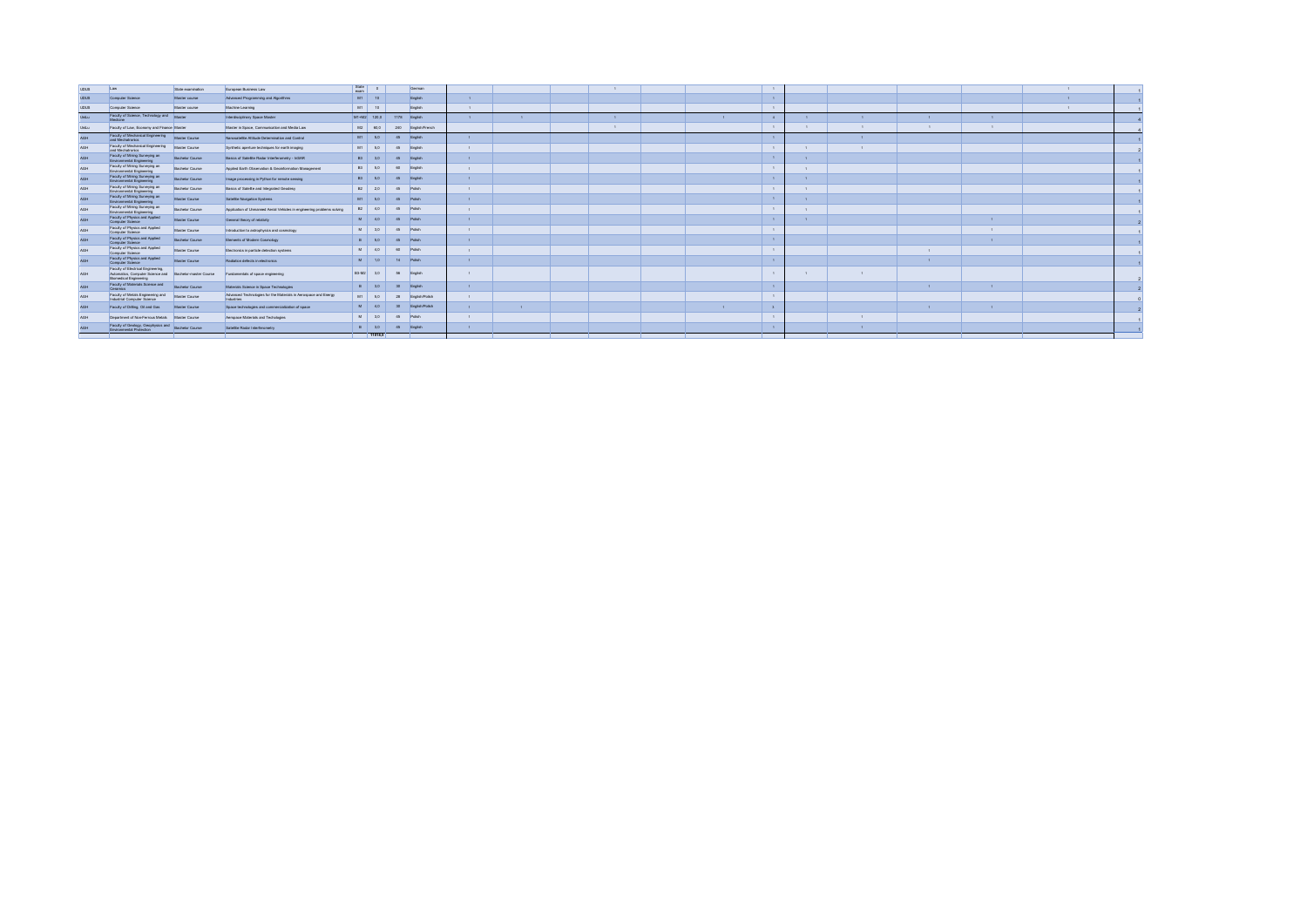

## **Annex 2 - Matrix combining academic fields and major application segments for space-based activities considering ECTS credits**

|                                                             | <b>Our Earth and</b><br>space | <b>Sustainable</b><br>Space<br>(e.g. earth<br>orbit) | <b>Space</b><br>Settlement and<br>resources | <b>Space</b><br><b>Exploration &amp;</b><br>discovery |
|-------------------------------------------------------------|-------------------------------|------------------------------------------------------|---------------------------------------------|-------------------------------------------------------|
| <b>Science &amp; Engineering</b>                            | 1647,6                        | 2053.4                                               | 1769,5                                      | 1367,5                                                |
| <b>Economy, Business, Finance</b>                           | 40,0                          | 79,5                                                 | 18,7                                        | 18,7                                                  |
| <b>Medicine &amp; Health</b>                                | 115,0                         | 45,0                                                 | 85.0                                        | 15,0                                                  |
| <b>Social &amp; Human Sciences</b>                          | 132,5                         | 172,5                                                | 172,5                                       | 92,5                                                  |
| <b>Art &amp; Cultural Studies</b>                           | 160,0                         | 160,0                                                | 280,0                                       | 60,0                                                  |
| <b>Innovation &amp; Patents,</b><br><b>Entrepreneurship</b> | 159,5                         | 189,5                                                | 143,7                                       | 76,2                                                  |
|                                                             | <b>ECTS Credits</b>           |                                                      |                                             |                                                       |
|                                                             | >1000                         |                                                      |                                             |                                                       |
|                                                             | Between 100<br>and 1000       |                                                      |                                             |                                                       |
|                                                             | < 100                         |                                                      |                                             |                                                       |

#### **Methodology:**

Based on the map of the partners' areas of competence (Annex 1), and considering ECTS credits for each programme and each course, this synthetic vision has been built combining the results for the academic fields and for the spatial segments. The ECTS credits have been proportionally divided by the number of crossed combinations of academic field and space segment for each programme. For example, if 60 ECTS are associated to a programme which combines 2 academic fields and 1 spatial segment, the 60 ECTS have been divided by 3 and distributed in the academic fields and spatial segment covered by the programme.



Co-funded by the Erasmus+ Programme<br>of the European Union









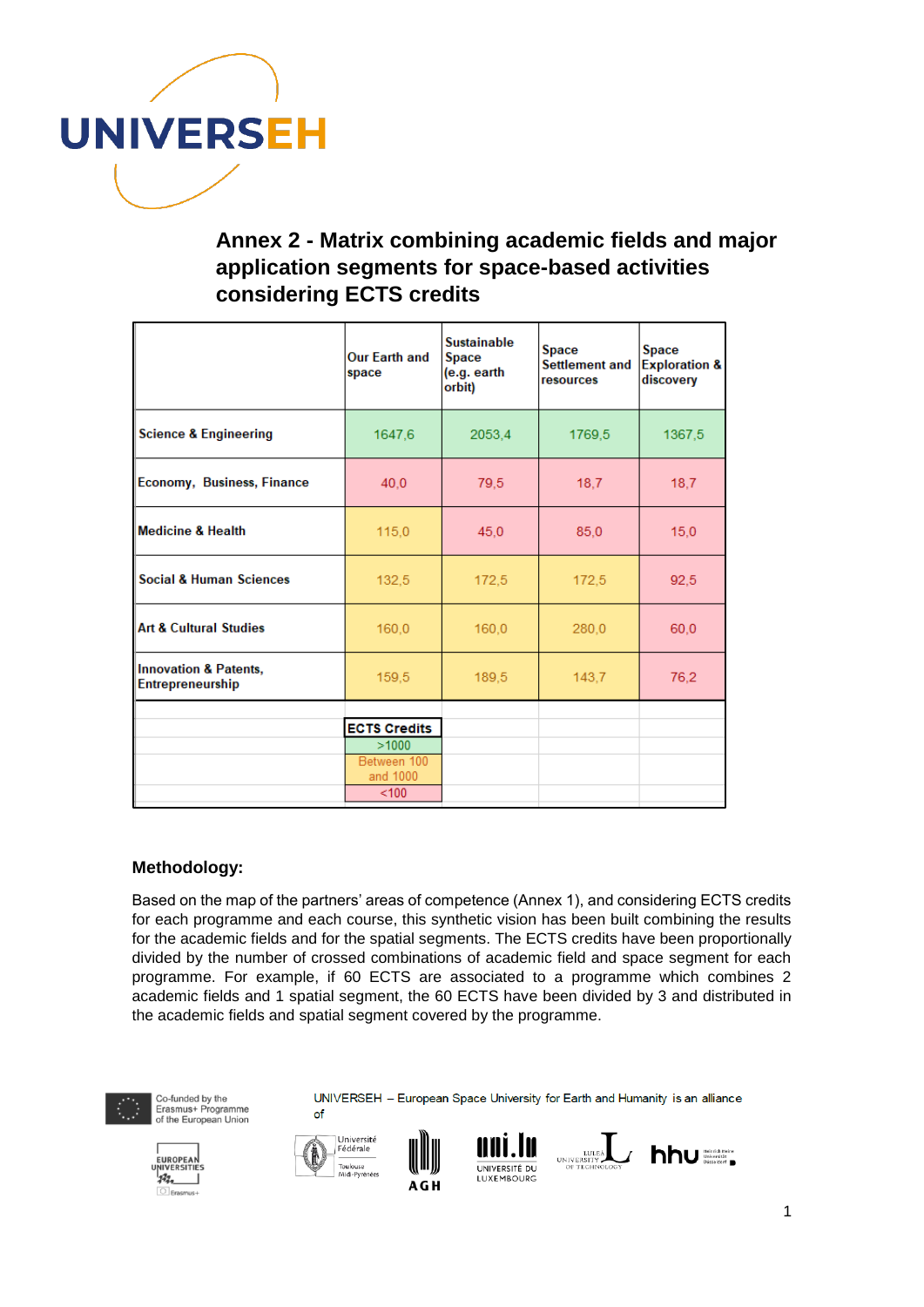**Annex 3: Matrix combining academic fields and major application segments for space-based activities: Associated list and concise description of identified partners' programmes/courses in the red and yellow boxes.**

#### **Methodology:**

To build a map of the partners' areas of competence, the WP3 team carried out an investigation among partners to list and collect specific information regarding existing programmes/courses directly or indirectly linked to Space. **(Annex 1)**

Considering ECTS credits for each programme or each course, a synthetic vision has been built combining the results for the academic fields and for the spatial segments. **(Annex 2)**

This **Annex 3** provides a deeper analysis for the programmes identified in the red and yellow cases, where just a few areas of competence were represented. These identified programmes have been listed, with a concise description, a short presentation of contents, and associated areas of competence. This list helps to analyse in detail what are the areas of competence already covered (even partially) and deduce what are the missing ones.

NB: this lsit focuses on the red and yellow boxes where just a few areas of competence are covered. Indeed, the green boxes already cover a wide range of topics and areas of competence, and the main objective of task 3,1 was to establish an overview on what is already done and what could be developed.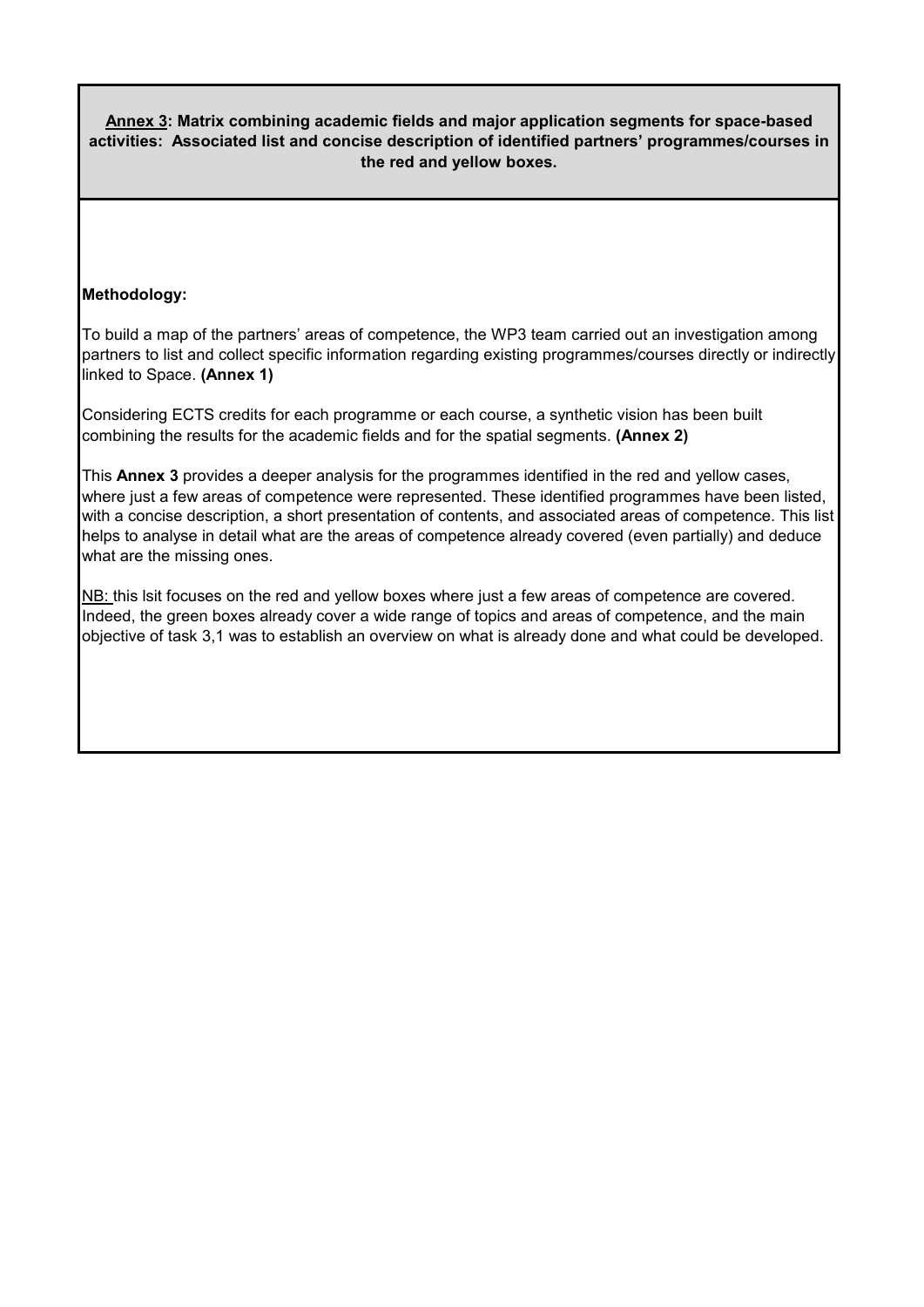|                   |                          |                       |                                                                                                        |            |             |               |                                                                                                                                                                                                                                                                                                                                                                                                                                                                                                                                                                                                                                                                                                          | List of identified programmes and courses in the red and yellow boxes of the matrix                                                                                                                                                                                                                                                                                                                                                                                                                                                        |                                                                                                                                                                                                                                                                                                                                                                   |                                       |                |                                         |                                           |                                         |                 |
|-------------------|--------------------------|-----------------------|--------------------------------------------------------------------------------------------------------|------------|-------------|---------------|----------------------------------------------------------------------------------------------------------------------------------------------------------------------------------------------------------------------------------------------------------------------------------------------------------------------------------------------------------------------------------------------------------------------------------------------------------------------------------------------------------------------------------------------------------------------------------------------------------------------------------------------------------------------------------------------------------|--------------------------------------------------------------------------------------------------------------------------------------------------------------------------------------------------------------------------------------------------------------------------------------------------------------------------------------------------------------------------------------------------------------------------------------------------------------------------------------------------------------------------------------------|-------------------------------------------------------------------------------------------------------------------------------------------------------------------------------------------------------------------------------------------------------------------------------------------------------------------------------------------------------------------|---------------------------------------|----------------|-----------------------------------------|-------------------------------------------|-----------------------------------------|-----------------|
| <b>University</b> | Structure                | Type                  | Programme                                                                                              | Level      | <b>ECTS</b> | Languages     | <b>Short description</b>                                                                                                                                                                                                                                                                                                                                                                                                                                                                                                                                                                                                                                                                                 | <b>General contents</b>                                                                                                                                                                                                                                                                                                                                                                                                                                                                                                                    | Areas of competences                                                                                                                                                                                                                                                                                                                                              | Our Earth and Space Sustainable Space |                | <b>Space Settiment and</b><br>resources | <b>Space Exploration and</b><br>discovery | <b>Syllabus or program's</b><br>webpage | <b>Comments</b> |
| <b>TLSE</b>       | ISAF-SUPAFRO             | Specialized           | Space Applications<br>and Services                                                                     | PM         | 60          | English       | Co-designed with Airbus Defense and Space, the master<br>provides the required skills to develop space applications in<br>Earth's environment monitoring and telecommunications,<br>which play a predominant role today for sustainable                                                                                                                                                                                                                                                                                                                                                                                                                                                                  | Space systems : Earth observation, telecommunications, navigation<br>Design of space applications, space communications, navigation and positionning, digital<br>techniques<br>Space economics and regulations - Services and integrated applications (46h)<br>Students will propose and design tools and solutions in areas such as the Earth's<br>nvironment, agriculture, transport or urban planning                                                                                                                                   | Space systems.<br>telecommunications, signal and<br>image<br>processing, machine learning,<br>big data, cloud computing,<br>digital<br>nmunications, software radio.<br>Cross disciplinary use of space<br>data (observation of<br>the earth and its atmosphere,<br>telecommunications, data<br>positioning.<br>data from scientific missions and<br>exploration) | $\mathbf{x}$                          | $\mathbf{x}$   |                                         |                                           | .ink                                    | ink in French   |
| TLSE              | <b>ISAE-SUPAERO</b>      | Specialized<br>Master | Space System<br>Engineering                                                                            | PM         | 60          | English       | The Master allows students to develop a high level of<br>multidisciplinary skills in space science, space systems<br>engineering and space project management.                                                                                                                                                                                                                                                                                                                                                                                                                                                                                                                                           | Modules in the Part 2 (total part 2: 160h): Space programs: Space programs bid for<br>tender, Financial & legal aspects: debris situation, new space (nanosatellites and<br>aunchers)                                                                                                                                                                                                                                                                                                                                                      | Space systems, management of<br>space projects, technical,<br>economic and legal aspects                                                                                                                                                                                                                                                                          |                                       | $\mathbf{x}$   | $\mathbf{x}$                            | $\mathbf x$                               | Link                                    |                 |
| <b>TLSE</b>       | ISAE-SUPAERO Specialized |                       | Aerospace Project<br>Management                                                                        | ${\sf PM}$ | 60          | English       | The Master prepares students for successfully leading<br>Project or Program teams in<br>global aerospace and defence industry, and provides<br>students with current techniques and tools in project<br>management considering industrial, economical or legal<br>specificities of the Aerospace business.                                                                                                                                                                                                                                                                                                                                                                                               | Part 1: Overall overview of aerospace industry (50h): enables students to have an overall understanding of technologies, products, innovation and strategy stakes in the golden in the<br>good uninum consumer financial aspects (150h): economical stakes for nations or<br>industries and the role of politics. How to evaluate the cost of a long term program, the<br>investment return hope, but also how to manage costs<br>nanufacturing phase.                                                                                     | Space project management,<br>Economic and financial aspects<br>of the aerospace industry,<br>Budget and cost managment,<br>Knowledge management,<br>Multicultural team project<br>nanagement.                                                                                                                                                                     |                                       | $\mathbf{x}$   |                                         |                                           | .ink                                    |                 |
| <b>TLSE</b>       | <b>TBS</b>               | <b>MSc</b>            | <b>MSc Aerospace</b><br>Management                                                                     | M2         | 1,0         | English       | The Aerospace Management MSc prepares and trains<br>participants to hold managerial positions in aeronautics,<br>space and airline industries.<br>The MSc addresses the full value chain of Aeronautics and<br>Space from design, to aircraft and space systems delivery,<br>ncluding services and operations                                                                                                                                                                                                                                                                                                                                                                                            | *The Aerospace market: terminology and key economic and technological issues<br>Objective: The successful student will be able to analyze the global aerospace<br>environment and to meet professionals in the Aerospace industry: product, project,<br>arket, management and organizational dimensions.<br>muncu, munagement and was mathematically and the Finders and Schedule This present of Chiefders. The successful student will be able to make sound and sustainable decisions regarding PHRM, Marketing at State in the able to | Strategy, Finance, Marketing,<br>Supply chain & procurement<br>Human Resources, Project<br>Management in the aerospace<br>rironment, Aerospace value<br>chair                                                                                                                                                                                                     | $\mathbf x$                           | $\mathbf{x}$   |                                         |                                           | .ink                                    |                 |
| <b>TLSE</b>       | <b>TBS</b>               | MS                    | MS Aerospace<br>Management                                                                             | PM         | 1,0         | English       |                                                                                                                                                                                                                                                                                                                                                                                                                                                                                                                                                                                                                                                                                                          |                                                                                                                                                                                                                                                                                                                                                                                                                                                                                                                                            |                                                                                                                                                                                                                                                                                                                                                                   |                                       |                |                                         |                                           |                                         |                 |
| <b>TLSE</b>       | <b>TBS</b>               | Bachelors             | Bachelor -<br>Innovation<br>Management Path<br>or Aviation<br>management Path                          | <b>B3</b>  | 60.0        | English       | The Toulouse Business School Bachelor is regularly<br>distinguished in national rankings as one of the best<br>programs in its category. This training course, perfectly<br>suited to the needs of companies in terms of skills with high<br>potential, takes place over 3 years, with a progressive<br>potential, takes place over 3 years, with a progressive<br>popy, focused primarily on operational knowledge<br>onditions and in the most promising sectors.<br>The TBS Bachelor is a dual vocation training: professional<br>and intercultural. Our mission is to reveal profiles with high<br>potential, called to evolve quickly towards management<br>unctions, in France or internationally. | compagn sources primality on operational knowledge of the program fully business oriented.<br>Company and the intercultural and international dimensions (Possible specializations Aviaton management (in English)<br>Californizatio                                                                                                                                                                                                                                                                                                       | Economics, Management, Sales,<br>Finance, Cost accounting and<br>budgeting, Intercultural and HR<br>management, Marketing, Law<br>and business.                                                                                                                                                                                                                   | $\mathbf{x}$                          | $\mathbf{x}$   |                                         |                                           | ink1                                    | ink2            |
| TLSE              | TBS                      | MSc                   | SESAME projects (<br>Séminaire d'Études<br>Supérieures<br>Appliquées au<br>Management<br>d'Entreprise) | M2         | 4,0         | rench/English | diagnosis of a real problem for a company, and<br>endations.                                                                                                                                                                                                                                                                                                                                                                                                                                                                                                                                                                                                                                             | Project based learning, Consulting mission for the students: Partners for the consulting missions: Airbus, Excent, Aerospace Valley, Thales Aliena<br>Space, The consulting missions are generally business oriented. The contents depend<br>on the consulting mission.                                                                                                                                                                                                                                                                    | Active learning project,<br>Consulting, problem-solving<br>approach, Company strategy                                                                                                                                                                                                                                                                             | $\mathbf x$                           | $\mathbf{x}$ . | $\mathbf{x}$                            | $\mathbf{x}$                              | Link                                    |                 |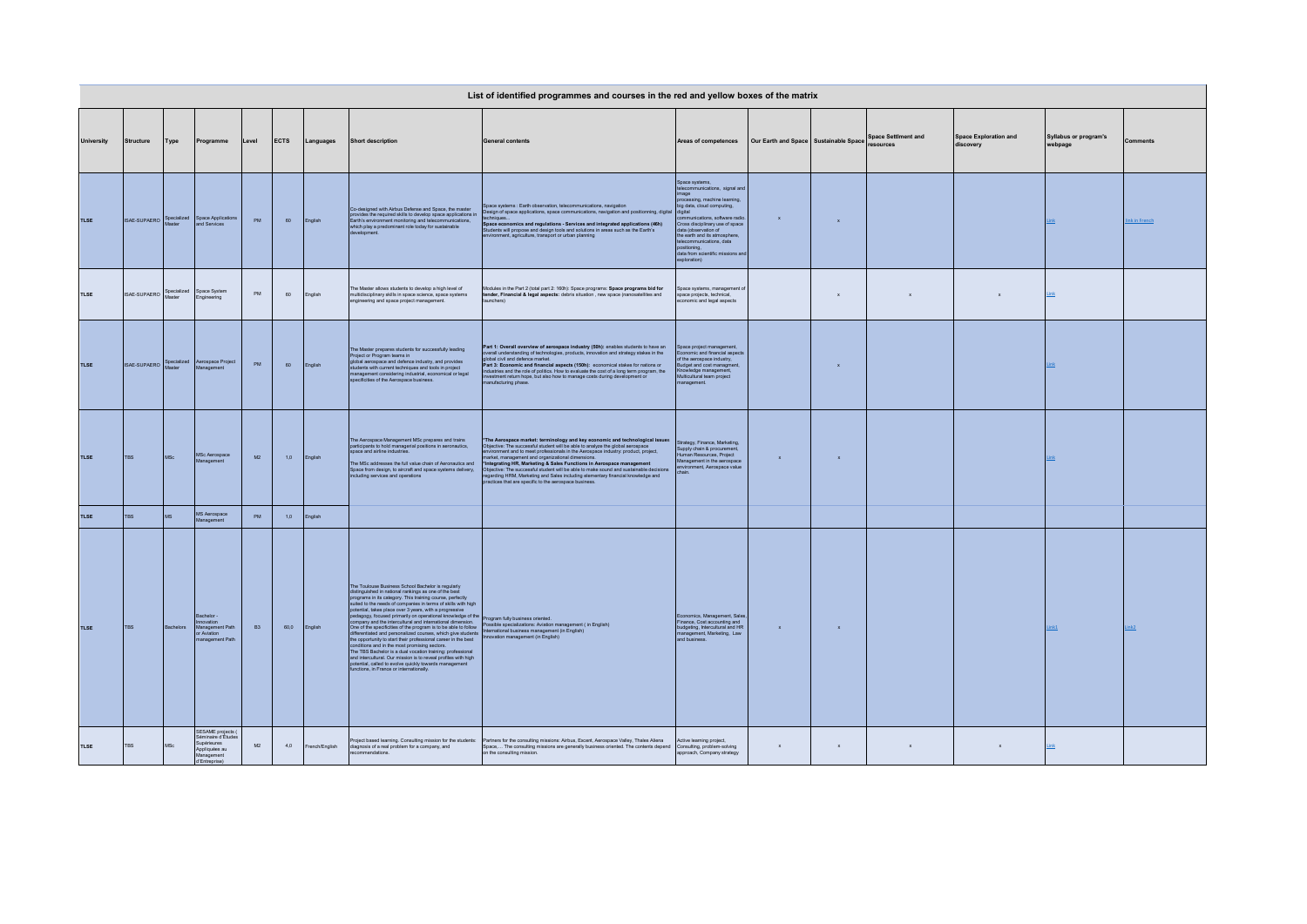| <b>TLSE</b> | <b>TRS</b>                                           | MSc.             | MSc Aerospace<br>Management /<br>Strategic Research<br>Analysis Corporate<br>Projects                                                                                                         | M2      | 40    | English            | The Aerospace Management MSc prepares and trains<br>participants to hold managerial positions in aeronautics,<br>space and airline industries. The MSc addresses the full<br>value chain of Aeronautics and Space from design to aircraft<br>and space systems delivery, including services and<br>coerations                                                                                                                                                                                               | 8 Course units:<br>1. Issues and Trends in Strategy<br>Objective: The successful student will be able to develop new strategies by analyzing<br>relevant issues and trends impacting organizations.<br>2. International strategy and organization<br>Objective: The successful sludent will be able to analyze the challenges faced by<br>International and internationalizing firms about which products to offer around the world,<br>how to compete in international markets, where to locate and how to coordinate their<br>worldwide activities effectively.<br>3. The Aerospace market: terminology and key economic and technological issues<br>Objective: The successful student will be able to analyze the global aerospace<br>environment and to meet professionals in the Aerospace industry:<br>market, management and organizational dimensions.<br>4. Strategy and Project Management in Aerospace<br>Objective: The successful student will be able to elaborate strategic analysis and relevant Resources, Project Manageme<br>professional synthesis covering organizational, techni<br>5. Issues and trends in entrepreneurship & innovation<br>Objective: The successful student will be able to develop new strategies for organizations<br>by analyzing relevant issues and trends in entrepreneurship and innovation.<br>6. Integrating HR, Marketing & Sales Functions in Aerospace management<br>Objective: The successful student will be able to make sound and sustainable decisions<br>regarding HRM, Marketing and Sales including elementary financia<br>actices that are specific to the aerospace business.<br>7. Integrating Supply Chain Management and the Management of Operations,<br>cluding Security and Law | Strategy, Finance, Marketing,<br>Innovation and<br>Entrepreneurship, Supply chain<br>& procurement, Human                                                                                                                            | $\mathbf{x}$ | $\mathbf{x}$ | $\mathbf{x}$ | $\mathbf{x}$ | Link |  |
|-------------|------------------------------------------------------|------------------|-----------------------------------------------------------------------------------------------------------------------------------------------------------------------------------------------|---------|-------|--------------------|-------------------------------------------------------------------------------------------------------------------------------------------------------------------------------------------------------------------------------------------------------------------------------------------------------------------------------------------------------------------------------------------------------------------------------------------------------------------------------------------------------------|------------------------------------------------------------------------------------------------------------------------------------------------------------------------------------------------------------------------------------------------------------------------------------------------------------------------------------------------------------------------------------------------------------------------------------------------------------------------------------------------------------------------------------------------------------------------------------------------------------------------------------------------------------------------------------------------------------------------------------------------------------------------------------------------------------------------------------------------------------------------------------------------------------------------------------------------------------------------------------------------------------------------------------------------------------------------------------------------------------------------------------------------------------------------------------------------------------------------------------------------------------------------------------------------------------------------------------------------------------------------------------------------------------------------------------------------------------------------------------------------------------------------------------------------------------------------------------------------------------------------------------------------------------------------------------------------------------------------------------------------------|--------------------------------------------------------------------------------------------------------------------------------------------------------------------------------------------------------------------------------------|--------------|--------------|--------------|--------------|------|--|
| UniLu       | Faculty of<br>Science,<br>Technology and<br>Medicine | Master           | Interdisciplinary<br>Space Master                                                                                                                                                             | $M1+M2$ | 1200  | English            | This collaborative ISM aims to generate a talent pool of<br>professionals able to answer the diverse needs of the<br>space exploration and exploitation require professional<br>figures able to manage the technical side as well as the<br>business side of complex space missions and operations.                                                                                                                                                                                                         | booming commercial space industry. Growing innovations in Space project management, Space Economics, Space Business, Enrepreneurial aspects Entrepreneurship, Business and<br>and Space Finance, Entrepreneurship, Practical aspects of taking technology to a start-up. project management, Satellite                                                                                                                                                                                                                                                                                                                                                                                                                                                                                                                                                                                                                                                                                                                                                                                                                                                                                                                                                                                                                                                                                                                                                                                                                                                                                                                                                                                                                                               | Space systems Engineering,<br>Space Informatics,<br>Communications and Security.<br>Space policy Law and Ethics                                                                                                                      | $\mathbf{x}$ | $\mathbf{x}$ | $\mathbf{x}$ | $\mathbf{x}$ | Link |  |
| <b>AGH</b>  | Faculty of<br>Drilling, Oil and<br>Gas               | Master<br>Course | Space technologies<br>and<br>commercialization<br>space                                                                                                                                       | M       | 4.0   | English/<br>Polish | This Master course's objectives are the following:<br>*To familiarize students with the physical conditions<br>prevailing in the space environment that affect the design of<br>devices operating in this environment<br>*To familiarize students with the basics of space technologie<br>related to the SPACE 4.0 revolution<br>*To develop basic business skills, instilling business thinking<br>and approach in students<br>*To develop student entrepreneurship in the field of space<br>technologies. | TO Bellisation awayes with the revolution background in the Space environment, Startup, Business models and competitiveness analysis, Hisbory of<br>Testi of space isotrodogies, Darmin systems (the SPACE 4) Space, environment,                                                                                                                                                                                                                                                                                                                                                                                                                                                                                                                                                                                                                                                                                                                                                                                                                                                                                                                                                                                                                                                                                                                                                                                                                                                                                                                                                                                                                                                                                                                    | New space, Space Business<br>and Economics, Space<br>technologies and Space 4,0,<br>Entrepreneurship                                                                                                                                 |              |              | $\mathbf{x}$ | $\mathbf{x}$ | Link |  |
| <b>TLSE</b> | INP-ENSEEIHT /<br><b>INSA</b>                        | Master           | Electronic Systems<br>for Embedded and<br>Communicating<br>Applications<br>(ESECA)                                                                                                            | $M1+M2$ | 120.0 | English            | This master joint program between Toulouse INP -<br>aimed at students with a Bachelor degree in electronics,<br>electrical engineering, telecommunications, computer<br>science, robotics, physics or equivalent.                                                                                                                                                                                                                                                                                           | The matter program constant of the state of the state of the state of the state of the state of the state of the state of the state of the state of the state of the state of the state of the state of the state of the state<br>Conferences on aeronautics might also involve some Medicine related topics?                                                                                                                                                                                                                                                                                                                                                                                                                                                                                                                                                                                                                                                                                                                                                                                                                                                                                                                                                                                                                                                                                                                                                                                                                                                                                                                                                                                                                                        | Aeronautics and Space,<br>Embedded systems,<br>Autonomous / connected<br>vehicle, Robotics,<br>Mechatronics. Renewable<br>energies, Smart grids and Smartisty, Mobility, Connected objects<br>Electric networks, Health<br>onitoring | $\mathbf{x}$ | $\mathbf{x}$ | $\mathbf{x}$ |              |      |  |
| <b>TLSE</b> | UT3 - FSI                                            |                  | Master Signal<br>Imaging and<br>Medical and Space<br>Audio-Video<br>Applications (EEA -<br>Parcours Signal<br>Imagerie et<br>Applications Audio-<br>vidéo Médicales et<br>Spatiales, SIA-AMS) | $M1-2$  | 120,0 | French             | The master provides a specialized training on the uses of<br>medical and spatial images in sectors such as: earth<br>observation, medical imagery, digital telecommunications.<br>control of industrial process.                                                                                                                                                                                                                                                                                            | M2 - Medical specialisation : Signal treatment, images analyisis, statistical analysis,<br>Imageries techniques and images in Medicine, interactions photons/electrons, extraction of Robotics, Electornics, Digital<br>anatomic and pathological data, functional imaging.                                                                                                                                                                                                                                                                                                                                                                                                                                                                                                                                                                                                                                                                                                                                                                                                                                                                                                                                                                                                                                                                                                                                                                                                                                                                                                                                                                                                                                                                          | Spatial and medical Imagery,<br>telecommunications. Physics                                                                                                                                                                          | $\mathbf{x}$ | $\mathbf x$  |              |              |      |  |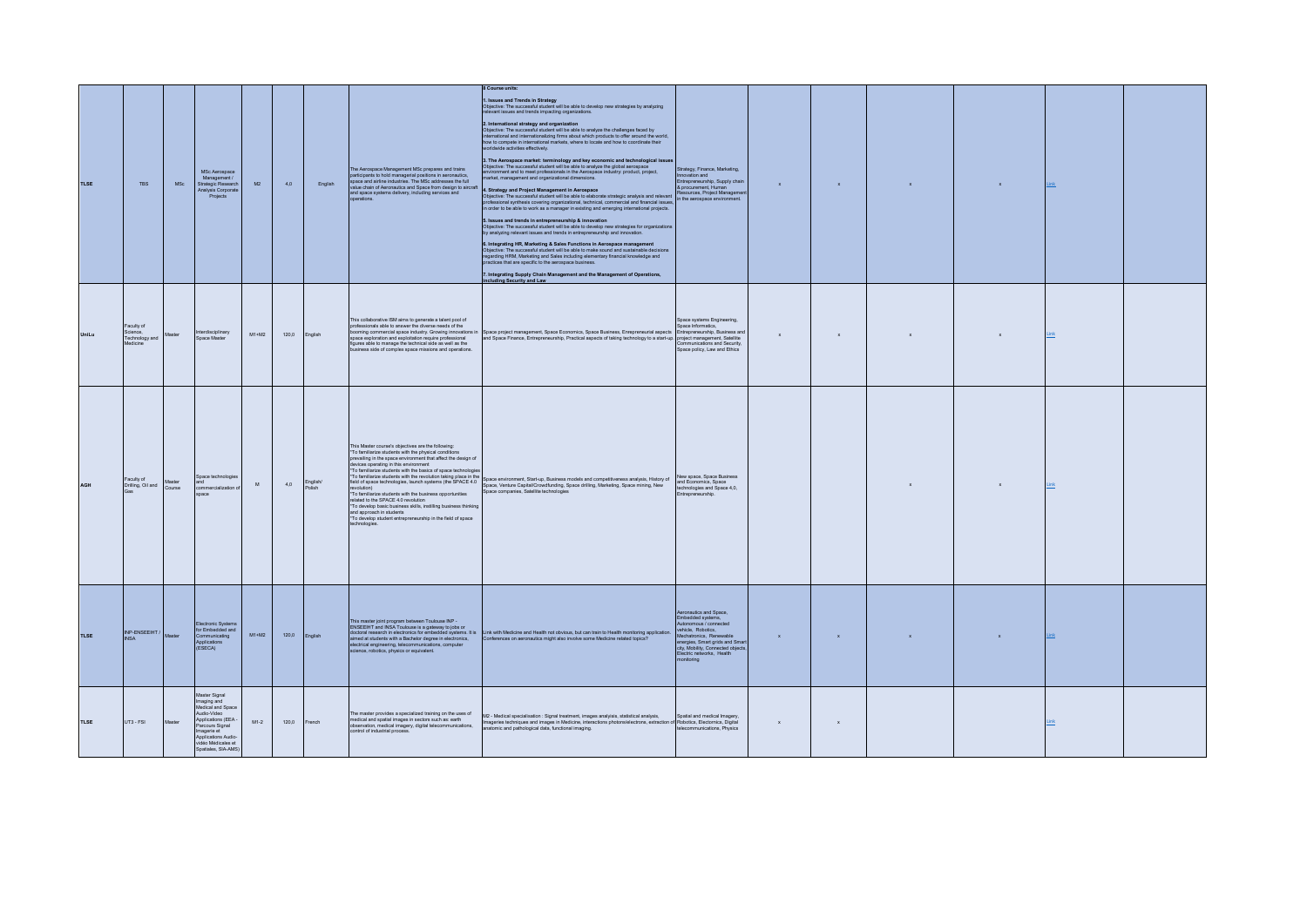| LTU         |                                                                                                                    |                        | Master Programme<br>in Applied Artificial<br>elligence                                                                                                                                                          | M2       |       | 300,0 English/Swedish | This master provides the tools and methods used to solve<br>real problems using AI, as well as to take a leading role in<br>teams that drive technology development forward. It<br>combines knowledge from computer science, neuroscient<br>and brain comprehension. The goal is to develop self-<br>learning intelligent systems to solve real problems.<br>2 specializations:<br>Industrial AL with a choice possible for the area in which the<br>students prefer to apply their competences: health, education<br>nergy, spatial<br>Al and neuroscience: medical neuroscience, psychology,<br>cognition, biology<br>1specialization= 75 ECTS<br>After completing the Master of Science in Applied Al,<br>the student should be able to:<br>*Demonstrate in-depth knowledge of methods and theories in<br>the field of artificial intelligence and related basic scientific<br>lisciplines.<br>*Use AI methods to solve problems and present results, both<br>written and oral, in new problem cases.<br>"Categorize new applied Al problems.<br>*Select appropriate AI methods for specific solutions.<br>*Develop technologies based on human needs as well as<br>ethical considerations and society's goals for sustainable<br>levelopment. | After graduating from Industrial AI, the student should be able to:<br>*Develop AI technology and systems based on human needs and on society's goals for<br>sustainable development.<br>*Critically evaluate and compare different AI models and learning algorithms for different<br>issues and quality characteristics.<br>*Analyze the use of industrial AI and suggest adaptation strategies and solutions.<br>Demonstrate knowledge of practical business models and ecosystems that contain AI.<br>After graduating from this interdisciplinary specialization that combines<br>uroscience and AI, the student should be able to:<br>*Demonstrate knowledge in neuroscience, machine learning, AI and neuromorphic<br>hnology.<br>*Combine neuroscience with machine learning methods and vice versa.<br>*Develop and apply simulation models of neural circuits to understand brain function and<br>welop neuromorphic technology.                                                                                                                                                                  | Applied Al problems, Machine<br>learning, Robotics, Deep<br>learning, Neural networks<br>hals and control technologie<br>Big data<br>Neuros<br>Neurosciences, Cognition,<br>Biology, Neuromorphic<br>computer technology | $\mathbf{x}$ |              |              |                           |       | Same program     |
|-------------|--------------------------------------------------------------------------------------------------------------------|------------------------|-----------------------------------------------------------------------------------------------------------------------------------------------------------------------------------------------------------------|----------|-------|-----------------------|---------------------------------------------------------------------------------------------------------------------------------------------------------------------------------------------------------------------------------------------------------------------------------------------------------------------------------------------------------------------------------------------------------------------------------------------------------------------------------------------------------------------------------------------------------------------------------------------------------------------------------------------------------------------------------------------------------------------------------------------------------------------------------------------------------------------------------------------------------------------------------------------------------------------------------------------------------------------------------------------------------------------------------------------------------------------------------------------------------------------------------------------------------------------------------------------------------------------------------------------------|-------------------------------------------------------------------------------------------------------------------------------------------------------------------------------------------------------------------------------------------------------------------------------------------------------------------------------------------------------------------------------------------------------------------------------------------------------------------------------------------------------------------------------------------------------------------------------------------------------------------------------------------------------------------------------------------------------------------------------------------------------------------------------------------------------------------------------------------------------------------------------------------------------------------------------------------------------------------------------------------------------------------------------------------------------------------------------------------------------------|--------------------------------------------------------------------------------------------------------------------------------------------------------------------------------------------------------------------------|--------------|--------------|--------------|---------------------------|-------|------------------|
| <b>TLSE</b> | UT3 - Medicine<br>Faculty with the<br>support of<br>MEDES (Institut<br>de Médecine et<br>Physiologie<br>Soatiales) | ecific<br>training for | Aeronautical and<br>Space Medicine<br>Capacity<br>Capacité de<br>Médecine<br>Aéronautique et<br>Spatiale)                                                                                                       | Post Doc |       | rench                 | The Aerospace Medicine Capacity is compulsory (requested<br>by the General Directorate of Civil Aviation) for doctors who<br>want to request approval to practice medical aptitude<br>examinations for professional and non-professional flight<br>personnel (private pilots).<br>The courses are given by experts in each of the fields in order<br>to quarantee the quality of the teaching, in particular by<br>ctors from the Airline Personnel Medical Expertise Cent<br>for aeronautical expertise.<br>This course also includes a module in space medicine and<br>physiology in collaboration with MEDES (Institute of Space<br>edicine and Physiology) located in Toulouse.                                                                                                                                                                                                                                                                                                                                                                                                                                                                                                                                                               | Courses or themes:<br>Presentation of the aeronautical environment<br>Physiology and physiopathology related to the constraints of the aeronautical<br>vironment (general, sensory, respiratory and cardiovascular physiology applied to<br>eronautics; sensory illusions, effects of accelerations, vibrations, decrease in barometric<br>pressure, etc.)<br>Principles of the selection and medical supervision of flight crew<br>General physical fitness of flight crew in the various fields (cardiovascular, respiratory,<br>digestive, urology, endocrinology, ENT, ophthalmology, etc.)<br>Mental fitness of flight crew<br>Regulation and organization medical-administrative in aviation medicine<br>Health aspects, travel advice<br>Human factors and aviation safety<br>Air transport, EVASAN<br>Presentation of the space environment<br>Physiology and pathophysiology related to the constraints of the space environment<br>cardiovascular deconditioning, bone and muscle modifications, effects of radiation and<br>confinement, etc.)<br>Selection and medical monitoring of astronauts | Spatial Medicine Physiology<br>Health of astronauts and of the<br>flight crew, Aviation safety,<br>Regulation for aerospatial<br>dicine                                                                                  | $\mathsf{x}$ |              |              | $\boldsymbol{\mathsf{x}}$ |       |                  |
| <b>TLSE</b> | LIT2.L-Mirail                                                                                                      |                        | Cognitive<br>Ergonomics,<br>Technological<br>Innovation and<br><b>Human Factor</b><br>(MASTER<br>Psychologie  <br>parcours Ergon<br>Cognitive,<br>Innovation<br>Technologique et<br>Facteur Humain<br>(ECIT-FH) | 841-842  | 1200  | French                | On the professional level, the objective of the ECIT-FH<br>master is to train executives / psychologists specialized in the<br>analysis of activities and human factors and able to contribute<br>to projects of evaluation, design and improvement of<br>technologies - by providing skills in ergonomics, in<br>collaboration with other professionals, in particular enginee<br>computer scientists, designers<br>On the scientific level, the objective is to train specialists<br>apable of producing and mobilizing theoretical and<br>nethodological knowledge in the fields of cognitive<br>sychology and cognitive ergonomics, and abble to analyze<br>omplex information systems, work situations and activities<br>additional systems with account and account of the set of profer technologies and all types of public.                                                                                                                                                                                                                                                                                                                                                                                                              | Psychology and Ergonomy, Environment and Health at work, Statistics, Human factor and Psychology, Design and<br>new technologies                                                                                                                                                                                                                                                                                                                                                                                                                                                                                                                                                                                                                                                                                                                                                                                                                                                                                                                                                                            | Cognitive Ergonomics,<br>mprovement of new<br>chnologies.                                                                                                                                                                |              | x.           |              |                           | Link1 | ink <sub>2</sub> |
| <b>TLSE</b> | UT2J - Mirail                                                                                                      |                        | Social Sciences<br>Applied to Food<br>Studies<br>(MASTER Science<br>sociales   parcours<br>Sciences Sociale<br>Appliquées à<br>l'Alimentation<br>(SSAA)                                                         | M1-M2    | 120,0 | rench                 | The training allows to deepen the disciplinary, thematic but<br>also functional fundamentals of the socio-anthropological<br>approach to "food" while putting the acquired knowledge in<br>The training offers observation, analysis, diagnostic,<br>engineering and foresight tools aimed at acquiring know-how<br>and skills in the field of food.<br>and skills in the lield of todd.<br>The master is part of a logic of broadening skills and aims to<br>offer students from different backgrounds in the agro-food<br>sphere, nutrition, the tools allowing them to take into account social dimensions and cultural aspects of food in their<br>fessional practices.                                                                                                                                                                                                                                                                                                                                                                                                                                                                                                                                                                       | Socio-anthropology of nutrition, Psychology of nutrition, Agro-alimentary business and<br>economics, Social sciences applied to food, Social challenges                                                                                                                                                                                                                                                                                                                                                                                                                                                                                                                                                                                                                                                                                                                                                                                                                                                                                                                                                     | Nutrition, International<br>agronomy, Agro-industrial<br>elopment, Food industry,<br>ropology, Psychology                                                                                                                | $\mathbf x$  | $\mathbf{x}$ |              |                           |       |                  |
| <b>TLSE</b> | UT2J - Mirail                                                                                                      |                        | Industrial Project<br>Management and<br>Innovation<br>(MASTER<br>nnovation<br>entreprise et sociét<br>parcours<br>Management de<br>Projet Industriel<br>(MPD                                                    | $M1-M2$  | 120.0 | rench                 | The objective of the Master "Management of industrial<br>projects" is to prepare students for professions centered on<br>the management of technological innovation (innovative<br>project management, marketing of technological innovation,<br>consulting / evaluation of innovative projects  ).                                                                                                                                                                                                                                                                                                                                                                                                                                                                                                                                                                                                                                                                                                                                                                                                                                                                                                                                               | Accounting and financial management, Digital marketing, HR management, Web 2,0 and Project management, R&D,<br>3,0 challenges, Web design, Digital and Space, Project management, Management of Finance, Management of<br>production                                                                                                                                                                                                                                                                                                                                                                                                                                                                                                                                                                                                                                                                                                                                                                                                                                                                        | nnovation, Strategy, Economics                                                                                                                                                                                           | $\mathsf x$  | $\mathbf x$  |              |                           |       |                  |
| <b>TLSE</b> | UT2J - Mirail                                                                                                      |                        | <b>History and Heritar</b><br>of Aeronautics and<br>Space<br>(MASTER Histoire<br>et Civilisations<br>Modernes et<br>Contemporaines<br>parcours Histoire e<br>patrimoine de<br>l'aéronautique et de<br>'espace)  | $M1-M2$  | 120,0 | French                | The curriculum of this Master is designed for students<br>interested in history, heritage, archives and museography. It<br>aims to train students in the research professions related to<br>these domains. Following this broad program, students will<br>be prepared for numerous career opportunities such as<br>teaching, journalism, and research, not to mention jobs such<br>s curators, archivists, librarians, guides, etc.                                                                                                                                                                                                                                                                                                                                                                                                                                                                                                                                                                                                                                                                                                                                                                                                               | The students in this Master's Degree are called to place their chosen subject in a political<br>economic and social perspective. To do so, they will attend seminars on a regular basis.<br>They will then have the opportunity to discuss their research project with seasoned<br>research project with seasoned research project with seasoned researchers in French or in English (historians, economists, sociologists, geographers, etc.).<br>Compulsory seminars:<br>Economics, science and techniques<br>History of aeronautics and space                                                                                                                                                                                                                                                                                                                                                                                                                                                                                                                                                            | History, Social Sciences,<br>Sociology, Geography                                                                                                                                                                        | $\mathbf{x}$ | $\mathbf{x}$ |              |                           |       |                  |
| UniLu       | Faculty of Law,<br>Economy and<br>Finance                                                                          |                        | Master in Space<br>Communication and<br>Media Law                                                                                                                                                               | M2       | 60,0  | English/<br>French    | The programme equips students with essential theoretical,<br>vractical and analytical skills to excel in the fast-paced lega<br>world of a continuously developing field. It provides ample<br>opportunities for development in the public and private<br>sector, as well as in academia. Over the course of this<br>programme, students acquire complete expertise in the<br>regulatory aspects of space, communication, ICT and medi-<br>law within an exciting and developing field.                                                                                                                                                                                                                                                                                                                                                                                                                                                                                                                                                                                                                                                                                                                                                           | The master combines a range of courses on Space law, international and European<br>satellite communication law, Media law, Electronic communications and E-commerce law,<br>Intellectual property law, as well as Data protection law. It covers these areas on<br>rnational, European and national level.                                                                                                                                                                                                                                                                                                                                                                                                                                                                                                                                                                                                                                                                                                                                                                                                  | Space and telecommunication<br>law, Media and Tech law, Data<br>protection/intellectual property/ E<br>merce Law                                                                                                         | $\mathbf x$  | $\mathbf{x}$ | $\mathbf{x}$ |                           | Link  |                  |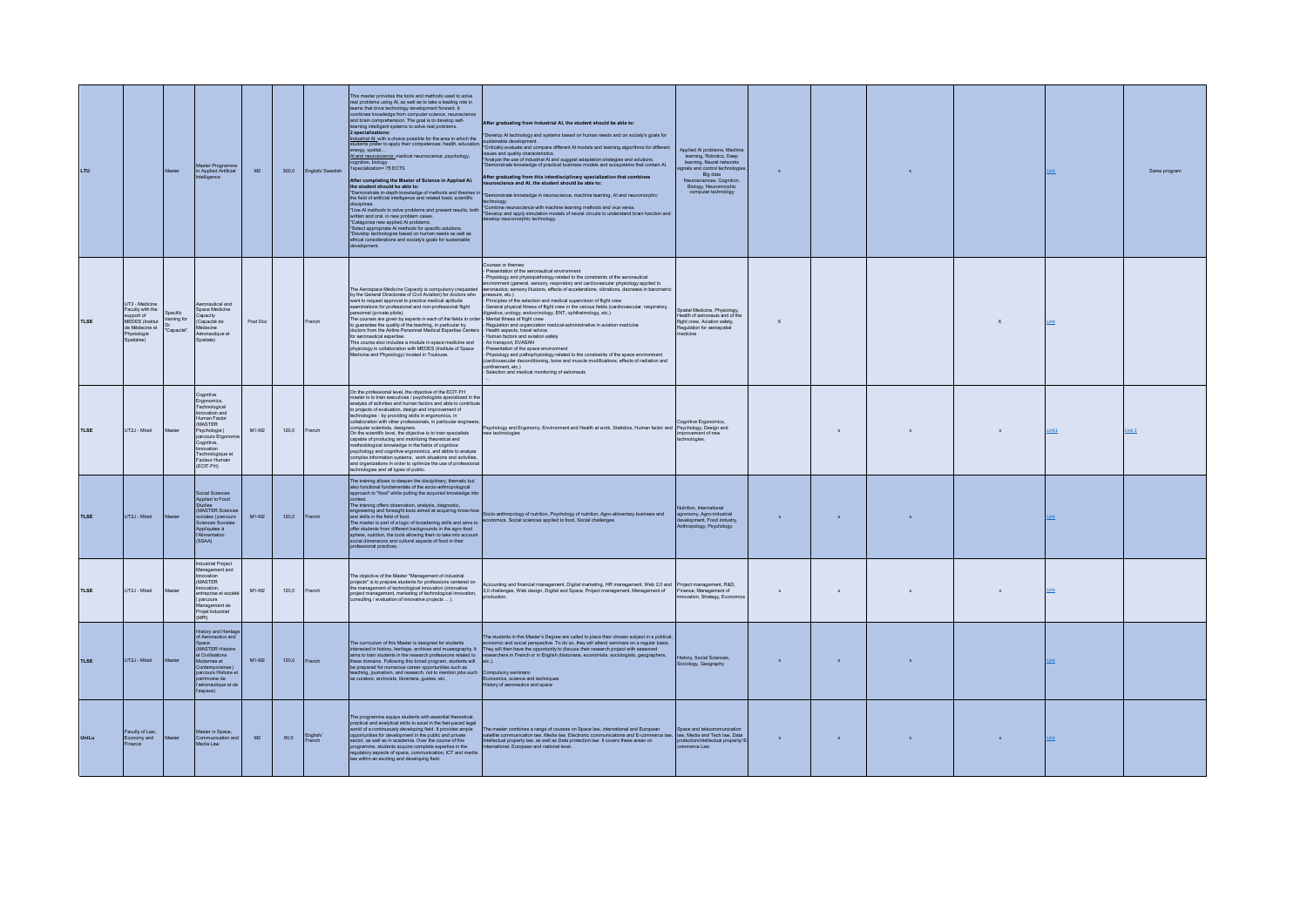| <b>TLSE</b> | UT2J - ENSAV                                                                                                        | ocational<br>achelor's<br>legree<br>chelor) | Computer graphics<br>creation applied to<br>the audiovisual<br><b>Justry</b><br>Professional<br>chelor<br>echniques du sor<br>et de l'image  <br>parcours Créa<br>Infographique<br>appliquée à<br>audiovisuel) | <b>B1-B3</b> | 60,0  | French          | The Professional Bachelor "Infographic Creation annijed to<br>the audiovisual" offers a training in computer graphics<br>intimately linked to the audiovisual professions, and in<br>relation to the evolution of the field: new media, new<br>broadcasts, new ways to understand cinema, which has<br>become entirely digital, its possibilities for special effects, etc.<br>This professional bachelor trains to the entire panel of<br>computer graphics (Compositing, 3D, Web, Print, etc.).                                                                                                                                                                                    | :<br>Inematography, workshops (Illustrator, Photoshop) creations in 3D, sound/acoustic<br>rorkshops and transmedia installation                                                                                                                                                                                                                                                                                                                                                                                                                                                                                                                                                                                         | unication, audio-visual<br>Culture, Cinema,<br>Practical skills related to<br>technological tools (software,<br>creations, commands),<br>Graphism<br>In-depth artistic skills<br>(knowledge and original<br>reflection on creation). |              | $\bar{\mathbf{x}}$        |                           |                           |             |  |
|-------------|---------------------------------------------------------------------------------------------------------------------|---------------------------------------------|----------------------------------------------------------------------------------------------------------------------------------------------------------------------------------------------------------------|--------------|-------|-----------------|--------------------------------------------------------------------------------------------------------------------------------------------------------------------------------------------------------------------------------------------------------------------------------------------------------------------------------------------------------------------------------------------------------------------------------------------------------------------------------------------------------------------------------------------------------------------------------------------------------------------------------------------------------------------------------------|-------------------------------------------------------------------------------------------------------------------------------------------------------------------------------------------------------------------------------------------------------------------------------------------------------------------------------------------------------------------------------------------------------------------------------------------------------------------------------------------------------------------------------------------------------------------------------------------------------------------------------------------------------------------------------------------------------------------------|--------------------------------------------------------------------------------------------------------------------------------------------------------------------------------------------------------------------------------------|--------------|---------------------------|---------------------------|---------------------------|-------------|--|
| <b>TISE</b> | LIT2J - ISCID                                                                                                       | <b>Agota</b>                                | <b>Inatial Design</b><br>Color, Lighting<br>(MASTER Design<br>arcours Desigi<br>d'espace, couleur<br>nière (DECLE)                                                                                             | M1-M2        | 1200  | French          | The DECLE Master of the Color, Image, Design Superior<br>Interaction was certainly interactions in any consumer between the practices of spaces and coloring<br>specific to planning, architecture, scenography and lighting<br>design.<br>He is dedicated to creation-research and action research in<br>the fields of space design, and the design of perennial or<br>hemeral environm                                                                                                                                                                                                                                                                                             | heory and models in Arts and Design, Human sciences, Methodology for Space, Color,<br>Light, Innovation thanks to Design.                                                                                                                                                                                                                                                                                                                                                                                                                                                                                                                                                                                               | Architecture and Space Lighting<br>conception, Colors codification, Colors codification<br><b>Events lighting Theoritical and</b><br>critical approach in Arts, Design<br>and social and human science<br>Creation proces            | $\mathbf{x}$ | $\mathbf{x}$              | $\mathbf{x}$              | $\mathbf{x}$              |             |  |
| <b>TLSE</b> | UT2J - ISCID                                                                                                        |                                             | Object design,<br>(MASTER Design<br>arcours Design<br>.<br>ďobjet,<br>vérimentation<br>doppement                                                                                                               | $M1-M2$      | 120,0 | rench           | This Design master explores the ecosystem of objects with a<br>critical and research oriented approach. It provides a training<br>on the different Design tools, and methodology to form future<br>designers abble to formulate relevant solutions and to ensure<br>their development and their achievement.                                                                                                                                                                                                                                                                                                                                                                         | co-conception, design care, up-cycling, innovation, 3D modelisation                                                                                                                                                                                                                                                                                                                                                                                                                                                                                                                                                                                                                                                     | Object design, Eco-conception,<br>3D models, Innovation,<br>Theoritical and critical approac<br>in Arts, Design and social and<br>human sciences. Creation<br>process.                                                               |              | $\bar{\mathbf{x}}$        | $\boldsymbol{\mathsf{x}}$ | $\bar{\mathbf{x}}$        |             |  |
| <b>TLSE</b> | UT2J - Mirail                                                                                                       |                                             | Digital Arts &<br>Design / Digital<br>Creation<br>Master Mention<br>réation numériqu                                                                                                                           | $M1-M2$      | 120.0 | French          | The digital creation master's degree is a diploma for<br>specialists in the fields of digital creation and innovative<br>technologies. It allows the development of innovative<br>practices, as part of a creative process, in relation to<br>contemporary issues.<br>live performance.<br>With its technological and engineering dimensions, the<br>master is part of a creation-research-profession approach<br>that articulates: university, scientific, artistic and technical<br>training, practice of individual and collective projects, practice of internship in companies or institutions.                                                                                 | 1 anticipate emerging professions in the fields of art.<br>Industry, research and development in the fields of the courses in 2D. 3D, real-time 3D digital imaging, virtual editing, multimedia<br>It is open to map enactions, in s                                                                                                                                                                                                                                                                                                                                                                                                                                                                                    | Digital creation imagery, Digital<br>Arts, Multimedia project<br>management, 3D imagery,<br>Sound and sensor technologies<br>Robotics, Connected objects<br>Creation process.                                                        |              | $\mathbf{x}$ .            |                           |                           |             |  |
| <b>TLSE</b> | UT2J - ISCID                                                                                                        |                                             | (MASTER Design)<br>arcours Desi                                                                                                                                                                                | $M1-M2$      | 120,0 | French          | The "Sensory Design" master aims to question and master,<br>social and cultural constructions.                                                                                                                                                                                                                                                                                                                                                                                                                                                                                                                                                                                       | (effects layer)<br>appear to the design project channel and ansatz and projected projects and projects, Metology, Notaton/dassification systems for<br>appear neided to a material an depet, a space or a service and propry design,                                                                                                                                                                                                                                                                                                                                                                                                                                                                                    | Sensory Design (sound, Color,<br>Taste, materials), Immersive<br>experiences, Metrology,<br>Lighting, Colors, Theoritical and<br>critical approach in Arts, Design<br>and social and human sciences.<br>Creation process.            | $\mathbf x$  | $\mathbf{x}$              | $\mathbf x$               |                           |             |  |
| <b>TLSE</b> | UT2J - Mirail                                                                                                       |                                             | ransdisciplinary<br>Design, Cultures<br>and Territories<br>MASTER Design<br>arcours Desi<br>ransdiscio<br>Cultures et<br>Territoires)                                                                          | M1-M2        | 120,0 | French          | The Master Design Transdisciplinary Culture and Territory<br>approaches with an analytical and creative perspective the<br>environments in which humans evolve. Connected to all the<br>disciplines of the human sciences, the diversity of aesthetics Areas in which students develop services or solutions :<br>In resonance with our contemporary society, the Master<br>DTCT highlights the growing role of design in the<br>development of territories, particularly for their social and<br>cultural cohesion and in their economic development. It offers<br>a designer training which questions society, its imaginations,<br>its modes of organization and gove             | assuperment of the contract service and the contract of the contract service and the contract of service and the contract of service and the contract of service and the contract of the contract of the contract of the contr<br>* Interaction design, digital humanities and emerging technologies (blockchain, AI, etc.)<br>* Social justice, feminist and LGBTQI + policies, queer theories, issues of race, class,<br>gender, "validity", etc.                                                                                                                                                                                                                                                                     | Design projects development<br>and management,<br>interdiscplinary approach for<br>design projects, Social and<br>Human Sciences, Creation<br>process, Graphism, Arts events                                                         |              |                           |                           |                           |             |  |
| TLSE        | TBS                                                                                                                 | <b>MBA</b>                                  | pecialized track<br>"Space & Busines<br>Applications"<br>(Global Executive<br>MRA)                                                                                                                             | <b>MBA</b>   | 4,0   | English         | This Specialized Track aims at providing knowledge, tools<br>and techniques allowing participants to leverage the change<br>in space business (New space) as well as to participate in<br>Main Space business.                                                                                                                                                                                                                                                                                                                                                                                                                                                                       | Fundamentals of space business and applications<br>Strategic and economic review of space markets<br>New Space business<br>wation strategy in space sector: the case of Space X and CubeSats<br>ergence of a space markets and analysis of threat for incumbents<br>Space applications and downstream services<br>Main space business<br>Partnering in Space: Challenges and opportunities<br>Defense and acquisition: application to space<br>Presentation of international turnkey contracts for telecommunication satellites or Busines<br>plan and financing<br>Space funding                                                                                                                                       | Space business and its comple<br>value chain Innovation<br>strategies, Market analysis,<br>Partnership in space, Space<br>funding. Defense acquisition                                                                               |              | $\boldsymbol{\mathsf{x}}$ |                           |                           |             |  |
| LTU.        | Department of<br>Computer<br>Science.<br>Electrical and<br>Space<br>Engineering,<br>Division of Space<br>Technology |                                             | oint Master<br>Programme in<br>Space Science and<br>echnology-<br>baceMa                                                                                                                                       | M2           | 120.0 | English         | The Space Master offers cross-disciplinary research-oriented<br>The Space wasser offers cross-customerative research-commented education with first-hand and hands-on experience in space common first year in this man of common first year in Kiruna, Sweden, During the second year the stu<br>which have different expertise in space.<br>It allows the students to receive knowledge from a number of<br>fundamental academic disciplines within one educational<br>program, i.e. aerospace engineering, atmospheric science,<br>signal processing, space science, space technology and<br>robotics. The students can apply for five engineering and<br>three scientific tracks | Space physics, Space Communication, Spacecraft Systems, Space propulsion,<br>Aerospace Navigation and Sensors, Control systems, Robotics<br>The main learning outcomes are:<br>"fundamental and advanced knowledge in the academic subjects studied;<br>*holistic approach to and comprehensive view of advanced space projects;<br>*management skills required for space projects, e.g. systems on-board aircraft or<br>satellites, techniques for satellite launch, interplanetary mission<br>Satentice, recomposed<br>data management;<br>"transferable skills, e.g. entrepreneurship, scientific writing, social competence,<br>communication skills, leadership in an international and intercultural environment. | Atmospheric science, Signal<br>amospheric science, organiz<br>processing, Space science,<br>Space technology, Robotics                                                                                                               | $\mathbf{x}$ | $\mathbf{x}$              | $\mathbf{x}$              | $\mathbf{x}$              | <b>Link</b> |  |
| LTU         |                                                                                                                     |                                             | sster Progra<br>in Spacecraft<br>lesign                                                                                                                                                                        | M2           | 120,0 | English         | This program is adapted to the rapid development in the<br>space industry towards smaller spacecrafts with short<br>development times. First year courses are necessary for<br>second year studies as students develop a spacecraft in a<br>computer environment. Students who have completed the<br>ogram have continued with research studies or continued<br>thin space industry or space organisations.                                                                                                                                                                                                                                                                          | Electronics in Space, Spacecraft deisgn, Space communication, Space materials and<br>structures. Orbit and altitude dynamics. Space systems. Propulsion                                                                                                                                                                                                                                                                                                                                                                                                                                                                                                                                                                 | Space technology, Electronics<br>Space systems, Navigation and<br>control. Space Communications                                                                                                                                      |              | $\bar{\mathbf{x}}$        | $\boldsymbol{\mathsf{x}}$ | $\boldsymbol{\mathsf{x}}$ | Link        |  |
| LTU.        |                                                                                                                     |                                             | Master Progra<br>in Space<br>eering                                                                                                                                                                            | M2           | 300.0 | English/Swedish |                                                                                                                                                                                                                                                                                                                                                                                                                                                                                                                                                                                                                                                                                      | This master provides a training to develop new technology in   Industrial Economics with a Sustainability Perspective, Electromechanical Systems, Space Boytown, Space Boytown, Space Boytown, Space Boytown, Space and The Ec                                                                                                                                                                                                                                                                                                                                                                                                                                                                                          |                                                                                                                                                                                                                                      |              | $\mathbf{x}$              |                           | $\mathbf{x}$              |             |  |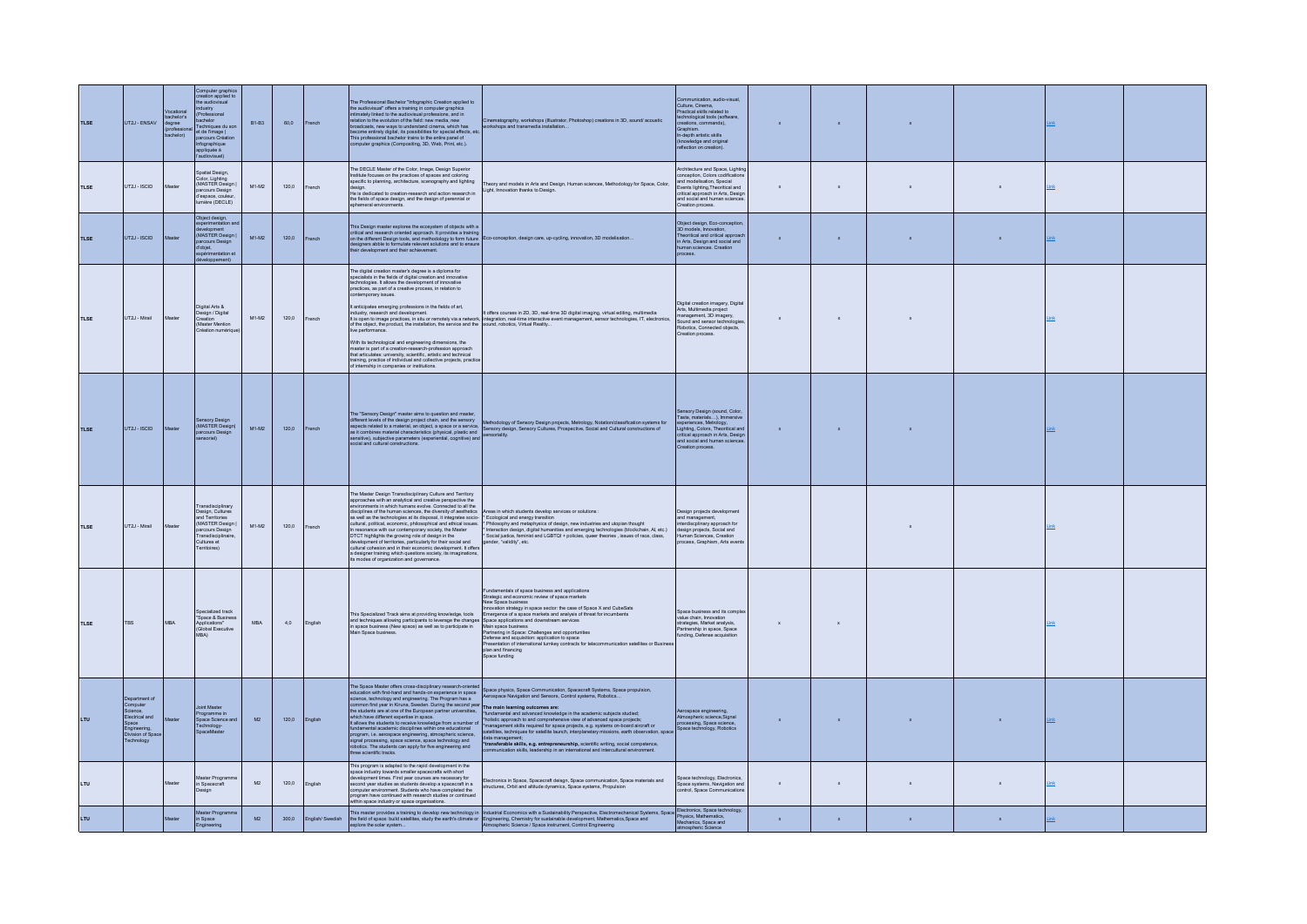|     | Department of<br>Engineering<br>Sciences and<br>Mathematics | Master Programme<br>in Materials Science<br>& Engineering<br>(EEIGM) | $M1+M2$ | 300.0 | English | The master aims to train materials engineers, for industrial<br>companies with international operations and who can, for<br>example, work with the development of new materials in a<br>research laboratory.                                                                                                                                                                                                                                                          | Physics, Physical Chemistry, Materials Engineering, Statistics, Technical Mechanics,<br>Production Engineering, Material selection and Ecodesign, Advanced Processing and<br>CyberLab, Composite material, Biocomposites, Machine design                                                               | Physics, Materials engineering,<br>Machine design, Production<br>engineering                                 |  |  |  |
|-----|-------------------------------------------------------------|----------------------------------------------------------------------|---------|-------|---------|-----------------------------------------------------------------------------------------------------------------------------------------------------------------------------------------------------------------------------------------------------------------------------------------------------------------------------------------------------------------------------------------------------------------------------------------------------------------------|--------------------------------------------------------------------------------------------------------------------------------------------------------------------------------------------------------------------------------------------------------------------------------------------------------|--------------------------------------------------------------------------------------------------------------|--|--|--|
| LTU |                                                             | AMASE - Master<br>Programme in<br>Materials<br>Engineering           | M2      | 120.0 | English | The first year of this master will cover basic areas such as<br>structure and properties of materials. The basic courses are<br>then complemented with a specialization. The students are<br>will train their skills to work as an engineer or scientist. (Two processing, Advanced processing and CyberLab<br>major projects which are based on subprojects on on-going<br>university research or product development in collaboration<br>with industrial partners.) | given the opportunity to excel in the experimental techniques Materials technology, Modeling, Surface engineering, Metal working, Nanotechnology,<br>used within material science. During the second year, they Composite materials, Materials selection and Eco-design, Biocomposites, Laser material | Materials Science and<br>engineering, Nanotechnology.<br>Composite materials.                                |  |  |  |
| LTU |                                                             | Master Programme<br>in Composite<br>Materials                        | M2      | 120.0 | English | This master program in materials technology provides<br>students with a unique competence in important aspects of<br>composites manufacturing and design technologies. The<br>SICOMP and ABB Composites who have announced a need<br>for composite experts.                                                                                                                                                                                                           | Materials Science and engineering, Biocomposites, Aerospace materials,<br>education is strongly connected to companies such as RISE Nanotechnology, Materials modeling, Material selection and Eco-design.                                                                                             | Composites manufacturing and<br>design technologies, Materials<br>Science and engineering,<br>Nanotechnology |  |  |  |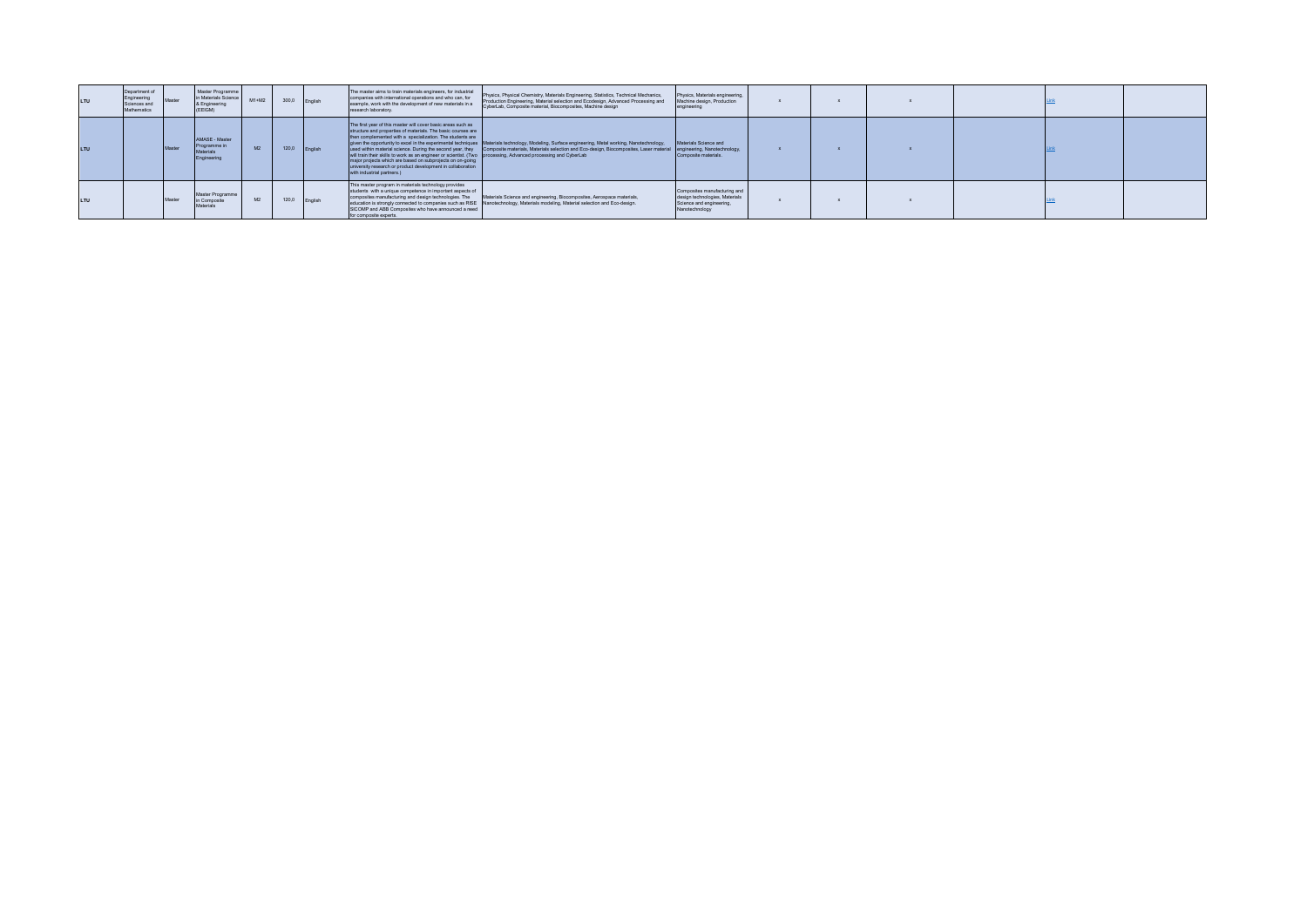|                            |                          |                         |                                                                             |           |             |                    |                                                                                                                                                                                                                                                                                                                                                                                                                                                                                                                                                                                                                                                                                                                                                                                                                                                                                                                              | Economy, Business, Finance                                                                                                                                                                                                                                                                                                                                                                                                                                                                                                                                                                                                                                                                                |                                                                                                                                                                                                                                                                                                                                                            |                      |                           |                                |                                  |                                            |                  |
|----------------------------|--------------------------|-------------------------|-----------------------------------------------------------------------------|-----------|-------------|--------------------|------------------------------------------------------------------------------------------------------------------------------------------------------------------------------------------------------------------------------------------------------------------------------------------------------------------------------------------------------------------------------------------------------------------------------------------------------------------------------------------------------------------------------------------------------------------------------------------------------------------------------------------------------------------------------------------------------------------------------------------------------------------------------------------------------------------------------------------------------------------------------------------------------------------------------|-----------------------------------------------------------------------------------------------------------------------------------------------------------------------------------------------------------------------------------------------------------------------------------------------------------------------------------------------------------------------------------------------------------------------------------------------------------------------------------------------------------------------------------------------------------------------------------------------------------------------------------------------------------------------------------------------------------|------------------------------------------------------------------------------------------------------------------------------------------------------------------------------------------------------------------------------------------------------------------------------------------------------------------------------------------------------------|----------------------|---------------------------|--------------------------------|----------------------------------|--------------------------------------------|------------------|
| <b>University</b>          | Structure                | Type                    | Programme                                                                   | Level     | <b>ECTS</b> | Languages          | <b>Short description</b>                                                                                                                                                                                                                                                                                                                                                                                                                                                                                                                                                                                                                                                                                                                                                                                                                                                                                                     | General contents and contents potentially linked to Economy,<br><b>Business, Finance</b>                                                                                                                                                                                                                                                                                                                                                                                                                                                                                                                                                                                                                  | Areas of competences                                                                                                                                                                                                                                                                                                                                       | Our Farth and<br>ace | Sustainable<br>Space      | nace Settlment<br>nd resources | inace Explorati<br>and discovery | <b>Syllabus or</b><br>program's<br>webpage | Comments         |
| <b>TLSE</b>                | ISAE-SUPAERO Specialized |                         | Space Applications and Services                                             | <b>PM</b> | 60          | English            | Co-designed with Airbus Defense and Space, the<br>master provides the required skills to develop space<br>applications in Earth's environment monitoring and<br>telecommunications, which play a predominant role<br>today for sustainable development.                                                                                                                                                                                                                                                                                                                                                                                                                                                                                                                                                                                                                                                                      | Space systems : Earth observation, telecommunications, navigation<br>Design of space applications, space communications, navigation and positionning, digital<br>techniques<br>Space economics and regulations - Services and integrated applications (46h)<br>udents will propose and design tools and solutions in areas such as the Earth's<br>wironment, agriculture, transport or urban planning                                                                                                                                                                                                                                                                                                     | Space systems,<br>ecommunications, signal<br>and image<br>processing, machine learning<br>big data, cloud computing,<br>qital<br>mmunications, software<br>adio.<br>Cross disciplinary use of<br>space data (observation of<br>the earth and its atmosphere<br>eteb anoiteations data<br>positioning.<br>data from scientific missions<br>and exploration) | $\mathbf{x}$         | $\boldsymbol{\mathsf{x}}$ |                                |                                  | Link                                       | link in French   |
| <b>TLSE</b>                | ISAE-SUPAERO Specialized |                         | Space System Engineering                                                    | <b>PM</b> | 60          | English            | engineering and space project management.                                                                                                                                                                                                                                                                                                                                                                                                                                                                                                                                                                                                                                                                                                                                                                                                                                                                                    | The Master allows students to develop a high level of Modules in the Part 2 (total part 2: 160h): Space programs: Space programs bid for<br>multidisciplinary skills in space science, space systems tender, Financial & legal aspects: debris situation, new space (nanosatellites and<br>aunchers)                                                                                                                                                                                                                                                                                                                                                                                                      | Space systems, managemen<br>of space projects, technical,<br>pnomic and legal aspects                                                                                                                                                                                                                                                                      |                      | $\mathbf{x}$              |                                | $\mathsf{x}$                     | Link                                       |                  |
| <b>TLSE</b>                | ISAE-SUPAERO Specialized |                         | Aerospace Project Management                                                | PM        | 60          | English            | Project or Program teams in<br>global aerospace and defence industry, and provides<br>students with current techniques and tools in project<br>management considering industrial, economical or<br>legal specificities of the Aerospace business.                                                                                                                                                                                                                                                                                                                                                                                                                                                                                                                                                                                                                                                                            | The Master prepares students for successfully leading Part 1: Overall overview of aerospace industry (50h): enables students to have an<br>Project or Program Inama in<br>global civil and defence market.<br>Part 3: Economic and financial aspects (150h): economical stakes for nations or<br>lustries and the role of politics. How to evaluate the cost of a long term program, the<br>nvestment return hope, but also how to manage costs during development or<br>nanufacturing phase.                                                                                                                                                                                                             | Space project management,<br>Economic and financial<br>spects of the aerospace<br>dustry, Budget and cost<br>anagment, Knowledge<br>nanagement, Multicultural<br>eam project management.                                                                                                                                                                   |                      | $\boldsymbol{\mathsf{x}}$ |                                |                                  | Link                                       |                  |
| <b>TLSE</b>                | TBS                      | MBA                     | Specialized track "Space & Business Applications" (Global<br>Executive MBA) | MBA       | 4,0         | English            | This Specialized Track provides the students with<br>knowledge, tools and techniques allowing participants<br>to leverage the changes in space business (New<br>space) as well as to participate in Main Space<br><b>RRANISIO</b>                                                                                                                                                                                                                                                                                                                                                                                                                                                                                                                                                                                                                                                                                            | *Fundamentals of space business and applications<br>*Global history of space<br>*Strategic and economic review of space markets<br>*New Space business<br>Innovation strategy in space sector: the case of Space X and CubeSats<br>Emergence of a space markets and analysis of threat for incumbents<br>*Space applications and downstream services<br>*Main space business<br>*Partnering in Space: Challenges and opportunities<br>*Defense and acquisition: application to space<br>*Presentation of international turnkey contracts for telecommunication satellites or<br>*Business plan and financing<br>*Space funding<br>*Company visit                                                          | *Understand space business<br>and its complex value chain<br>*Elaborate innovation<br>trategies<br>*Conduct a dynamic market<br>analysis<br>Taking part in partnership in<br>space<br>*Participate to international<br>umkey contracts<br>*Understand the space<br>poibnu<br>*Be involved in defense<br>acquisition                                        | $\pmb{\mathsf{x}}$   | $\mathbf x$               |                                |                                  | Link                                       |                  |
| <b>TLSE</b><br><b>TLSE</b> | <b>TBS</b><br><b>TBS</b> | <b>MSc</b><br><b>MS</b> | MSc Aerospace Management<br>MS Aerospace Management                         | M2<br>PM  | 1,0<br>1,0  | English<br>English | participants to hold managerial positions in<br>aeronautics, space and airline industries.<br>delivery, including services and operations                                                                                                                                                                                                                                                                                                                                                                                                                                                                                                                                                                                                                                                                                                                                                                                    | The Aerospace Management MSc prepares and trains *The Aerospace market: terminology and key economic and technological issues<br>Objective: The successful student will be able to analyze the global aerospace<br>wronment and to meet professionals in the Aerospace industry: product, project, market<br>nagement and organizational dimensions<br>The MSc addresses the full value chain of Aeronautics<br>and Space from design, to aircraft and space systems (Objective: The successful student will be able to make sound and sustainable decisions<br>regarding HRM, Marketing and Sales including elementary financial knowledge and<br>practices that are specific to the aerospace business. | Strategy, Finance, Marketing,<br>Supply chain & procurement<br>Human Resources, Project<br>Management in the aerospac<br>nvironment Aerosnace value                                                                                                                                                                                                        | $\mathbf{x}$         | $\mathbf{x}$              |                                |                                  | <b>Jnk</b>                                 |                  |
|                            |                          |                         |                                                                             |           |             |                    |                                                                                                                                                                                                                                                                                                                                                                                                                                                                                                                                                                                                                                                                                                                                                                                                                                                                                                                              |                                                                                                                                                                                                                                                                                                                                                                                                                                                                                                                                                                                                                                                                                                           |                                                                                                                                                                                                                                                                                                                                                            |                      |                           |                                |                                  |                                            |                  |
| <b>TLSE</b>                | <b>TBS</b>               | Bachelors               | Bachelor - Innovation Management Path or Aviation<br>management Path        | <b>B3</b> |             | 60,0 English       | The Toulouse Business School Bachelor is regularly<br>distinguished in national rankings as one of the best<br>programs in its category. This training course, perfectly<br>suited to the needs of companies in terms of skills with<br>high potential, takes place over 3 years, with a<br>progressive pedagogy, focused primarily on operationa<br>knowledge of the company and the intercultural and<br>ernational dimension. One of the specificities of the<br>program is to be able to follow differentiated and<br>personalized courses, which give students the<br>opportunity to start their professional career in the best<br>conditions and in the most promising sectors.<br>The TBS Bachelor is a dual vocation training:<br>rofessional and intercultural. Our mission is to reveal<br>profiles with high potential, called to evolve quickly<br>towards management functions, in France or<br>ternationally. | Program fully business oriented.<br>Possible specializations: Aviation management ( in English)<br>International business management (in English)<br>Innovation management (in English)                                                                                                                                                                                                                                                                                                                                                                                                                                                                                                                   | conomics, Management,<br>Sales Finance Cost<br>accounting and budgeting.<br>ntercultural and HR<br>management, Marketing, Law<br>and business.                                                                                                                                                                                                             | $\mathbf{x}$         | $\mathbf{x}$              |                                |                                  | Link1                                      | ink <sub>2</sub> |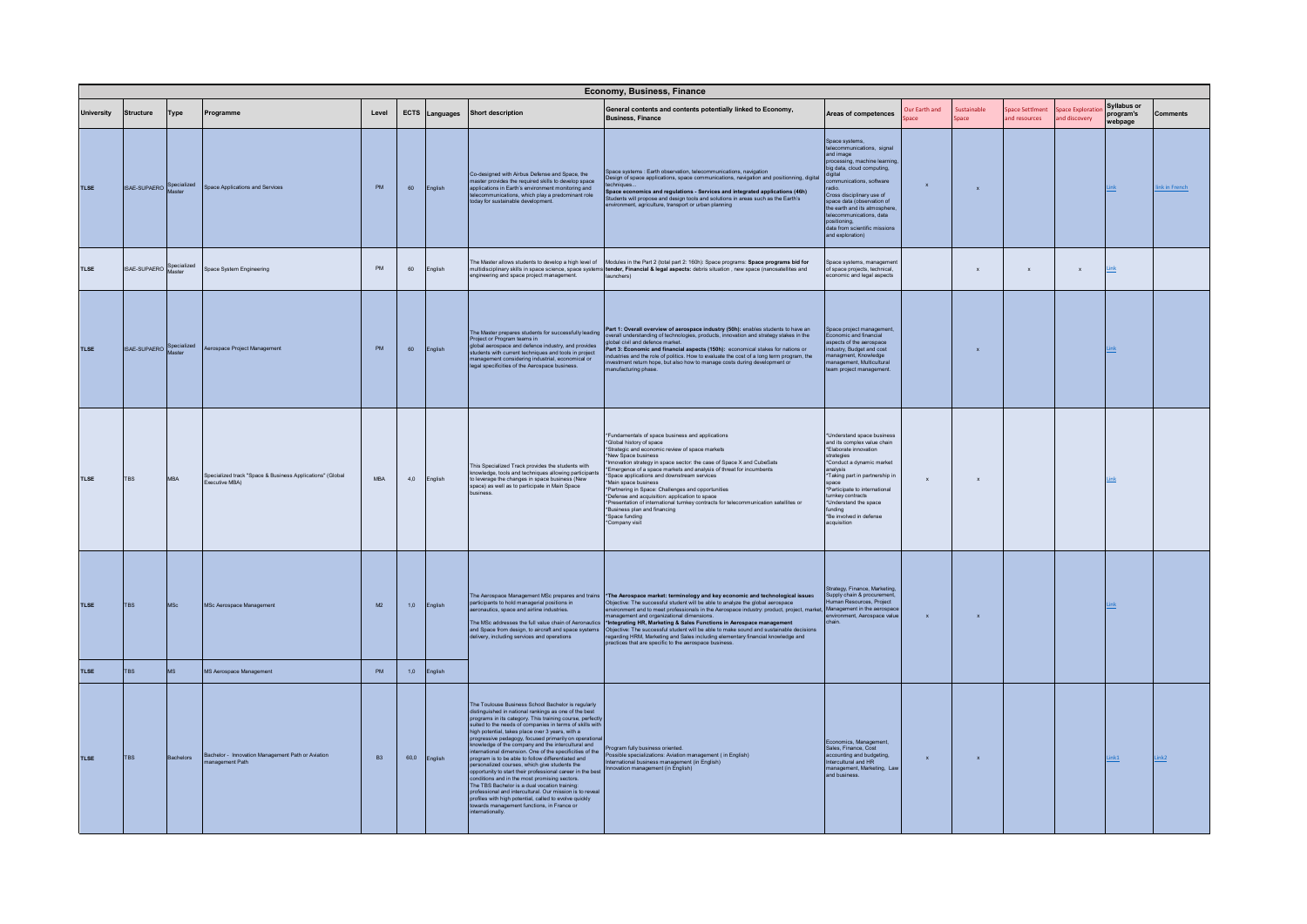| <b>TLSE</b> | TBS                                                  | <b>MSc</b> | SESAME projects (Séminaire d'Études Supérieures Appliquées<br>au Management d'Entreprise) | M2        | 4,0           |                    | Project based learning, Consulting mission for the<br>French/English students: diagnosis of a real problem for a company,<br>and recommendations.                                                                                                                                                                                                                                                                                                                                                                                                                                                    | Partners for the consulting missions: Airbus, Excent, Aerospace Valley, Thales Aliena<br>Space, The consulting missions are generally business oriented. The contents depend<br>on the consulting mission.                                                                                                                                                                                                                                                                                                                                                                                                                                                                                                                                                                                                                                                                                                                                                                                                                                                                                                                                                                                                                                                                                                                                                                                                                                                                                                                                                                                                                                                                                                                                                                                                                                                                                                                                                                                                                                                                                                                                                                                                                                                                                                                                                                                                                                                                                                                                  | Active learning project,<br>Consulting, problem-solving<br>approach, Company strategy                                                                                                 | $\mathbf{x}$ | $\mathbf{x}$ | $\mathbf{x}$ | $\mathbf{x}$ | Link |  |
|-------------|------------------------------------------------------|------------|-------------------------------------------------------------------------------------------|-----------|---------------|--------------------|------------------------------------------------------------------------------------------------------------------------------------------------------------------------------------------------------------------------------------------------------------------------------------------------------------------------------------------------------------------------------------------------------------------------------------------------------------------------------------------------------------------------------------------------------------------------------------------------------|---------------------------------------------------------------------------------------------------------------------------------------------------------------------------------------------------------------------------------------------------------------------------------------------------------------------------------------------------------------------------------------------------------------------------------------------------------------------------------------------------------------------------------------------------------------------------------------------------------------------------------------------------------------------------------------------------------------------------------------------------------------------------------------------------------------------------------------------------------------------------------------------------------------------------------------------------------------------------------------------------------------------------------------------------------------------------------------------------------------------------------------------------------------------------------------------------------------------------------------------------------------------------------------------------------------------------------------------------------------------------------------------------------------------------------------------------------------------------------------------------------------------------------------------------------------------------------------------------------------------------------------------------------------------------------------------------------------------------------------------------------------------------------------------------------------------------------------------------------------------------------------------------------------------------------------------------------------------------------------------------------------------------------------------------------------------------------------------------------------------------------------------------------------------------------------------------------------------------------------------------------------------------------------------------------------------------------------------------------------------------------------------------------------------------------------------------------------------------------------------------------------------------------------------|---------------------------------------------------------------------------------------------------------------------------------------------------------------------------------------|--------------|--------------|--------------|--------------|------|--|
| <b>TLSE</b> | <b>TBS</b>                                           | <b>MSc</b> | MSc Aerospace Management / Strategic Research Analysis<br>Corporate Projects              | <b>M2</b> | 4.0           | English            | The Aerospace Management MSc prepares and trains<br>participants to hold managerial positions in<br>aeronautics, space and airline industries. The MSc<br>addresses the full value chain of Aeronautics and<br>Space from design to aircraft and space systems<br>delivery, including services and operations.                                                                                                                                                                                                                                                                                       | 8 Course units:<br>1. Issues and Trends in Strategy<br>Objective: The successful student will be able to develop new strategies by analyzing<br>relevant issues and trends impacting organizations.<br>2. International strategy and organization<br>Objective: The successful student will be able to analyze the challenges faced by<br>nternational and internationalizing firms about which products to offer around the world,<br>how to compete in international markets, where to locate and how to coordinate their<br>worldwide activities effectively.<br>3. The Aerospace market: terminology and key economic and technological issues<br>Objective: The successful student will be able to analyze the global aerospace<br>wironment and to meet professionals in the Aerospace industry: product, project, market,<br>management and organizational dimensions.<br>4. Strategy and Project Management in Aerospace<br>Objective: The successful student will be able to elaborate strategic analysis and relevant   Innovation and<br>professional synthesis covering organizational, technical, commercial and financial issues, Entrepreneurship, Supply<br>in order to be able to work as a manager in existing and emerging international projects.<br>5. Issues and trends in entrepreneurship & innovation<br>Objective: The successful student will be able to develop new strategies for organizations<br>by analyzing relevant issues and trends in entrepreneurship and innovation.<br>6. Integrating HR, Marketing & Sales Functions in Aerospace management<br>Objective: The successful student will be able to make sound and sustainable decisions<br>regarding HRM, Marketing and Sales including elementary financial knowledge and<br>practices that are specific to the aerospace business.<br>7. Integrating Supply Chain Management and the Management of Operations,<br>including Security and Law<br>Objective: The successful student will be able to make sound and sustainable decisions<br>regarding the aerospace business value chain and to elaborate and implement operations<br>hked to both local and global strategies in the aerospace sector, including compliance<br>issues on technical, business and societal levels.<br>8. Strategy, entrepreneurship and innovation research methods and dynamics<br>Objective: The successful student will be able to design and conduct a research project<br>with state-of-the-art research methods and tools in Strategic Innovation Management. | Strategy, Finance, Marketing,<br>chain & procurement, Human<br>Resources, Project<br>Management in the aerospace<br><b>Anvironment</b>                                                | $\mathbf{x}$ | $\mathbf{x}$ | $\mathbf{x}$ | $\mathbf{x}$ | Link |  |
| UniLu       | Faculty of<br>Science,<br>Technology and<br>Medicine | Master     | Interdisciplinary Space Master                                                            | $M1+M2$   | 120,0 English |                    | This collaborative ISM aims to generate a talent pool of<br>professionals able to answer the diverse needs of the<br>booming commercial space industry. Growing<br>innovations in space exploration and exploitation<br>require professional figures able to manage the<br>technical side as well as the business side of complex<br>space missions and operations.                                                                                                                                                                                                                                  | Space project management, Space Economics, Space Business, Enrepreneurial aspects<br>and Space Finance, Entrepreneurship, Practical aspects of taking technology to a start-up.                                                                                                                                                                                                                                                                                                                                                                                                                                                                                                                                                                                                                                                                                                                                                                                                                                                                                                                                                                                                                                                                                                                                                                                                                                                                                                                                                                                                                                                                                                                                                                                                                                                                                                                                                                                                                                                                                                                                                                                                                                                                                                                                                                                                                                                                                                                                                             | Space systems Engineering,<br>Space Informatics<br>Entrepreneurship, Business<br>and project management,<br>Satellite Communications and<br>Security, Space policy, Law<br>and Ethics | $\mathbf x$  | $\mathbf{x}$ | $\mathbf{x}$ | $\mathbf{x}$ | Link |  |
| <b>AGH</b>  | Faculty of<br>Drilling, Oil and Course<br>Gas        |            | Space technologies and commercialization of space                                         | M         | 4,0           | English/<br>Polish | This Master course's objectives are the following:<br>*To familiarize students with the physical conditions<br>prevailing in the space environment that affect the<br>design of devices operating in this environment<br>*To familiarize students with the basics of space<br>technologies<br>SPACE 4.0 revolution)<br>*To familiarize students with the business opportunities<br>related to the SPACE 4.0 revolution<br>*To develop basic business skills, instilling business<br>thinking and approach in students<br>*To develop student entrepreneurship in the field of<br>space technologies. | *To familiarize students with the revolution taking place Space environment, Start-up, Business models and competitiveness analysis, History of<br>in the field of space technologies, launch systems (the Space, Venture Capital/Crowdfunding, Space drilling, Marketing, Space mining, New<br>Space companies, Satellite technologies                                                                                                                                                                                                                                                                                                                                                                                                                                                                                                                                                                                                                                                                                                                                                                                                                                                                                                                                                                                                                                                                                                                                                                                                                                                                                                                                                                                                                                                                                                                                                                                                                                                                                                                                                                                                                                                                                                                                                                                                                                                                                                                                                                                                     | New space, Space Business<br>and Economics, Space<br>technologies and Space 4,0,<br>Entrepreneurship.                                                                                 |              |              | $\mathbf{x}$ | $\mathbf{x}$ | Link |  |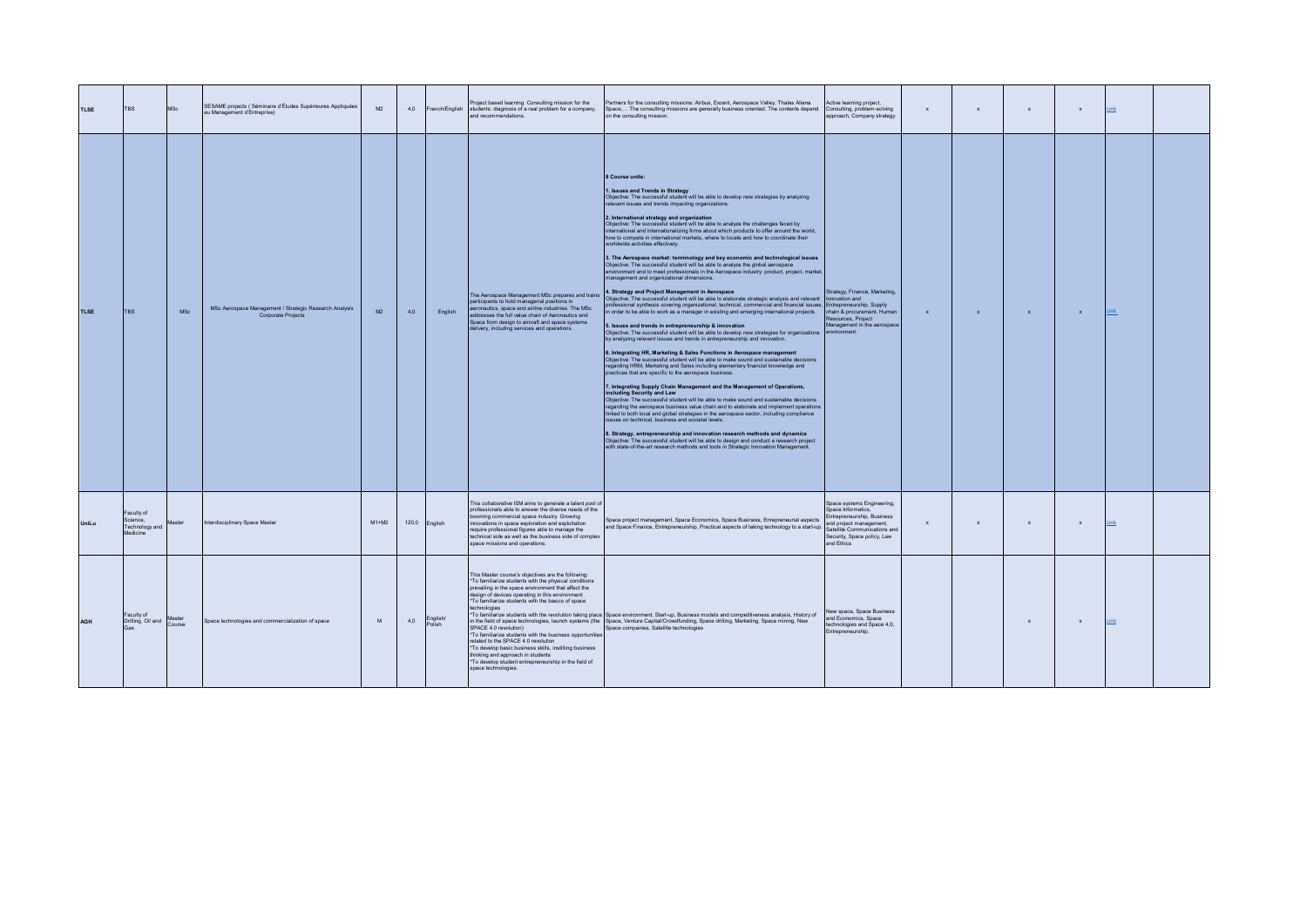|             | <b>Medicine &amp; Health</b>                                                                                              |                                              |                                                                                                                                                                         |                |       |                     |                                                                                                                                                                                                                                                                                                                                                                                                                                                                                                                                                                                                                                                                                                                                                                                                                                                                                                                                                                                                                                                                                                                                            |                                                                                                                                                                                                                                                                                                                                                                                                                                                                                                                                                                                                                                                                                                                                                                                                                                                                                                                                                                                                                                                                                        |                                                                                                                                                                                                                                            |                           |                     |                                  |                                   |                                            |                   |
|-------------|---------------------------------------------------------------------------------------------------------------------------|----------------------------------------------|-------------------------------------------------------------------------------------------------------------------------------------------------------------------------|----------------|-------|---------------------|--------------------------------------------------------------------------------------------------------------------------------------------------------------------------------------------------------------------------------------------------------------------------------------------------------------------------------------------------------------------------------------------------------------------------------------------------------------------------------------------------------------------------------------------------------------------------------------------------------------------------------------------------------------------------------------------------------------------------------------------------------------------------------------------------------------------------------------------------------------------------------------------------------------------------------------------------------------------------------------------------------------------------------------------------------------------------------------------------------------------------------------------|----------------------------------------------------------------------------------------------------------------------------------------------------------------------------------------------------------------------------------------------------------------------------------------------------------------------------------------------------------------------------------------------------------------------------------------------------------------------------------------------------------------------------------------------------------------------------------------------------------------------------------------------------------------------------------------------------------------------------------------------------------------------------------------------------------------------------------------------------------------------------------------------------------------------------------------------------------------------------------------------------------------------------------------------------------------------------------------|--------------------------------------------------------------------------------------------------------------------------------------------------------------------------------------------------------------------------------------------|---------------------------|---------------------|----------------------------------|-----------------------------------|--------------------------------------------|-------------------|
|             | University Structure                                                                                                      | Type                                         | Programme                                                                                                                                                               | Level          |       | ECTS Languages      | <b>Short description</b>                                                                                                                                                                                                                                                                                                                                                                                                                                                                                                                                                                                                                                                                                                                                                                                                                                                                                                                                                                                                                                                                                                                   | General contents and contents potentially linked to Medecine & Health                                                                                                                                                                                                                                                                                                                                                                                                                                                                                                                                                                                                                                                                                                                                                                                                                                                                                                                                                                                                                  | Areas of competences                                                                                                                                                                                                                       | Our Earth and             | iustainable<br>pace | Space Settlment<br>and resources | pace Exploration<br>and discovery | <b>Syllabus or</b><br>program's<br>webpage | <b>Comments</b>   |
| <b>TLSE</b> | INP-ENSEEIHT / Master<br><b>INSA</b>                                                                                      |                                              | Electronic Systems for Embedded and Communicating<br>Applications (ESECA)                                                                                               | $M1+M2$        |       | 120,0 English       | This master joint program between Toulouse INP -<br>ENSEEIHT and INSA Toulouse is a gateway to jobs or<br>doctoral research in electronics for embedded systems.<br>It is aimed at students with a Bachelor degree in<br>electronics, electrical engineering,<br>telecommunications, computer science, robotics,<br>physics or equivalent.                                                                                                                                                                                                                                                                                                                                                                                                                                                                                                                                                                                                                                                                                                                                                                                                 | Link with Medicine and Health not obvious, but can train to Health monitoring application.<br>Conferences on aeronautics might also involve some Medicine related topics?                                                                                                                                                                                                                                                                                                                                                                                                                                                                                                                                                                                                                                                                                                                                                                                                                                                                                                              | Aeronautics and Space.<br>Embedded systems,<br>Autonomous / connected<br>vehicle. Robotics.<br>Mechatronics, Renewable<br>energies, Smart grids and<br>Smart city, Mobility,<br>Connected objects, Electric<br>networks, Health monitoring | $\mathbf{x}$              | $\mathbf{x}$        | $\mathbf{x}$                     | $\mathbf{x}$                      | Link                                       |                   |
| <b>TLSE</b> | UT3 - FSI                                                                                                                 | Master                                       | Master Signal Imaging and Medical and Space Audio-Video<br>Applications (EEA - Parcours Signal Imagerie et Applications<br>Audio-vidéo Médicales et Spatiales, SIA-AMS) | $M1-2$         | 120,0 | French              | of medical and spatial images in sectors such as: earth<br>observation, medical imagery, digital<br>telecommunications, control of industrial process.                                                                                                                                                                                                                                                                                                                                                                                                                                                                                                                                                                                                                                                                                                                                                                                                                                                                                                                                                                                     | The master provides a specialized training on the uses M2 - Medical specialisation : Signal treatment, images analyisis, statistical analysis,<br>Imageries techniques and images in Medicine, interactions photons/electrons, extraction of Robotics, Electornics, Digital<br>anatomic and pathological data, functional imaging.                                                                                                                                                                                                                                                                                                                                                                                                                                                                                                                                                                                                                                                                                                                                                     | Spatial and medical Imagery,<br>telecommunications, Physics                                                                                                                                                                                | $\mathbf{x}$              | $\mathbf{x}$        |                                  |                                   |                                            |                   |
| LTU         |                                                                                                                           | Master                                       | Master Programme in Applied Artificial Intelligence                                                                                                                     | M2             | 300,0 | English/<br>Swedish | This master provides the tools and methods used to<br>solve real problems using AI, as well as to take a                                                                                                                                                                                                                                                                                                                                                                                                                                                                                                                                                                                                                                                                                                                                                                                                                                                                                                                                                                                                                                   |                                                                                                                                                                                                                                                                                                                                                                                                                                                                                                                                                                                                                                                                                                                                                                                                                                                                                                                                                                                                                                                                                        |                                                                                                                                                                                                                                            |                           |                     |                                  |                                   | ink                                        |                   |
| LTU         |                                                                                                                           | Master                                       | Master Programme in Applied Artificial Intelligence                                                                                                                     | M <sub>2</sub> | 120   | English             | leading role in teams that drive technology development<br>forward. It combines knowledge from computer<br>science, neuroscience and brain comprehension. The<br>goal is to develop self-learning intelligent systems to<br>solve real problems.<br>2 specializations:<br>Industrial AL with a choice possible for the area in<br>which the students prefer to apply their competences:<br>health, education, energy, spatial<br>Al and neuroscience: medical neuroscience,<br>psychology, cognition, biology<br>1specialization= 75 ECTS<br>After completing the Master of Science in Applied<br>Al. the student should be able to:<br>*Demonstrate in-depth knowledge of methods and<br>theories in the field of artificial intelligence and related<br>basic scientific disciplines.<br>*Use AI methods to solve problems and present<br>results, both written and oral, in new problem cases.<br>*Categorize new applied AI problems.<br>*Select appropriate AI methods for specific solutions.<br>*Develop technologies based on human needs as well<br>as ethical considerations and society's goals for<br>sustainable development. | After graduating from Industrial AI, the student should be able to:<br>*Develop AI technology and systems based on human needs and on society's goals for<br>sustainable development.<br>*Critically evaluate and compare different AI models and learning algorithms for different<br>issues and quality characteristics.<br>*Analyze the use of industrial AI and suggest adaptation strategies and solutions.<br>*Demonstrate knowledge of practical business models and ecosystems that contain Al.<br>After graduating from this interdisciplinary specialization that combines<br>neuroscience and AI, the student should be able to:<br>*Demonstrate knowledge in neuroscience, machine learning, AI and neuromorphic<br>technology.<br>*Combine neuroscience with machine learning methods and vice versa.<br>*Develop and apply simulation models of neural circuits to understand brain function and<br>develop neuromorphic technology.                                                                                                                                     | Applied Al problems, Machine<br>learning, Robotics, Deep<br>earning, Neural networks<br>signals and control<br>technologies, Big data<br>Neurosciences, Cognition,<br>Biology, Neuromorphic<br>computer technology                         | $\boldsymbol{\mathsf{x}}$ |                     | $\mathbf{x}$                     |                                   | lnk2                                       | Same<br>programme |
| <b>TLSE</b> | UT3 - Medicine<br>Faculty with the<br>support of<br><b>MEDES</b> (Institut<br>de Médecine et<br>Physiologie<br>Spatiales) | Specific<br>training for<br>Dr<br>"Capacité" | Aeronautical and Space Medicine Capacity<br>(Capacité de Médecine Aéronautique et Spatiale)                                                                             | Post Doc       |       | French              | The Aerospace Medicine Capacity is compulsory<br>(requested by the General Directorate of Civil Aviation)<br>for doctors who want to request approval to practice<br>professional flight personnel (private pilots).<br>The courses are given by experts in each of the fields<br>in order to guarantee the quality of the teaching, in<br>particular by doctors from the Airline Personnel Medical - Health aspects, travel advice<br>Expertise Centers for aeronautical expertise.<br>This course also includes a module in space medicine  - Air transport, EVASAN<br>and physiology in collaboration with MEDES (Institute of - Presentation of the space environment<br>Space Medicine and Physiology) located in Toulouse.                                                                                                                                                                                                                                                                                                                                                                                                           | Courses or themes:<br>- Presentation of the aeronautical environment<br>- Physiology and physiopathology related to the constraints of the aeronautical environment<br>(general, sensory, respiratory and cardiovascular physiology applied to aeronautics;<br>sensory illusions, effects of accelerations, vibrations, decrease in barometric pressure,<br>etc.)<br>- Principles of the selection and medical supervision of flight crew<br>medical aptitude examinations for professional and non- - General physical fitness of flight crew in the various fields (cardiovascular, respiratory,<br>digestive, urology, endocrinology, ENT, ophthalmology, etc.)<br>- Mental fitness of flight crew<br>- Regulation and organization medical-administrative in aviation medicine<br>- Human factors and aviation safety<br>- Physiology and pathophysiology related to the constraints of the space environment<br>(cardiovascular deconditioning, bone and muscle modifications, effects of radiation and<br>confinement, etc.)<br>- Selection and medical monitoring of astronauts | Spatial Medicine, Physiology,<br>Health of astronauts and of the<br>flight crew, Aviation safety,<br>Regulation for aerospatial<br>medicine                                                                                                | $\boldsymbol{\mathsf{x}}$ |                     |                                  | $\mathbf{x}$                      | <b>Link</b>                                |                   |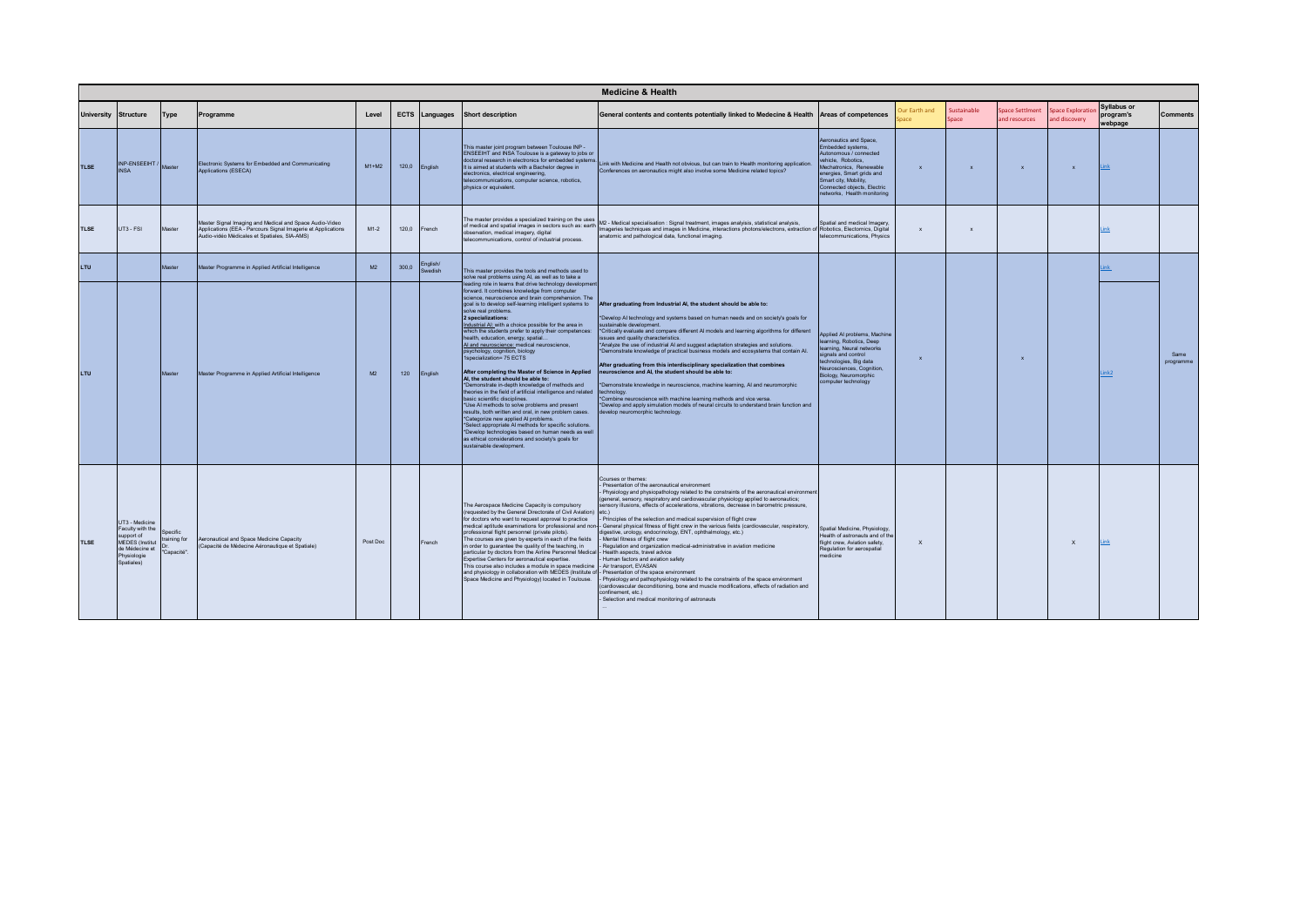|             | <b>Social and Human Sciences</b> |                                                      |        |                                                                                                                                                                                           |         |       |                   |                                                                                                                                                                                                                                                                                                                                                                                                                                                                                                                                                                                                                                                                                                                                                                                                                                                  |                                                                                                                                                                                                                                                                                                                                                                                                                                                                                    |                                                                                                                                                                                            |               |                    |                                |                                   |                                     |          |
|-------------|----------------------------------|------------------------------------------------------|--------|-------------------------------------------------------------------------------------------------------------------------------------------------------------------------------------------|---------|-------|-------------------|--------------------------------------------------------------------------------------------------------------------------------------------------------------------------------------------------------------------------------------------------------------------------------------------------------------------------------------------------------------------------------------------------------------------------------------------------------------------------------------------------------------------------------------------------------------------------------------------------------------------------------------------------------------------------------------------------------------------------------------------------------------------------------------------------------------------------------------------------|------------------------------------------------------------------------------------------------------------------------------------------------------------------------------------------------------------------------------------------------------------------------------------------------------------------------------------------------------------------------------------------------------------------------------------------------------------------------------------|--------------------------------------------------------------------------------------------------------------------------------------------------------------------------------------------|---------------|--------------------|--------------------------------|-----------------------------------|-------------------------------------|----------|
|             | <b>University</b>                | <b>Structure</b>                                     | Type   | Programme                                                                                                                                                                                 | Level   |       | ECTS Languages    | <b>Short description</b>                                                                                                                                                                                                                                                                                                                                                                                                                                                                                                                                                                                                                                                                                                                                                                                                                         | General contents and contents potentially linked to Social and Human<br><b>Sciences</b>                                                                                                                                                                                                                                                                                                                                                                                            | Areas of competences                                                                                                                                                                       | Our Earth and | ustainable<br>pace | pace Settiment<br>nd resources | Space Exploratio<br>and discovery | Syllabus or<br>program's<br>webpage | Comments |
| <b>TLSE</b> |                                  | UT2J - Mirail                                        | Master | Cognitive Ergonomics, Technological Innovation and Human<br>Factor (MASTER Psychologie   parcours Ergonomie Cognitive,<br>nnovation Technologique et Facteur Humain (ECIT-FH)             | $M1-M2$ | 120,0 | French            | On the professional level, the objective of the ECIT-FH<br>master is to train executives / psychologists specialized<br>in the analysis of activities and human factors and able<br>to contribute to projects of evaluation, design and<br>improvement of technologies - by providing skills in<br>ergonomics, in collaboration with other professionals, in<br>particular engineers, computer scientists, designers.<br>On the scientific level, the objective is to train<br>specialists capable of producing and mobilizing<br>theoretical and methodological knowledge in the fields<br>of cognitive psychology and cognitive ergonomics, and<br>abble to analyze complex information systems, work<br>situations and activities, and organizations in order to<br>optimize the use of professional technologies and all<br>types of public. | Psychology and Ergonomy, Environment and Health at work, Statistics, Human factor and Psychology, Design and<br>ew technologies                                                                                                                                                                                                                                                                                                                                                    | Cognitive Ergonomics,<br>provement of new<br>echnologies.                                                                                                                                  |               | $\mathbf{x}$       | $\mathbf x$                    | $\mathbf x$                       | Link1                               | Link2    |
| <b>TLSE</b> |                                  | UT2J - Mirail                                        | Master | Social Sciences Applied to Food Studies<br>(MASTER Sciences sociales   parcours Sciences Sociales<br>Appliquées à l'Alimentation (SSAA)                                                   | $M1-M2$ | 120.0 | French            | The training allows to deepen the disciplinary, thematic<br>but also functional fundamentals of the socio-<br>anthropological approach to "food" while putting the<br>acquired knowledge into context.<br>The training offers observation, analysis, diagnostic,<br>engineering and foresight tools aimed at acquiring<br>know-how and skills in the field of food.<br>The master is part of a logic of broadening skills and<br>aims to offer students from different backgrounds in the<br>agro-food sphere, nutrition, the tools allowing them to<br>take into account social dimensions and cultural<br>aspects of food in their professional practices                                                                                                                                                                                      | Socio-anthropology of nutrition, Psychology of nutrition, Agro-alimentary business and<br>economics, Social sciences applied to food, Social challenges                                                                                                                                                                                                                                                                                                                            | Nutrition, International<br>agronomy, Agro-industrial<br>development, Food industry,<br>Anthropology, Psychology.                                                                          | $\mathbf{x}$  | $\mathbf{x}$       | $\mathbf{x}$                   |                                   | Link                                |          |
| <b>TLSE</b> |                                  | UT2J - Mirail                                        | Master | Industrial Project Management and Innovation<br>(MASTER Innovation, entreprise et société   parcours<br>.<br>Management de Projet Industriel (MPI)                                        | $M1-M2$ | 120.0 | French            | The objective of the Master "Management of industrial<br>projects" is to prepare students for professions centere<br>on the management of technological innovation<br>(innovative project management, marketing of<br>technological innovation, consulting / evaluation of<br>innovative projects  ).                                                                                                                                                                                                                                                                                                                                                                                                                                                                                                                                            | Accounting and financial management, Digital marketing, HR management, Web 2,0 and<br>3,0 challenges, Web design, Digital and Space, Project management, Management of<br>production.                                                                                                                                                                                                                                                                                              | Project management, R&D,<br>Finance Management of<br>novation, Strategy,<br>conomics                                                                                                       | $\mathbf{x}$  | $\mathbf{x}$       | $\mathbf{x}$                   | $\mathbf x$                       | Link                                |          |
| <b>TLSE</b> |                                  | UT2J - Mirail                                        | Master | History and Heritage of Aeronautics and Space<br>(MASTER Histoire et Civilisations Modernes et Contemporaines I<br>.<br>parcours Histoire et patrimoine de l'aéronautique et de l'espace) | $M1-M2$ | 120.0 | French            | The curriculum of this Master is designed for students<br>interested in history, heritage, archives and<br>museography. It aims to train students in the research<br>professions related to these domains. Following this<br>broad program, students will be prepared for numerous<br>career opportunities such as teaching, journalism, and<br>research, not to mention jobs such as curators,<br>archivists, librarians, guides, etc.                                                                                                                                                                                                                                                                                                                                                                                                          | The students in this Master's Degree are called to place their chosen subject in a political,<br>conomic and social perspective. To do so, they will attend seminars on a regular basis.<br>They will then have the opportunity to discuss their research project with seasoned<br>esearchers in French or in English (historians, economists, sociologists, geographers,<br>etc.<br>Compulsory seminars:<br>Economics, science and techniques<br>History of aeronautics and space | listory, Social Sciences,<br>Sociology, Geography                                                                                                                                          | $\mathbf{x}$  | $\mathbf{x}$       | $\mathbf{x}$                   |                                   | .ink                                |          |
| Unil.u      |                                  | Faculty of<br>Science,<br>Technology and<br>Medicine | Master | Interdisciplinary Space Master                                                                                                                                                            | $M1+M2$ | 120,0 | English           | This collaborative ISM aims to generate a talent pool of<br>professionals able to answer the diverse needs of the<br>booming commercial space industry. Growing<br>innovations in space exploration and exploitation<br>require professional figures able to manage the<br>technical side as well as the business side of complex<br>snace missions and operations                                                                                                                                                                                                                                                                                                                                                                                                                                                                               | Specific courses directly linked to Social and Human Sciences: Space Policy, Law and<br>Ethics, Law & Science and technology, Space project management, Space Economics,<br>Space Business, Enrepreneurial Space Finance, Entrepreneurship, Practical aspects of<br>aking tachnology to a start-up                                                                                                                                                                                 | Space systems Engineering,<br>Space Informatics,<br>.<br>ntrepreneurship, Business<br>and project management,<br>Satellite Communications and<br>Secuiryt, Space policy, Law<br>and Ethics | $\mathbf{x}$  | $\mathbf{x}$       | $\mathbf{x}$                   | $\mathbf{x}$                      | Link                                |          |
| UniLu       |                                  | Faculty of Law,<br>Economy and<br><b>Finance</b>     | Master | Master in Space, Communication and Media Law                                                                                                                                              | M2      | 60,0  | English/<br>rench | The programme equips students with essential<br>theoretical, practical and analytical skills to excel in the<br>fast-paced legal world of a continuously developing<br>field. It provides ample opportunities for development in<br>the public and private sector, as well as in academia.<br>Over the course of this programme, students acquire<br>complete expertise in the regulatory aspects of space,<br>communication, ICT and media law within an exciting<br>and developing field.                                                                                                                                                                                                                                                                                                                                                      | The master combines a range of courses on Space law, international and European<br>satellite communication law, Media law, Electronic communications and E-commerce law,<br>tellectual property law, as well as Data protection law. It covers these areas on<br>national, European and national level.                                                                                                                                                                            | Space and telecommunication<br>law Media and Tech law Data<br>rotection/intellectual property.<br>-commerce Law                                                                            | $\mathbf{x}$  | $\mathbf x$        | $\mathbf{x}$                   | $\mathbf x$                       | <b>Link</b>                         |          |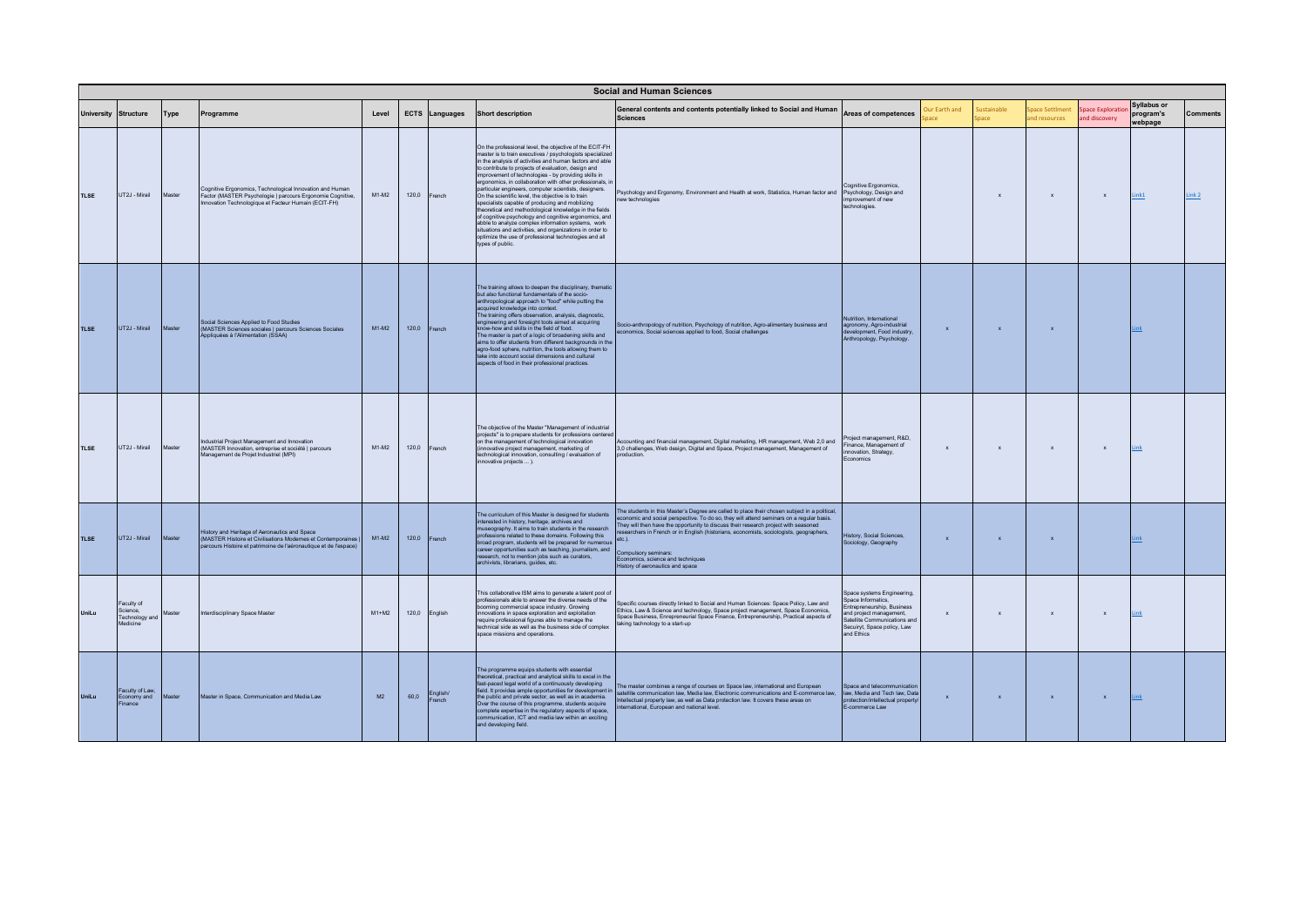|                   | Art & Cultural studies |                                                                |                                                                                                                                                                                           |              |       |        |                                                                                                                                                                                                                                                                                                                                                                                                                                                                                                                                                                                                                                                                                                                                                                                                                                                         |                                                                                                                                                                                                                                                                                                                                                                                                                                                     |                                                                                                                                                                                                                                            |                     |                   |                                 |                                   |                                            |          |
|-------------------|------------------------|----------------------------------------------------------------|-------------------------------------------------------------------------------------------------------------------------------------------------------------------------------------------|--------------|-------|--------|---------------------------------------------------------------------------------------------------------------------------------------------------------------------------------------------------------------------------------------------------------------------------------------------------------------------------------------------------------------------------------------------------------------------------------------------------------------------------------------------------------------------------------------------------------------------------------------------------------------------------------------------------------------------------------------------------------------------------------------------------------------------------------------------------------------------------------------------------------|-----------------------------------------------------------------------------------------------------------------------------------------------------------------------------------------------------------------------------------------------------------------------------------------------------------------------------------------------------------------------------------------------------------------------------------------------------|--------------------------------------------------------------------------------------------------------------------------------------------------------------------------------------------------------------------------------------------|---------------------|-------------------|---------------------------------|-----------------------------------|--------------------------------------------|----------|
| <b>University</b> | Structure              | Type                                                           | Programme                                                                                                                                                                                 | Level        |       |        | <b>ECTS</b> Languages Short description                                                                                                                                                                                                                                                                                                                                                                                                                                                                                                                                                                                                                                                                                                                                                                                                                 | General contents and contents potentially linked to Art and Cultural<br><b>Studies</b>                                                                                                                                                                                                                                                                                                                                                              | Areas of competences                                                                                                                                                                                                                       | ur Earth and<br>ace | ustainable<br>ace | pace Settiment<br>and resources | Space Exploratio<br>and discovery | <b>Syllabus or</b><br>program's<br>webpage | Comments |
| <b>TLSE</b>       | UT2J - ENSAV           | Vocational<br>bachelor's<br>degree<br>rofassional<br>bachelor) | Computer graphics creation applied to the audiovisual industry<br>Professional Bachelor - Techniques du son et de l'image  <br>parcours Création Infographique appliquée à l'audiovisuel) | <b>B1-B3</b> | 60,0  | French | The Professional Bachelor "Infographic Creation<br>applied to the audiovisual" offers a training in computer<br>graphics intimately linked to the audiovisual<br>professions, and in relation to the evolution of the field:<br>new media, new broadcasts, new ways to understand<br>cinema, which has become entirely digital, its<br>possibilities for special effects, etc.<br>This professional bachelor trains to the entire panel of<br>computer graphics (Compositing, 3D, Web, Print, etc.)                                                                                                                                                                                                                                                                                                                                                     | Cinematography, workshops (Illustrator, Photoshop) creations in 3D, sound/acoustic<br>workshops and transmedia installation                                                                                                                                                                                                                                                                                                                         | Communication audio-visual<br>Culture Cinema<br>Proctical skills related to<br>technological tools (software<br>creations commands)<br>Graphism<br>In-depth artistic skills<br>(knowledge and original<br>reflection on creation).         | $\mathbf x$         | $\mathbf{x}$      | $\mathbf x$                     |                                   | ink                                        |          |
| <b>TLSE</b>       | UT2J - ISCID           | Master                                                         | Spatial Design, Color, Lighting<br>(MASTER Design   parcours Design d'espace, couleur, lumière<br>(DECLE)                                                                                 | $M1-M2$      | 120.0 | French | The DECLE Master of the Color, Image, Design<br>Superior Institute focuses on the practices of spaces<br>and coloring specific to planning, architecture.<br>scenography and lighting design.<br>He is dedicated to creation-research and action<br>research in the fields of space design, and the design o<br>perennial or ephemeral environments                                                                                                                                                                                                                                                                                                                                                                                                                                                                                                     | heory and models in Arts and Design, Human sciences, Methodology for Space, Color,<br>Light, Innovation thanks to Design.                                                                                                                                                                                                                                                                                                                           | Architecture and Space,<br>Lighting conception, Colors<br>codifications and modelisation<br><b>Special Events</b><br>lighting, Theoritical and critical<br>approach in Arts, Design and<br>social and human sciences.<br>Creation process. | $\mathbf{x}$        | $\mathbf{x}$      | $\mathbf{x}$                    | $\mathbf{x}$                      | Link                                       |          |
| <b>TLSE</b>       | UT2J - ISCID           | Master                                                         | Object design, experimentation and development<br>(MASTER Design   parcours Design d'objet, expérimentation et<br>léveloppement)                                                          | $M1-M2$      | 120,0 | French | This Design master explores the ecosystem of objects<br>with a critical and research oriented approach. It<br>relevant solutions and to ensure their development and<br>their achievement                                                                                                                                                                                                                                                                                                                                                                                                                                                                                                                                                                                                                                                               | procedus a uannity un une unterent Design tools, and<br>methodology to form future designers abble to formulate Eco-conception, design care, up-cycling, innovation, 3D modelisation                                                                                                                                                                                                                                                                | Object design, Eco-<br>conception, 3D models.<br>Innovation Theoritical and<br>critical approach in Arts.<br>Design and social and human<br>sciences. Creation process.                                                                    | $\mathbf{x}$        |                   | $\boldsymbol{\mathsf{x}}$       | $\boldsymbol{\mathsf{x}}$         | Link                                       |          |
| <b>TLSE</b>       | UT2J - Mirail          | Master                                                         | Digital Arts & Design / Digital Creation<br>(Master Mention Création numérique)                                                                                                           | $M1-M2$      | 120,0 | French | The digital creation master's degree is a diploma for<br>specialists in the fields of digital creation and innovative<br>technologies, It allows the development of innovative<br>practices, as part of a creative process, in relation to<br>contemporary issues.<br>It anticipates emerging professions in the fields of art,<br>industry, research and development.<br>It is open to image practices, in situ or remotely via a<br>network, of the object, the product, the installation, the<br>service and the live performance.<br>With its technological and engineering dimensions, the<br>master is part of a creation-research-profession<br>approach that articulates: university, scientific, artistic<br>and technical training, practice of individual and<br>collective projects, practice of internship in companies<br>or institutions | offers courses in 2D, 3D, real-time 3D digital imaging, virtual editing, multimedia<br>integration, real-time interactive event management, sensor technologies, IT, electronics,<br>sound robotics Virtual Reality                                                                                                                                                                                                                                 | Digital creation imagery,<br>Digital Arts. Multimedia project<br>management, 3D imagery,<br>Sound and sensor<br>technologies Robotics<br>Connected objects, Creation<br>process.                                                           | $\mathbf{x}$        | $\mathbf{x}$      | $\mathbf{x}$                    |                                   | Link                                       |          |
| <b>TLSE</b>       | UT2J - ISCID           | Master                                                         | <b>Sensory Design</b><br>(MASTER Design) parcours Design sensoriel)                                                                                                                       | $M1-M2$      | 120,0 | French | The "Sensory Design" master aims to question and<br>master, different levels of the design project chain, and<br>the sensory aspects related to a material, an object, a<br>space or a service, as it combines material<br>characteristics (physical, plastic and sensitive).<br>subjective parameters (experiential, cognitive) and<br>social and cultural constructions.                                                                                                                                                                                                                                                                                                                                                                                                                                                                              | Methodology of Sensory Design projects, Metrology, Notation/classification systems for<br>Sensory design, Sensory Cultures, Prospective, Social and Cultural constructions of<br>ensoriality                                                                                                                                                                                                                                                        | Sensory Design (sound, Color,<br>Taste, materials), Immersive<br>experiences, Metrology,<br>Lighting, Colors, Theoritical<br>and critical approach in Arts<br>Design and social and human<br>sciences. Creation process.                   | $\mathbf{x}$        | $\mathbf{x}$      | $\mathbf{x}$                    |                                   | Link                                       |          |
| <b>TLSE</b>       | UT2J - Mirail          | Master                                                         | ransdisciplinary Design, Cultures and Territories<br>(MASTER Design   parcours Design Transdisciplinaire, Cultures<br>et Territoires)                                                     | $M1-M2$      | 120,0 | French | The Master Design Transdisciplinary Culture and<br>Territory approaches with an analytical and creative<br>perspective the environments in which humans evolve<br>Connected to all the disciplines of the human sciences,<br>its disposal, it integrates socio-cultural, political,<br>economic, philosophical and ethical issues. In<br>resonance with our contemporary society, the Master<br>DTCT highlights the growing role of design in the<br>development of territories, particularly for their social<br>and cultural cohesion and in their economic<br>development. It offers a designer training which<br>questions society, its imaginations, its modes of<br>organization and governance.                                                                                                                                                  | the diversity of aesthetics as well as the technologies at Areas in which students develop services or solutions :<br>Ecological and energy transition<br>Philosophy and metaphysics of design, new industries and utopian thought<br>Interaction design, digital humanities and emerging technologies (blockchain, AI, etc.)<br>Social justice, feminist and LGBTQI + policies, queer theories, issues of race, class,<br>gender, "validity", etc. | Design projects development<br>and management.<br>interdiscolinary approach for<br>design projects, Social and<br>Human Sciences, Creation<br>process, Graphism, Arts<br>events                                                            |                     |                   | $\mathbf{x}$                    |                                   | Link                                       |          |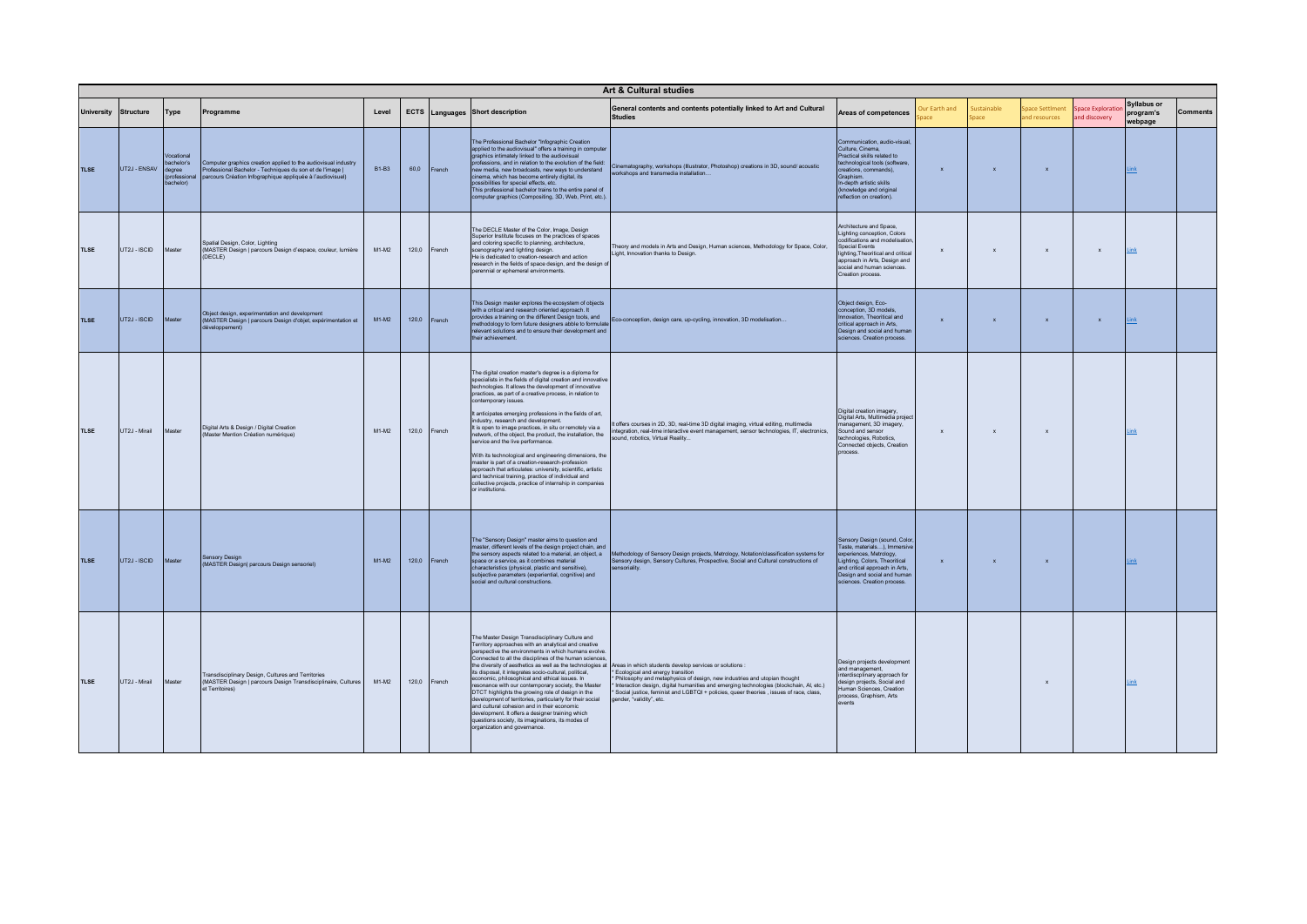|             |                           |            |                                                                                           |           |      |                |                                                                                                                                                                                                                                                                                                                                                                                                                                                                                                                                                                                                                                                                                                                                                                                                                                                                                                                                          | <b>Innovations &amp; Patents, Entrepreneurship</b>                                                                                                                                                                                                                                                                                                                                                                                                                                                                                                                                                                                                                                                                                                                                                                                                                                                                                                                                                                                                                                                                                                                                                                                                                                                                                                                                                                                              |                                                                                                                                                                              |                           |                            |                               |                                           |                                            |                 |
|-------------|---------------------------|------------|-------------------------------------------------------------------------------------------|-----------|------|----------------|------------------------------------------------------------------------------------------------------------------------------------------------------------------------------------------------------------------------------------------------------------------------------------------------------------------------------------------------------------------------------------------------------------------------------------------------------------------------------------------------------------------------------------------------------------------------------------------------------------------------------------------------------------------------------------------------------------------------------------------------------------------------------------------------------------------------------------------------------------------------------------------------------------------------------------------|-------------------------------------------------------------------------------------------------------------------------------------------------------------------------------------------------------------------------------------------------------------------------------------------------------------------------------------------------------------------------------------------------------------------------------------------------------------------------------------------------------------------------------------------------------------------------------------------------------------------------------------------------------------------------------------------------------------------------------------------------------------------------------------------------------------------------------------------------------------------------------------------------------------------------------------------------------------------------------------------------------------------------------------------------------------------------------------------------------------------------------------------------------------------------------------------------------------------------------------------------------------------------------------------------------------------------------------------------------------------------------------------------------------------------------------------------|------------------------------------------------------------------------------------------------------------------------------------------------------------------------------|---------------------------|----------------------------|-------------------------------|-------------------------------------------|--------------------------------------------|-----------------|
|             | <b>Universi Structure</b> | Type       | Programme                                                                                 | Level     |      | ECTS Languages | <b>Short description</b>                                                                                                                                                                                                                                                                                                                                                                                                                                                                                                                                                                                                                                                                                                                                                                                                                                                                                                                 | General contents and contents potentially linked to Innovations &<br>Patents, Entrepreneurship                                                                                                                                                                                                                                                                                                                                                                                                                                                                                                                                                                                                                                                                                                                                                                                                                                                                                                                                                                                                                                                                                                                                                                                                                                                                                                                                                  | Areas of competences                                                                                                                                                         | Jur Earth and             | <b>justainable</b><br>pace | nace Settlmen<br>nd resources | <b>Space Exploration</b><br>and discovery | <b>Syllabus or</b><br>program's<br>webpage | <b>Comments</b> |
| <b>TLSE</b> | <b>TBS</b>                | <b>MBA</b> | Specialized track "Space & Business Applications" (Global<br>Executive MBA)               | MBA       | 4,0  | English        | This Specialized Track aims at providing knowledge,<br>tools and techniques allowing participants to leverage<br>the changes in space business (New space) as well as<br>to participate in Main Space business.                                                                                                                                                                                                                                                                                                                                                                                                                                                                                                                                                                                                                                                                                                                          | Fundamentals of space business and applications<br>Strategic and economic review of space markets<br>New Space business<br>Innovation strategy in space sector: the case of Space X and CubeSats<br>Emergence of a space markets and analysis of threat for incumbents<br>Space applications and downstream services<br>Main space business<br>Partnering in Space: Challenges and opportunities<br>Defense and acquisition: application to space<br>Presentation of international turnkey contracts for telecommunication satellites or Business<br>plan and financing<br>Space funding                                                                                                                                                                                                                                                                                                                                                                                                                                                                                                                                                                                                                                                                                                                                                                                                                                                        | Space business and its<br>complex value chain,<br>novation strategies, Market<br>analysis, Partnership in space,<br>Space funding, Defense<br>acquisition                    | $\boldsymbol{\mathsf{x}}$ | $\boldsymbol{\mathsf{x}}$  |                               |                                           |                                            |                 |
| <b>TLSE</b> | <b>TBS</b>                | <b>MSc</b> | MSc Aerospace Management                                                                  | M2        |      | English        | The Aerospace Management MSc prepares and trains<br>space and airline industries.<br>The MSc addresses the full value chain of Aeronautics<br>and Space from design to aircraft and space systems<br>delivery, including services and operations.                                                                                                                                                                                                                                                                                                                                                                                                                                                                                                                                                                                                                                                                                        | The Aerospace market: terminology and key economic and technological issues<br>The Aerospace Management MSc prepares and trains<br>  participants to hold managerial positions in aeronautics,   Objective: The successful student will be able to analyze the global aerospace environment  <br>  enace and airlin<br>and organizational dimensions.<br>Integrating HR, Marketing & Sales Functions in Aerospace management<br>Objective: The successful student will be able to make sound and sustainable decisions<br>regarding HRM, Marketing and Sales including elementary financial knowledge and<br>practices that are specific to the aerospace business.                                                                                                                                                                                                                                                                                                                                                                                                                                                                                                                                                                                                                                                                                                                                                                             | Strategy, Finance, Marketing,<br>Supply chain & procurement.<br>Human Resources Project<br>Management in the aerospace<br>nnovironment                                       | $\mathbf{x}$              | $\mathbf{x}$               |                               |                                           | .ink                                       |                 |
| TLSE   TBS  |                           | <b>MS</b>  | <b>MS Aerospace Management</b>                                                            | PM        |      | 1,0 English    |                                                                                                                                                                                                                                                                                                                                                                                                                                                                                                                                                                                                                                                                                                                                                                                                                                                                                                                                          |                                                                                                                                                                                                                                                                                                                                                                                                                                                                                                                                                                                                                                                                                                                                                                                                                                                                                                                                                                                                                                                                                                                                                                                                                                                                                                                                                                                                                                                 |                                                                                                                                                                              |                           |                            |                               |                                           |                                            |                 |
| <b>TLSE</b> | <b>TBS</b>                | Bachelors  | Bachelor Innovation Management Path                                                       | <b>B3</b> | 60,0 | English        | The Toulouse Business School Bachelor is regularly<br>distinguished in national rankings as one of the best<br>programs in its category. This training course, perfectly<br>suited to the needs of companies in terms of skills with<br>high potential, takes place over 3 years, with a<br>progressive pedagogy, focused primarily on operational<br>.<br>knowledge of the company and the intercultural and<br>international dimension. One of the specificities of the<br>program is to be able to follow differentiated and<br>personalized courses, which give students the<br>conortunity to start their professional career in the best<br>conditions and in the most promising sectors.<br>The TBS Bachelor is a dual vocation training:<br>professional and intercultural. Our mission is to reveal<br>profiles with high potential, called to evolve guickly<br>towards management functions, in France or<br>internationally. | Program fully business oriented.<br>cossible specializations:<br>novation management (in English)<br>Aviation management ( in English)<br>International business management (in English)                                                                                                                                                                                                                                                                                                                                                                                                                                                                                                                                                                                                                                                                                                                                                                                                                                                                                                                                                                                                                                                                                                                                                                                                                                                        | Economics, Management,<br>Sales, Finance, Cost<br>accounting and budgeting,<br>Intercultural and HR<br>management, Marketing, Law<br>and business.                           | $\mathbf{x}$              | $\mathbf{x}$               |                               |                                           | Link1                                      | Link2           |
| <b>TLSE</b> | <b>TBS</b>                | <b>MSc</b> | SESAME projects (Séminaire d'Études Supérieures Appliquées<br>au Management d'Entreprise) | M2        | 4,0  | French/English | roject based learning. Consulting mission for the<br>students: diagnosis of a real problem for a company,<br>and recommendations                                                                                                                                                                                                                                                                                                                                                                                                                                                                                                                                                                                                                                                                                                                                                                                                         | Partners for the consulting missions: Airbus, Excent, Aerospace Valley, Thales Aliena<br>Space, The consulting missions can be more or less linked to innovation, patents and<br>entrepreneurship.                                                                                                                                                                                                                                                                                                                                                                                                                                                                                                                                                                                                                                                                                                                                                                                                                                                                                                                                                                                                                                                                                                                                                                                                                                              | Active learning project.<br>Consulting, problem-solving<br>approach, Company strategy                                                                                        | $\mathbf{x}$              | $\mathbf{x}$               | $\mathbf{x}$                  | $\mathbf{x}$                              | <b>Link</b>                                |                 |
| <b>TLSE</b> | TBS                       | MSc        | MSc Aerospace Management / Strategic Research Analysis<br>Corporate Projects              | M2        | 4,0  | English        | The Aerospace Management MSc prepares and trains<br>space and airline industries. The MSc addresses the<br>full value chain of Aeronautics and Space from design<br>to aircraft and space systems delivery, including<br>services and operations.                                                                                                                                                                                                                                                                                                                                                                                                                                                                                                                                                                                                                                                                                        | 8 Course units:<br>1. Issues and Trends in Strategy<br>Objective: The successful student will be able to develop new strategies by analyzing<br>relevant issues and trends impacting organizations.<br>2. International strategy and organization<br>Objective: The successful student will be able to analyze the challenges faced by<br>international and internationalizing firms about which products to offer around the world,<br>how to compete in international markets, where to locate and how to coordinate their<br>worldwide activities effectively.<br>3. The Aerospace market: terminology and key economic and technological issues<br>Objective: The successful student will be able to analyze the global aerospace environment<br>participants to hold managerial positions in aeronautics, and to meet professionals in the Aerospace industry: product, project, market, management<br>and organizational dimensions.<br>4. Strategy and Project Management in Aerospace<br>Objective: The successful student will be able to elaborate strategic analysis and relevant<br>professional synthesis covering organizational, technical, commercial and financial issues,<br>in order to be able to work as a manager in existing and emerging international projects.<br>5. Issues and trends in entrepreneurship & innovation<br>Objective: The successful student will be able to develop new strategies for organizations | Strategy, Finance, Marketing,<br>hne noitevond<br>Entrepreneurship, Supply<br>chain & procurement. Human<br>Resources, Project<br>Management in the aerospace<br>environment | $\mathbf{x}$              | $\mathbf{x}$               | $\mathbf{x}$                  | $\mathbf{x}$                              | Link                                       |                 |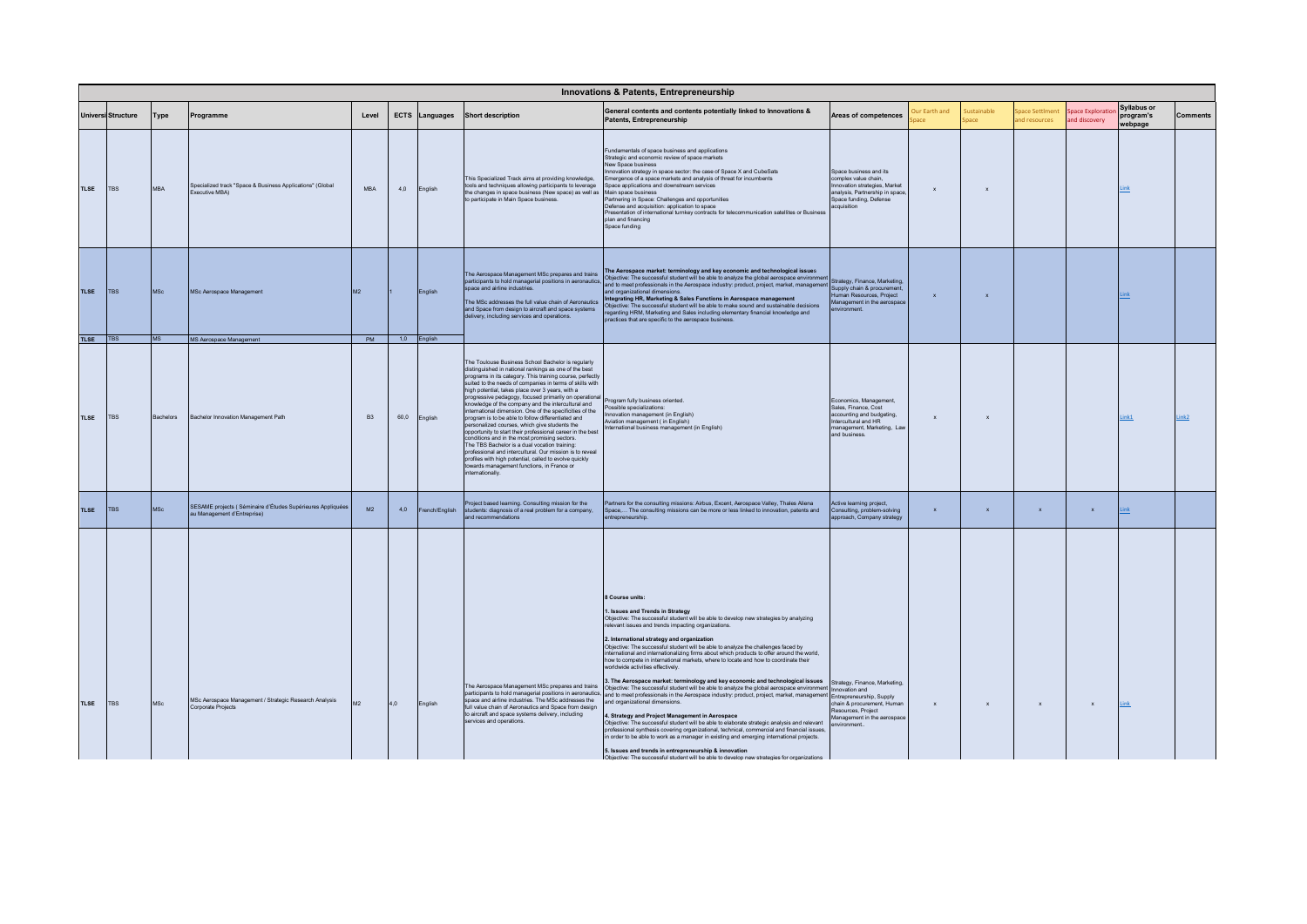|              |                                                                                                                        |               |                                                                        |                |      |               |                                                                                                                                                                                                                                                                                                                                                                                                                                                                                                                                                            | in understand from one capture au court unique court und<br>ynu na uryumumum<br>by analyzing relevant issues and trends in entrepreneurship and innovation.<br>6. Integrating HR, Marketing & Sales Functions in Aerospace management<br>Objective: The successful student will be able to make sound and sustainable decisions<br>regarding HRM, Marketing and Sales including elementary financial knowledge and<br>practices that are specific to the aerospace business.<br>7. Integrating Supply Chain Management and the Management of Operations,<br>including Security and Law<br>Objective: The successful student will be able to make sound and sustainable decisions<br>regarding the aerospace business value chain and to elaborate and implement operations<br>linked to both local and global strategies in the aerospace sector, including compliance<br>issues on technical, business and societal levels.<br>8. Strategy, entrepreneurship and innovation research methods and dynamics<br>Objective: The successful student will be able to design and conduct a research project<br>with state-of-the-art research methods and tools in Strategic Innovation Management. |                                                                                                                                                                                       |              |              |              |              |             |  |
|--------------|------------------------------------------------------------------------------------------------------------------------|---------------|------------------------------------------------------------------------|----------------|------|---------------|------------------------------------------------------------------------------------------------------------------------------------------------------------------------------------------------------------------------------------------------------------------------------------------------------------------------------------------------------------------------------------------------------------------------------------------------------------------------------------------------------------------------------------------------------------|-----------------------------------------------------------------------------------------------------------------------------------------------------------------------------------------------------------------------------------------------------------------------------------------------------------------------------------------------------------------------------------------------------------------------------------------------------------------------------------------------------------------------------------------------------------------------------------------------------------------------------------------------------------------------------------------------------------------------------------------------------------------------------------------------------------------------------------------------------------------------------------------------------------------------------------------------------------------------------------------------------------------------------------------------------------------------------------------------------------------------------------------------------------------------------------------------|---------------------------------------------------------------------------------------------------------------------------------------------------------------------------------------|--------------|--------------|--------------|--------------|-------------|--|
| <b>LTU</b>   | Department of<br>Computer<br>Science,<br>Electrical and<br>Space<br>Engineering,<br>Division of<br>Snace<br>Technology | Master        | Joint Master Programme in Space Science and Technology-<br>SnaceMaster | M2             |      | 120,0 English | The Space Master offers cross-disciplinary research-<br>oriented education with first-hand and hands-on<br>experience in space science, technology and<br>engineering. The Program has a common first year in<br>Kiruna, Sweden. During the second year the students<br>are at one of the European partner universities, which<br>have different expertise in space.<br>It allows the students to receive knowledge from a<br>educational program, i.e. aerospace engineering,<br>for five engineering and three scientific tracks.                        | Space physics, Space Communication, Spacecraft Systems, Space propulsion, Aerospace<br>Navigation and Sensors, Control systems, Robotics<br>The main learning outcomes are:<br>*fundamental and advanced knowledge in the academic subjects studied;<br>holistic approach to and comprehensive view of advanced space projects;<br>management skills required for space projects, e.g. systems on-board aircraft or satellites,<br>number of fundamental academic disciplines within one techniques for satellite launch, interplanetary missions, earth observation, space data<br>management:<br>atmospheric science, signal processing, space science, *transferable skills, e.g. entrepreneurship, scientific writing, social competence,<br>space technology and robotics. The students can apply communication skills, leadership in an international and intercultural environment.                                                                                                                                                                                                                                                                                                    | Aerospace engineering,<br>Atmospheric science, Signal<br>processing. Space science<br>Space technology, Robotics                                                                      | $\mathbf{x}$ | $\mathbf{x}$ | $\mathbf{x}$ | $\mathbf{x}$ | Link        |  |
| <b>LTU</b>   |                                                                                                                        | Master        | Master Programme in Spacecraft Design                                  | M <sub>2</sub> |      | 120,0 English | This program is adapted to the rapid development in<br>the space industry towards smaller spacecrafts with<br>short development times. First year courses are<br>have completed the program have continued with<br>research studies or continued within space industry or<br>space organisations.                                                                                                                                                                                                                                                          | necessary for second year studies as students develop Electronics in Space, Spacecraft deisgn, Space communication, Space materials and<br>a spacecraft in a computer environment. Students who structures, Orbit and altitude dynamics, Space systems, Propulsion                                                                                                                                                                                                                                                                                                                                                                                                                                                                                                                                                                                                                                                                                                                                                                                                                                                                                                                            | Snace technology, Electronics<br>Space systems, Navigation<br>and control. Space<br>Communications                                                                                    | $\mathbf{x}$ | $\mathbf{x}$ | $\mathbf{x}$ | $\mathbf{x}$ | <b>Link</b> |  |
| <b>LTU</b>   |                                                                                                                        | Master        | Master Programme in Space Engineering                                  | M2             | 3000 |               | This master provides a training to develop new<br>English/ Swedish technology in the field of space: build satellites, study<br>the earth's climate or explore the solar system                                                                                                                                                                                                                                                                                                                                                                            | Industrial Economics with a Sustainability Perspective, Electromechanical Systems, Space   Electronics, Space technology,<br>Engineering, Chemistry for sustainable development, Mathematics, Space and Atmospheric Mechanics, Space and<br>Science / Space instrument, Control Engineering                                                                                                                                                                                                                                                                                                                                                                                                                                                                                                                                                                                                                                                                                                                                                                                                                                                                                                   | atmospheric Science                                                                                                                                                                   | $\mathbf{x}$ | $\mathbf{x}$ | $\mathbf{x}$ | $\mathbf{x}$ | Link        |  |
| <b>LTU</b>   | Department of<br>Engineering<br>Sciences and<br>Mathematics                                                            | <b>Aaster</b> | Master Programme in Materials Science & Engineering (EEIGM)            | $M1+M2$        |      | 300,0 English | The master aims to train materials engineers, for<br>industrial companies with international operations and<br>who can, for example, work with the development of<br>new materials in a research laboratory.                                                                                                                                                                                                                                                                                                                                               | Physics, Physical Chemistry, Materials Engineering, Statistics, Technical Mechanics,<br>Production Engineering, Material selection and Ecodesign, Advanced Processing and<br>CyberLab, Composite material, Biocomposites, Machine design                                                                                                                                                                                                                                                                                                                                                                                                                                                                                                                                                                                                                                                                                                                                                                                                                                                                                                                                                      | Physics, Materials<br>engineering, Machine design,<br>Production engineering                                                                                                          | $\mathbf{x}$ | $\mathbf{x}$ | $\mathbf{x}$ |              | Link        |  |
| <b>LTU</b>   |                                                                                                                        | Master        | AMASE - Master Programme in Materials Engineering                      | M <sup>2</sup> |      | 120,0 English | The first year of this master will cover basic areas such<br>as structure and properties of materials. The basic<br>courses are then complemented with a specialization.<br>The students are given the opportunity to excel in the<br>experimental techniques used within material science.<br>During the second year, they will train their skills to<br>work as an engineer or scientist. (Two major projects<br>which are based on subprojects on on-going university<br>research or product development in collaboration with<br>industrial partners.) | Materials technology, Modeling, Surface engineering, Metal working, Nanotechnology,<br>Composite materials, Materials selection and Eco-design, Biocomposites, Laser material<br>processing, Advanced processing and CyberLab                                                                                                                                                                                                                                                                                                                                                                                                                                                                                                                                                                                                                                                                                                                                                                                                                                                                                                                                                                 | Materials Science and<br>engineering, Nanotechnology,<br>Composite materials.                                                                                                         | $\mathbf{x}$ | $\mathbf{x}$ | $\mathbf{x}$ |              | ink         |  |
| <b>LTU</b>   |                                                                                                                        | Master        | Master Programme in Composite Materials                                | M <sup>2</sup> |      | 120,0 English | This master program in materials technology provides<br>students with a unique competence in important<br>aspects of composites manufacturing and design<br>technologies. The education is strongly connected to<br>companies such as RISE SICOMP and ABB<br>Composites who have announced a need for composite<br>experts.                                                                                                                                                                                                                                | Materials Science and engineering, Biocomposites, Aerospace materials, Nanotechnology,<br>Materials modeling. Material selection and Eco-design.                                                                                                                                                                                                                                                                                                                                                                                                                                                                                                                                                                                                                                                                                                                                                                                                                                                                                                                                                                                                                                              | Composites manufacturing<br>and design technologies,<br>Materials Science and<br>engineering, Nanotechnology                                                                          | $\mathbf{x}$ | $\mathbf x$  | $\mathbf{x}$ |              | Link        |  |
| <b>UniLu</b> | Faculty of<br>Science.<br>Technology and<br>Medicine                                                                   | Master        | Interdisciplinary Space Master                                         | $MA + MA2$     |      | 120,0 English | This collaborative ISM aims to generate a talent pool of<br>professionals able to answer the diverse needs of the<br>booming commercial space industry. Growing<br>innovations in space exploration and exploitation<br>require professional figures able to manage the<br>chnical side as well as the business side of complex<br>space missions and operations.                                                                                                                                                                                          | Space project management, Space Economics, Space Business, Enrepreneurial Space<br>Finance, Entrepreneurship, Practical aspects of taking tachnology to a start-up                                                                                                                                                                                                                                                                                                                                                                                                                                                                                                                                                                                                                                                                                                                                                                                                                                                                                                                                                                                                                            | Space systems Engineering,<br>Space Informatics<br>Entrepreneurship, Business<br>and project management,<br>Satellite Communications and<br>Security, Space policy, Law<br>and Ethics | $\mathbf{x}$ | $\mathbf{x}$ | $\mathbf{x}$ | $\mathbf{x}$ | <b>Link</b> |  |